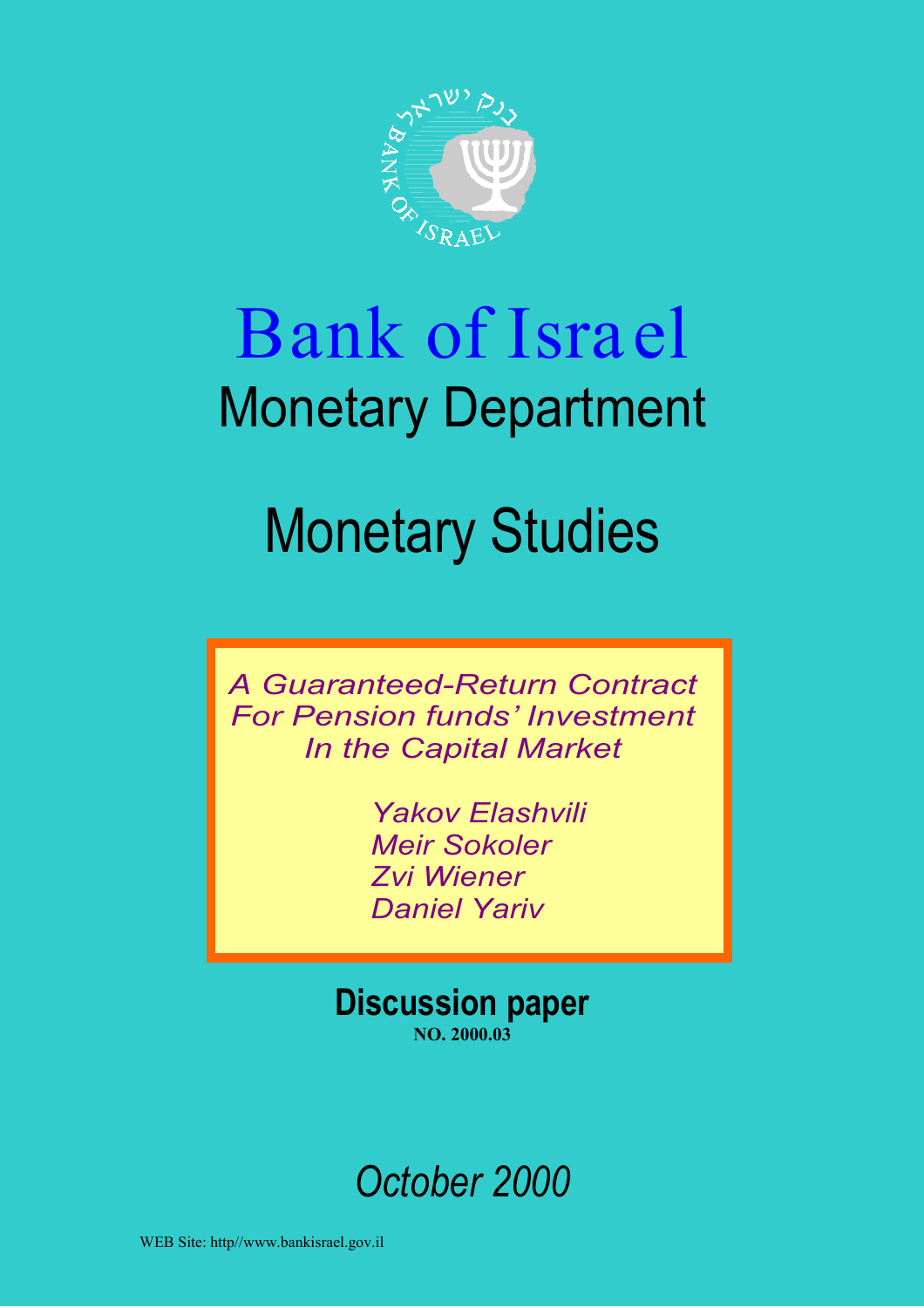# **A GUARANTEED-RETURN CONTRACT FOR PENSION FUNDS' INVESTMENTS IN THE CAPITAL MARKET**

Yakov Elashvili\* Meir Sokoler\* Zvi Wiener\*\* Daniel Yariv\*

October 2000 2000 03

- \* Bank of Israel
- \*\* The Hebrew University of Jerusalem

The views expressed in this paper are those of the authors only, and do not necessarily represent those of the Bank of Israel or The Hebrew University.

For contact: msokoler@bankisrael.gov.il mswiener@mscc.huji.ac.il dyariv@bankisrael.gov.il yakovel@boi.gov.il

> © Bank of Israel Passages may be cited provided source is specified. Catalog # 3111500003/1 http://www.bankisrael.gov.il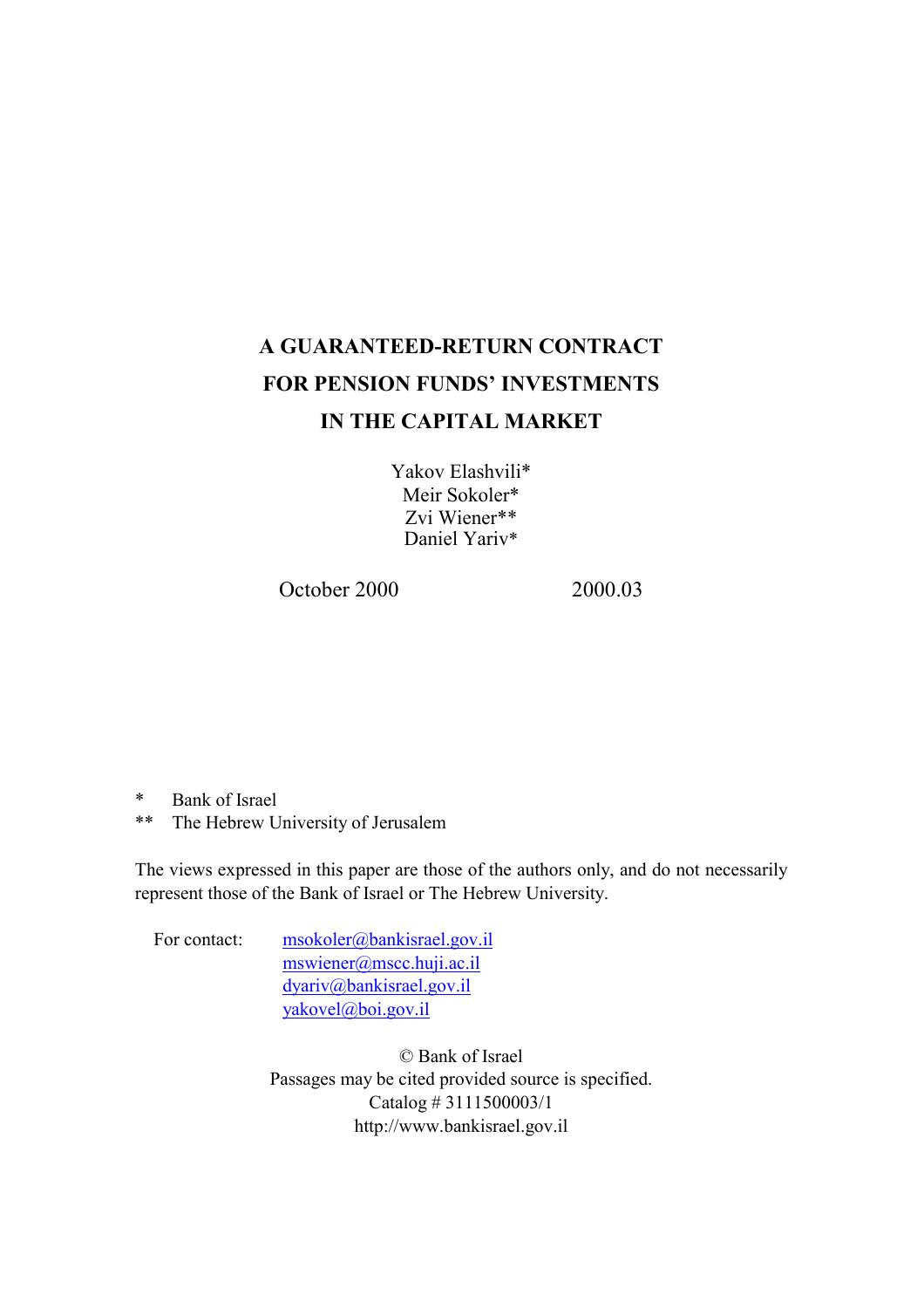## **Contents**

| 1. | Introduction                                                    |    |
|----|-----------------------------------------------------------------|----|
| 2. | The essence of the contract                                     |    |
| 3. | The Institutional arrangement                                   |    |
| 4. | Details of the contract                                         | 8  |
| 5. | Theoretical pricing of the contract                             |    |
| 6. | Implications of implementing the contract on the capital market |    |
|    | and on the budget                                               | 12 |
| 7. | The MIT proposal                                                | 13 |
| 8. | The simulation                                                  | 13 |
|    | Appendix 1: Theoretical pricing of the contract                 | 22 |
|    | Appendix 2: The pension system in Israel                        | 25 |
|    | Tables and Figures                                              | 29 |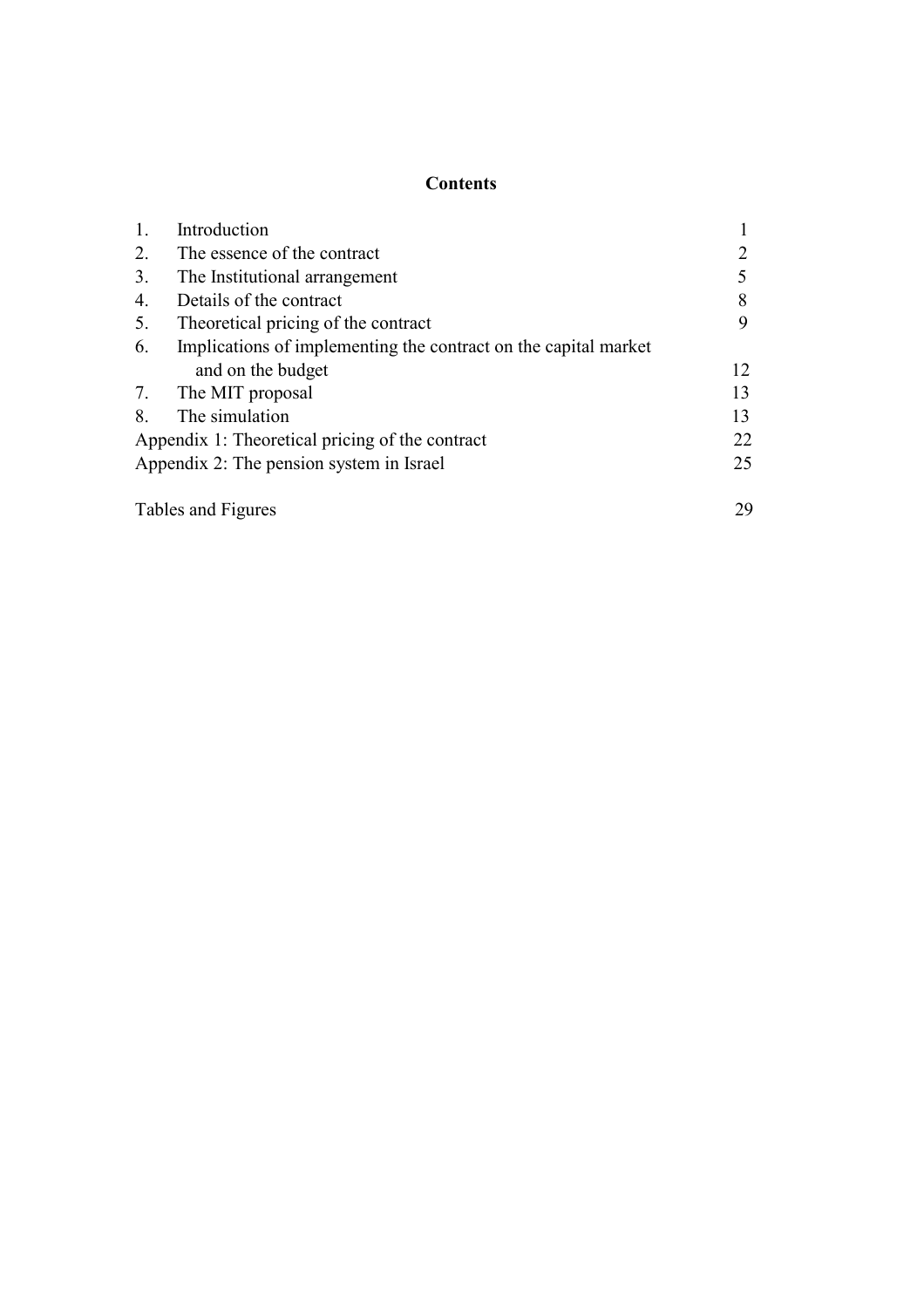## **A guaranteed-return contract for pension funds' investments in the capital market**

#### **Summary**

Current arrangements for pensions in Israel suffer from numerous problems and shortcomings. This paper deals with one of the more serious among them, the channeling of pension funds into nontradable earmarked bonds at guaranteed and subsidized rates of interest. This arrangement enables the pension funds to bypass the capital market, with all the negative effects that this situation causes.

Incorporating the pension funds into the capital market in Israel is very important for the development and improvement of the primary and secondary capital markets. The problem is that pension funds' managers and members are apprehensive about investing in tradable capital markets, particularly in equity, due to their volatility. High volatility means that the value can drop sharply, and may cause the funds difficulties in meeting their commitments to their members.

It will therefore be hard to integrate the funds into the capital market without developing instruments that will deal with the concerns of the pension funds arising from this uncertainty. Such market-oriented instruments, provided by the private sector, do exist in other countries, but the authors are of the opinion that without at least temporary involvement of the government to encourage the development of the market, it will prove difficult to create such instruments in Israel and to convince the pension funds to invest in the capital market. This paper will show that the problem can be solved by changing the use made of the current budgetary support allocated for pensions.

Converting the current arrangement into a direct subsidy of the funds or their members, as has been proposed, will not solve the problem of uncertainty. This paper focuses on the problem of the funds' uncertainty which arises from the capital market's volatility. The proposal herein consists of two main components: the first is creating pension funds for new members which will not be entitled to purchase earmarked bonds at guaranteed interest; the second is a limited-quantity tender of a composite contract which will enable funds to hedge the risk inherent in investing in shares (the purchase of put options by the funds) against their waiving part of the market return (by writing call options). The body dealing with the tender could be a public corporation (such as Inbal Insurance Co.) whose equity capital would be increased by transferring sums of money which would otherwise be directed to pension subsidies. The authors expect that in the not-too-distant future the private sector will join these activities, as occurred in the development in the foreign-exchange options market when the Bank of Israel started its activity in that area.

A simulation for the years 1969–99 reveals that the return received by those pension funds which invested in the stock market in combination with the proposed contract exceeded that currently being earned on earmarked bonds, and even the insurer's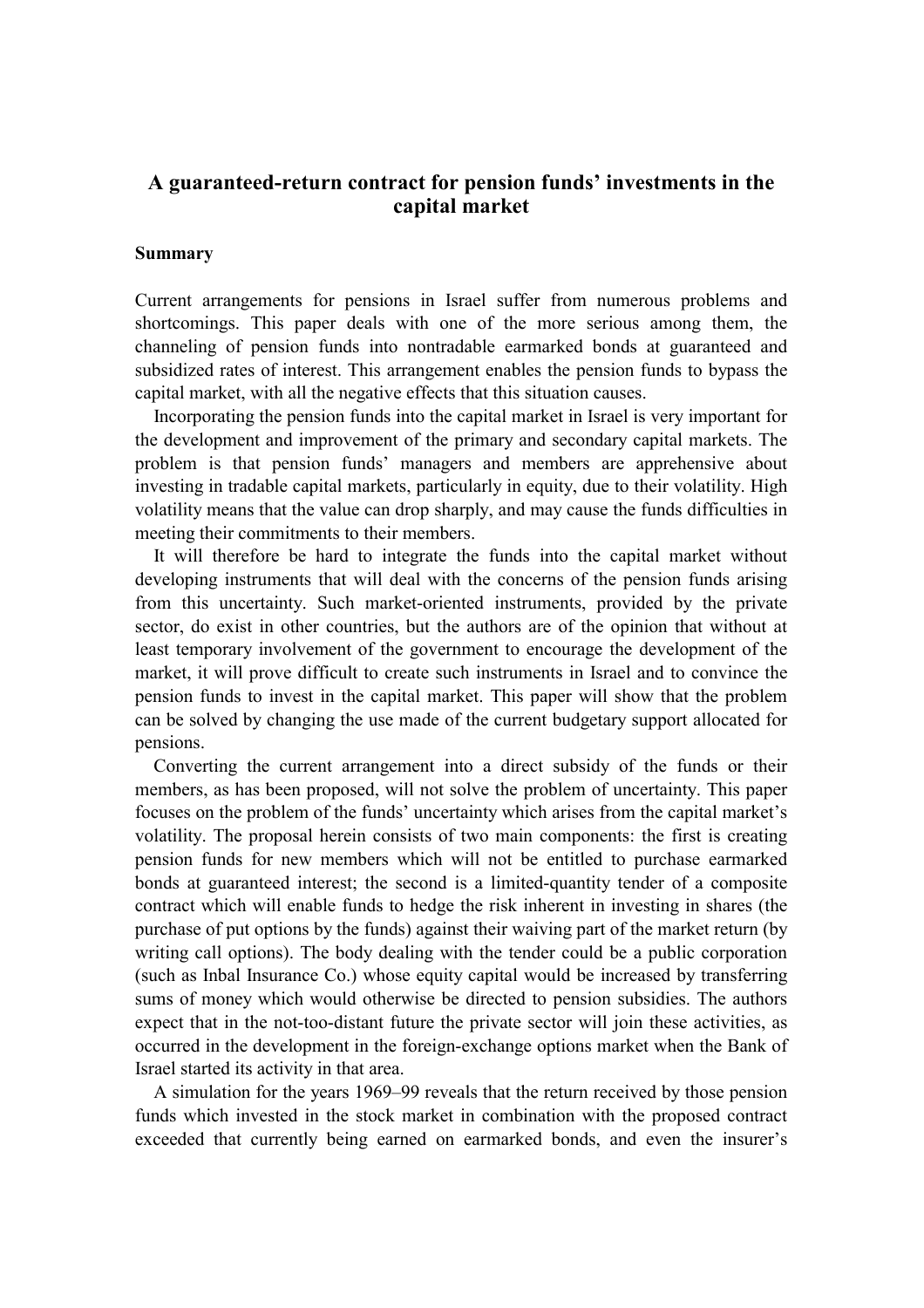account accrued a positive balance in that period by applying the contract. In other words, the situation of the pension funds and their members would have been better than it is currently. Nevertheless, there could be periods when share prices fall constantly, causing erosion of the capital equity of the public corporation selling the proposed contract, and it is suggested that to minimize the probability of such an event, the extent of the contracts offered should alter in accordance with the degree of risk relative to the company's equity.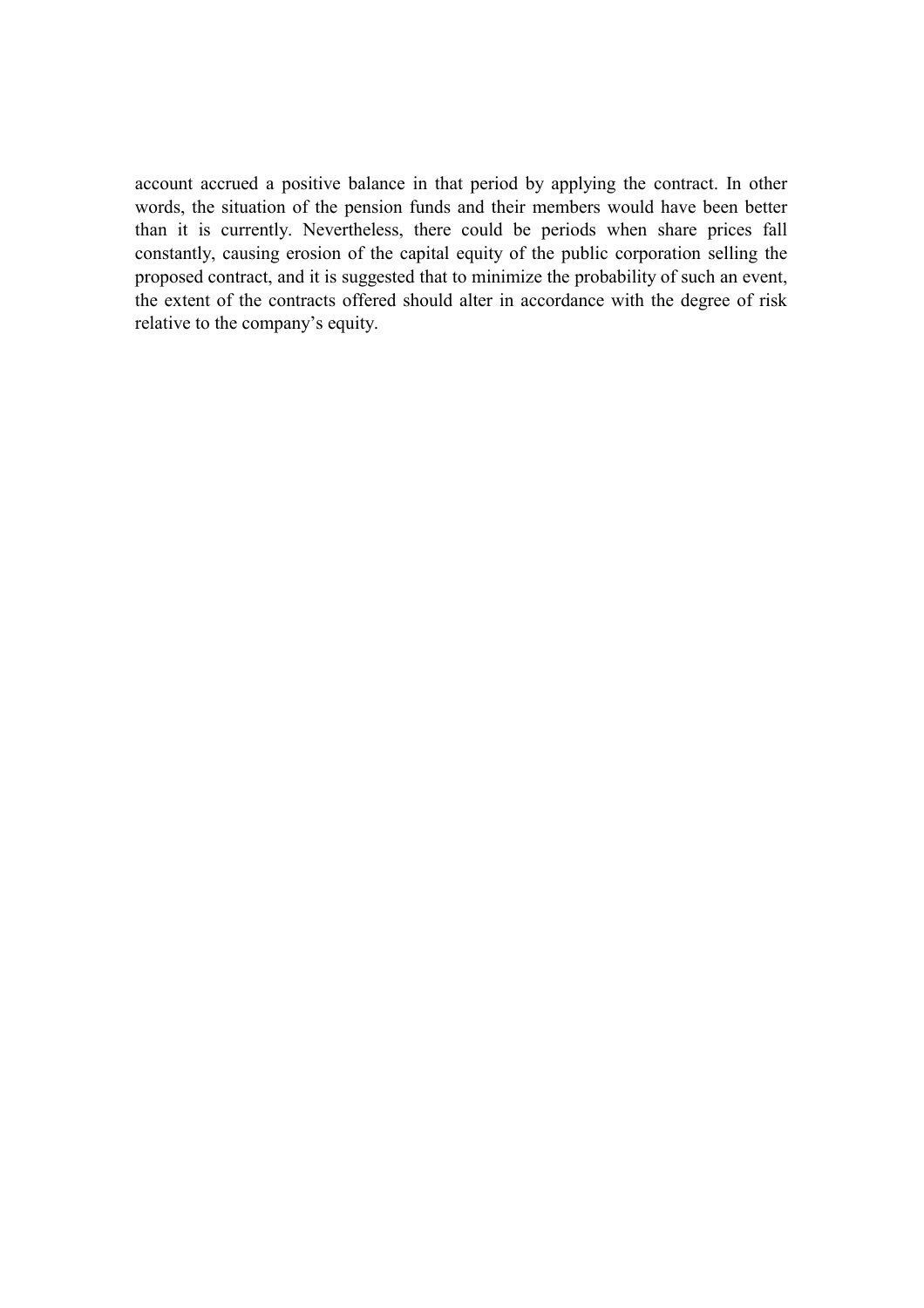#### 1. INTRODUCTION

Pension funds in Israel currently channel most of the savings they attract into the purchase of nontradable government bonds with guaranteed interest. This gives rise to a situation which is problematic for many reasons, the main ones being:

- (a) It has a strong adverse effect of the functioning of the domestic capital market: as a result of the current pension arrangements, there is a dearth of institutional investors with long-term investment horizons who bring stability and depth to the primary and secondary markets. In the absence of a developed capital market with pension funds in a central position, most of the capital raised by domestic companies continues to be raised abroad (in 1999 about 80 percent of issues by Israeli companies were carried out abroad).
- (b) It adversely affects competition in the pension market because of the high proportion of investments in earmarked bonds.
- (c) It harms the tradable government bond market, particularly when the budget deficit is on a declining path and its financing requirements are falling, so that a significant share of finance is still via nontradable bonds. The contraction of the tradable bond market makes it difficult to create a benchmark in the market, thereby also impairing the development of the corporate bond market, which could serve as an alternative to finance provided by the over-concentrated commercial banking system.
- (d) It creates an artificial benchmark for long-term real interest—via the sale of bonds at guaranteed interest—which is totally unrelated to the return on capital.
- (e) It has a harmful effect on the returns which the funds could obtain because their return is relatively low compared with that in the market, so that pensions paid are lower and/or current contributions to pension funds are higher.
- (f) It hampers efficient diversification by preventing the investment in securities abroad of part of the funds accrued.
- − Tax reform (such as that proposed by the Ben-Bassat Committee) which gives priority to pension funds makes reform of their investments in the market even more necessary. Furthermore, the expected move of public-sector employees from unfunded to funded pensions will lead to an increase in pensions' share in the public's assets portfolio, and the pension funds' absence from the capital market will be felt even more strongly.
- The domestic pension funds' avoidance of investing in Israeli companies is even more striking in the light of the opening of Israel's economy to investors abroad, including foreign pension funds. Thus the incongruous situation exists in which pensioners abroad benefit from the high returns on investments in Israeli high-tech companies while in practice these investments are unavailable to Israeli pensioners.

One major reason for pension funds' anxiety about investing in the capital market is their members' opposition to being exposed to the volatility of investments in market-type instruments, and particularly that of share prices. In this context the experience of the provident funds in the 1990s is relevant; at that time they were exposed to the risks of investing in capital-market instruments, in contrast to the security they enjoyed previously when their money enjoyed the privilege of earmarked bonds at guaranteed interest. That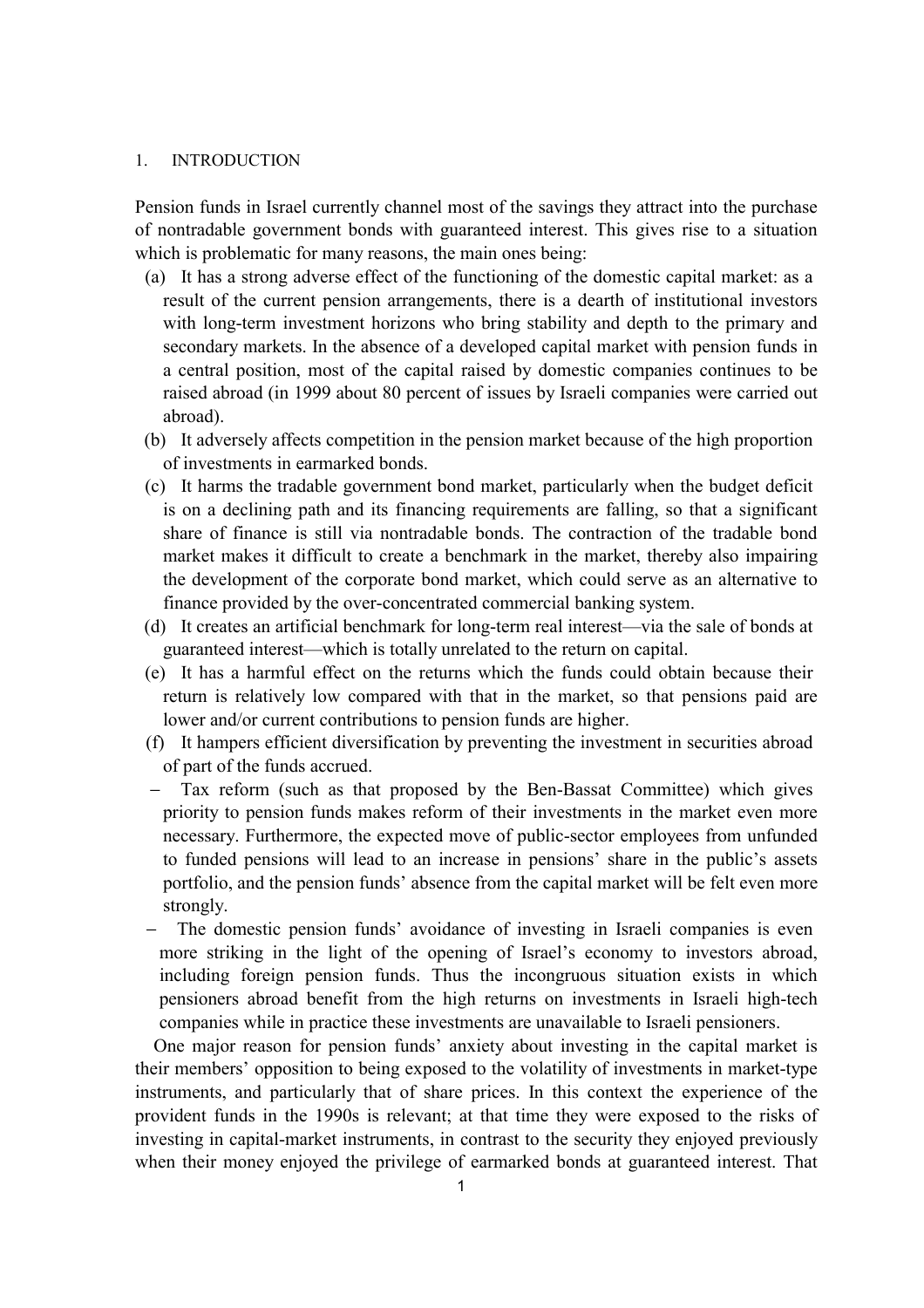experience (without going into the reasons for it) increased the aversion of those with savings in the pension funds to the volatility of investment in the capital market.

Pension arrangements in Israel affect both the capital and the labor markets, and may require comprehensive reform. This paper does not attempt to deal with all these aspects, but focuses on the effects of the current pension arrangement on the capital market.

The authors assess that despite the urgency of channeling pension savings into the capital market, it will prove extremely difficult to achieve this without a catalyst, albeit temporary, to handle the pension funds' and their members' aversion (real and imaginary) to the volatility in the capital market. This discussion suggests that the aversion can be cured, not by means of earmarked bonds bearing a constant real return, but by a combination of investment in the capital market and purchase of instruments which hedge against capital market volatility. Specifically, the authors propose that:

- (a) From a date to be determined there should be new pension funds which will not be entitled to a guaranteed return via earmarked bonds, and enrollment of new members to the existing funds will cease;
- (b) Concurrently, contracts will be issued (regarding the question "by whom," see below), enabling pension funds wishing to do so to invest in shares while hedging against the risks inherent in such investments.

Hedging savings will be accomplished by insuring a given real return, against which the funds will waive part of the rise in share prices in a predetermined period of time.

Section 2 explains the contract and contains a proposal for reducing uncertainty. Section 3 describes the proposed institutional arrangement—the entity which offers the contract and those entitled to purchase it, and the fourth section discusses methods of implementing the contract. Section 5 presents the theoretical framework, using diagrams to illustrate the treatment of the risks. The sixth section considers the implications of implementing the contract on the capital market and on the budget; Section 7 describes the MIT proposal for pension reform, which in certain situations is similar to the proposal in this paper. The eighth and final section shows the results of the simulation performed with data from the domestic capital market for the years 1969 to 1999.

#### 2. THE ESSENCE OF THE CONTRACT

The object of the contract is to enable pension funds to invest in a stock-price index, at the same time hedging against the level of risk inherent in such activity. The funds will receive a guaranteed (minimum) return *plus* a certain share of the rise in the index. The combination of investment in the stock price index and the contract to be described below will give the pension funds the opportunity to increase the expected return, based on the capital market, while the investment is hedged by a guaranteed minimum rate of return. For example, in exchange for a guaranteed real return of three percent per annum for ten years the pension funds would waive 44 percent of the cumulative rise in the stock price index in that period (these numbers are based on the simulation which is presented in Section 8). In other words, at the end of the ten-year period the cumulative annual rise of the selected stock price index is calculated, and when this cumulative rate is lower than three percent per annum, the insurer transfers the difference to the pension funds; when the rate is higher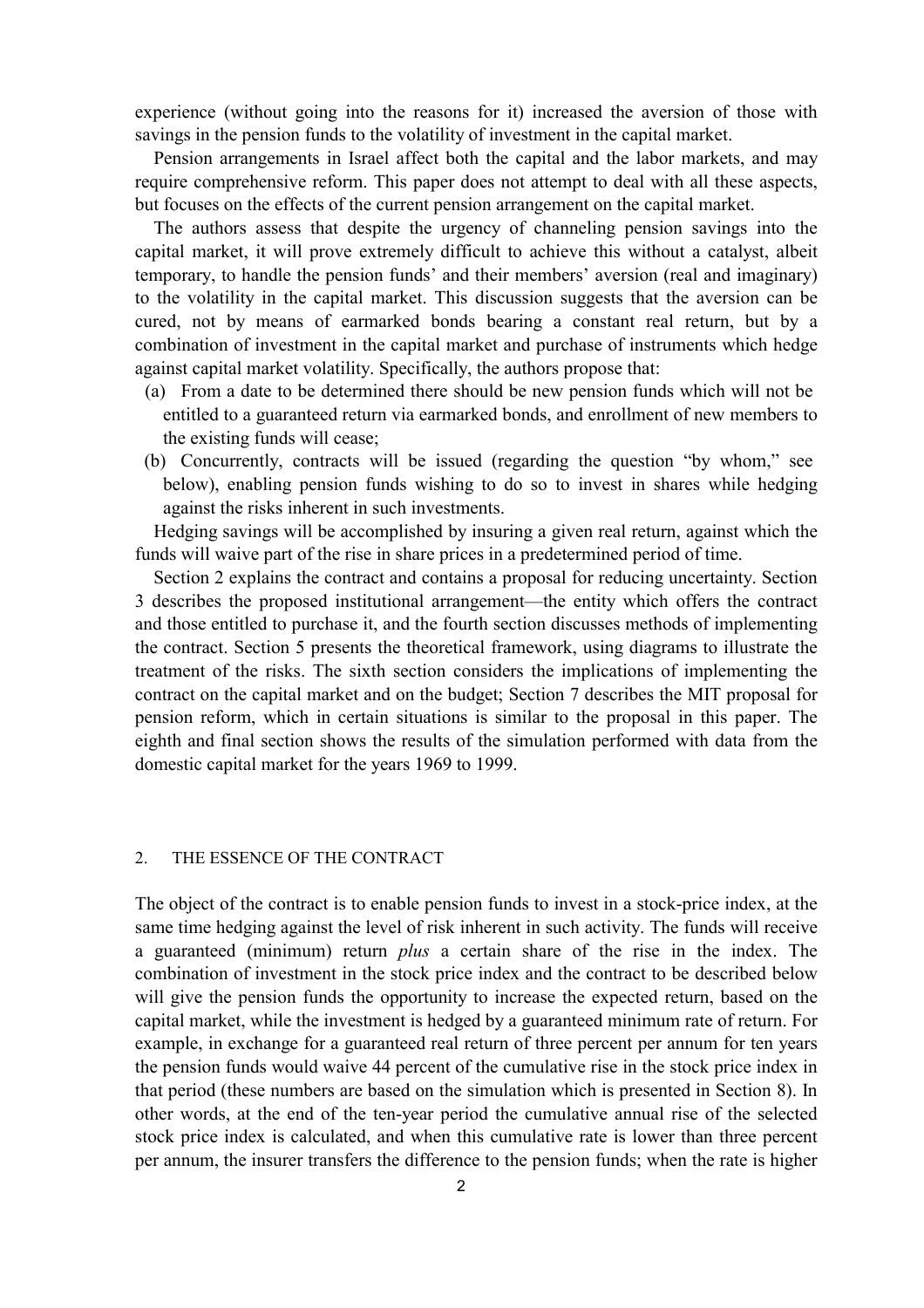than three percent, the funds transfer to the insurer 44 percent of the rise in the index above 3 percent, and keep the remaining 56 percent of the increase. Stated simply, when the total return on the stock price index is lower than the guaranteed minimum return, the insurer will transfer the difference to the funds; otherwise the funds will transfer to the insurer a certain share—henceforth the "rate of waiver"—of the surplus return (that in excess of the guaranteed return) as defined in the contract (see Figures in Section 5). (In the simulation performed for the years 1969–99 shown in Section 8, the annual real return earned by the pension fund was 6.4 percent, higher than the current guaranteed rate of 5.05 percent.)

In another example, where the contract was for one year, the result was that with a minimum real return of 0 percent, i.e., a guarantee that there will be no erosion of the return in real terms, using the Black-Scholes (B&S) model, the rate of waiver was 53 percent. This means that if there is a positive real return, the fund transfers to the insurer 53 percent of the rate of return on the stock price index, and if the return is less than that guaranteed, i.e., if it is negative in real terms, the insurer transfers the difference to the fund, bringing the return up to the minimum level. (In the simulation, the annual return received by the funds was about 9 percent.)

The essence of the contract is illustrated in Figure 1(a), which shows the funds' cumulative return with a waiver contract of one year, and a guaranteed zero return. The figure shows that the cumulative return is far higher than that received on the new earmarked bonds (9 percent and 5 percent respectively). In effect the contract allows the funds to benefit from the fruits of the capital market in good years, and guarantees a minimum return, guaranteed by the insurer, in less good years.

The contract can also be of a "floor–ceiling" type, in which the insurer guarantees a minimum return, as in the previous version, but the fund undertakes to transfer the annual return in excess of a particular rate. For example, for a guaranteed annual return of 2 percent, the fund undertakes to transfer all profits in excess of 10.9 percent (see Table 1). The difference between the two types of contract is in the way the risk is divided between the insurer and the funds. It is not clear whether one of the alternatives is intrinsically preferable, and at this stage both will be described.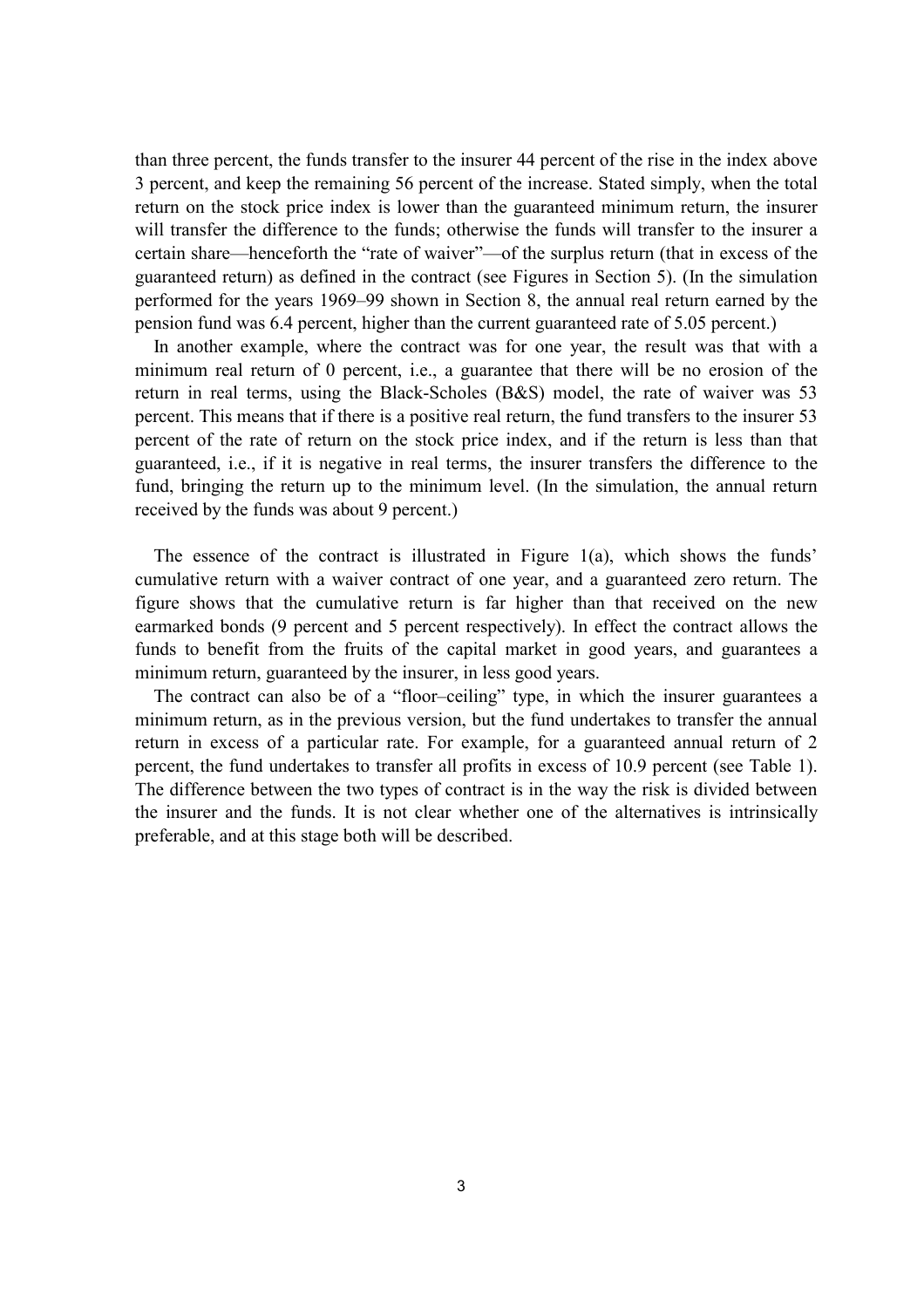

It may be argued that since funds accepting the proposed contract will invest in the market portfolio (or more precisely in a portfolio which is identical to the one defined in the contract), no contribution is made to the development of the domestic capital market. The authors reject this claim because investing in the stock market will enable the funds to develop strategies in the area of controlled risk-taking (which will meet supervisory conditions laid down by the supervisors). In this case it will be worthwhile to change the composition of the portfolio to a certain extent while observing appropriate risk management. This will stimulate the process of examining investment opportunities, contributing to the further enhancement of the capital market.

It might indeed be preferable to end the issue of earmarked bonds gradually and allow the pension funds to enter the capital market without the proposed instrument. The authors have no economic argument against this option, but believe that currently it would not receive sufficient political support, and they therefore propose an instrument which in the interim will deal with the risks incurred as a result of investing in the capital market.

In the past a proposal was put forward to reform pension fund investment, the main idea of which was to discontinue the issue of earmarked bonds and to grant the pension funds a direct subsidy. Earmarked bonds have two important characteristics: one is a guaranteed return, and the other is lowering the risk incurred in investments. This second aspect is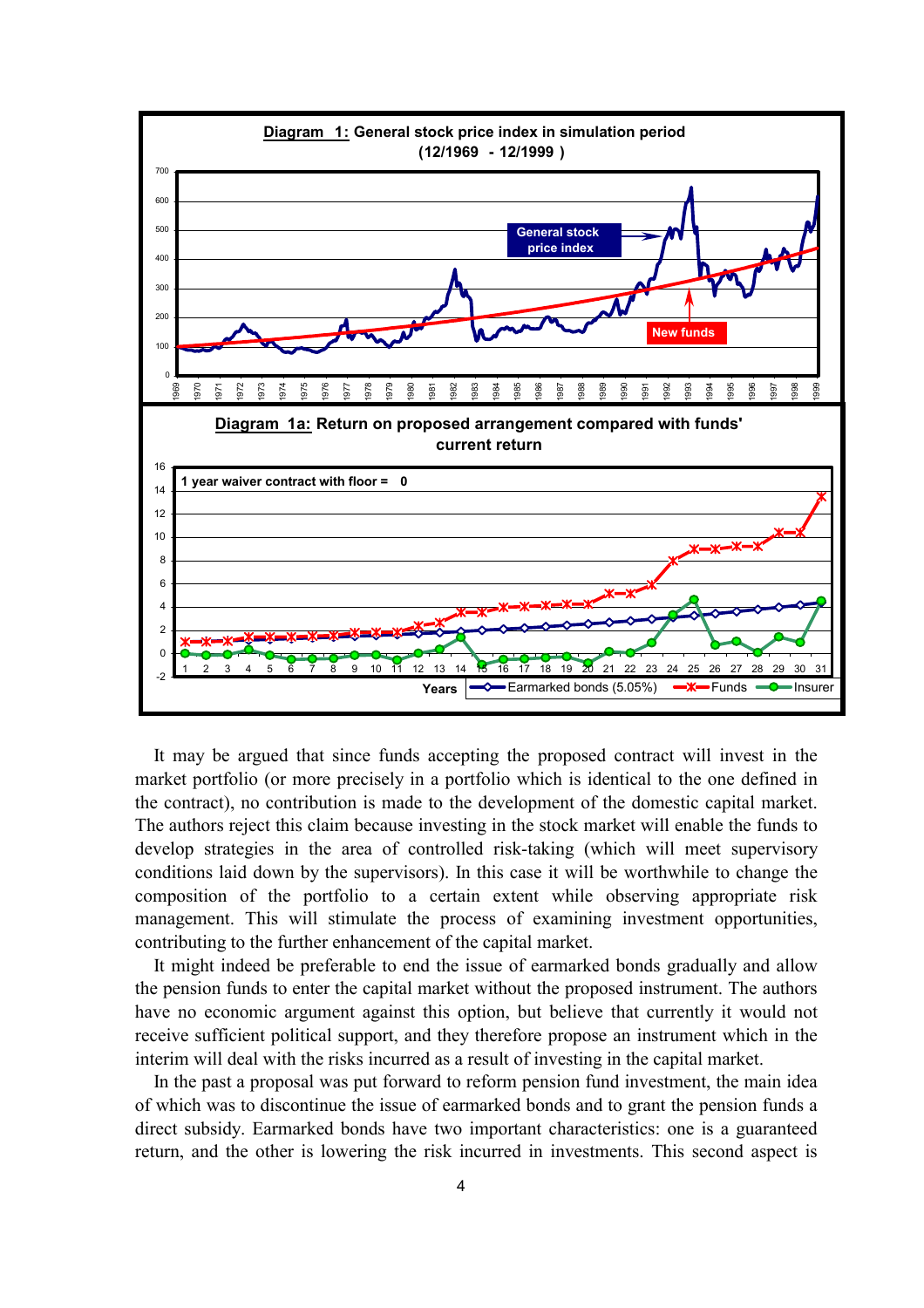specially important regarding long-term investments of defined-contribution pension systems. Ending earmarked bonds and transferring a direct subsidy does solve the problem of the return, but hardly relates to the question of the risk and the guaranteed return which is vital for actuarial balance, so that from this aspect the solution proposed herein is preferable.

The authors are aware of the possibility that the offer of a contract may *per se* encourage funds to follow a dangerous path by purchasing the hedging instrument described above, on the one hand, and undertaking uncontrolled investments in stocks and bonds with higher risks than that of the stock price index, on the other. This can be avoided by determining prudential rules similar to those applicable to provident funds, thereby preventing the possibility of moral hazard. Clearly there is a case for imposing rules of risk management which would be submitted to the supervisory bodies, similar to the current norms regarding banks and brokers. It is reasonable to assume that most of the investment will be in the stock price index or in capital market indices in Israel and abroad which will be on offer in the market for this purpose. The important point regarding problems of moral hazard is that the terms of the contract are based on the stock price index and not the performance of any fund's share portfolio.

#### 3. THE INSTITUTIONAL ARRANGEMENT

This section discusses the two main aspects of the proposal: a) who will comprise the entity that will insure the return to the pension funds, issue the proposed contract, and bear the risk inherent in this activity? and b) to whom is the contract addressed, or in other words, what is the process which will eventually lead to the pension funds' transferring their investments from earmarked bonds to the stock market?

Briefly, the proposed temporary intervention of the government is preferable to the currently prevailing situation, and the authors are of the opinion that it is vital, in order to start changing the current investment arrangements of pensions in Israel.

#### **The insurer**

A central question regarding the authors' proposal is which entity will insure the return to the pension funds. In principle, there is no reason that it should not be a private body, and in fact market instrument called structured notes have been developed. These are sold to pension funds by large investment houses such as Lehman Brothers and Morgan Stanley, who provide the funds with contracts similar to that proposed herein in countries such as Chile, Argentina, and Peru, which have instituted reforms in their pension system, extending investments in the tradable markets. It would be preferable for private entities to be at the forefront of the development of financial instruments such as the proposed one, but it is unlikely, taking a realistic view, that such a market will develop in Israel without government involvement, at least initially, in the provision of the insurance. It is therefore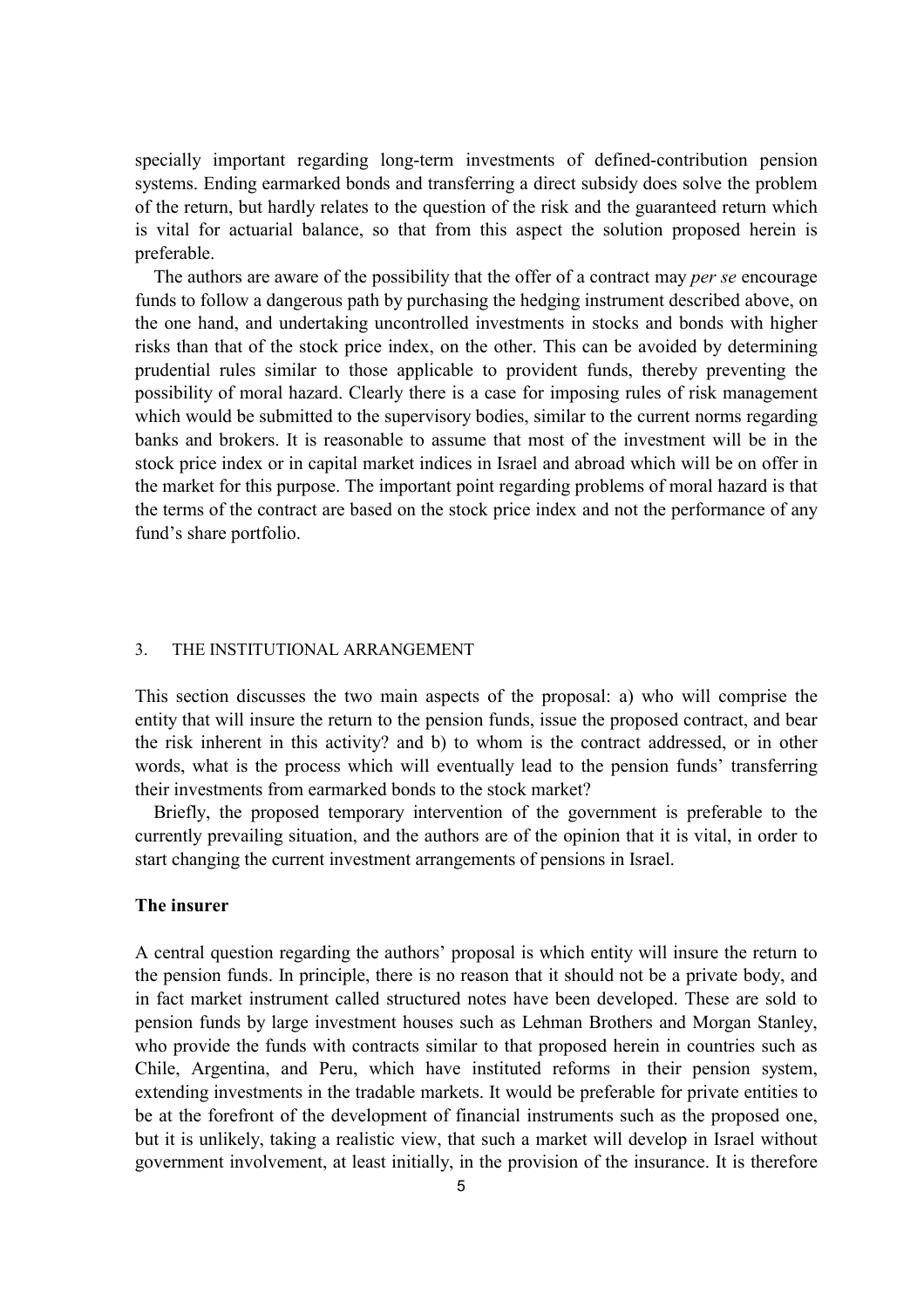suggested that a government-owned company, for instance Inbal, which currently deals with various types of insurance activities on behalf of the government, should handle the activity in question. The government would gradually increase the company's capital, using some of the funds which would otherwise be recorded as part of the direct subsidy to pension funds in the government's budget if earmarked bonds were still being issued.1 The funds which would accumulate in the first few years would serve as the initial reserve for when the contracts start maturing. Inbal would manage the market risks it takes on itself as would a private company that manages risks. The extent of contracts offered would vary according to the level of risk which the company can carry relative to its equity capital, so that the probability that its equity capital would be eroded in its entirety and that it would also need to turn to additional budgetary sources would be minimal.2 The authors estimate that according to the results of the simulation shown in Section 8, which indicate that the insurer has a positive accumulation over time, after a certain stage there will be no requirement for budgetary transfers to increase the company's capital equity. The company's cash flow will be calculated over the contract period (five years, see below), but it is proposed that the risk which the company carries itself in terms of the contracts it has offered—changes in the stock price index to which the contract is indexed, the company's assets, and the various hedging instruments it holds—should be monitored quarterly.3

Organizationally, the private sector could possibly be involved at a relatively early stage by forming a consortium of financial companies and Inbal which would engage in this activity, and at a later stage the government's share could be sold to other consortium members. Banks (domestic and foreign) could be considered as candidates for participation in such a consortium, as could foreign investment houses with expertise in this field.

The proposed government involvement, which would be temporary and market oriented, may be viewed as a catalyst in the development of financial instruments which do not currently exist in Israel. Similar intervention was exercised in the past regarding risks in the foreign-currency market, via NIS/dollar options which the Bank of Israel offers. When this activity started there were hardly any other bodies which offered similar contracts, yet currently the Bank plays only a minor role in that market. It is to be expected that financial intermediaries will in time offer contracts like those proposed herein, similar to those offered in the world's capital market.

1 Assuming that the issues amounted to about NIS 180 million per year (see footnote 4), and that the subsidy constitutes 1 percentage point in the return, the saving on these issues would be NIS 15 million in the first year, and would increase by about this amount (at least) each year. When the contracts start maturing (after five years) there would already be about NIS 200 million in the fund.

<sup>2</sup> If a situation arises in which the company has to look to the budget despite monitoring and risk management, no new contracts would be issued, and a review of its overall activity would be carried out.

<sup>3</sup> The method of risk management will depend on the characteristics of the contract issued and market conditions.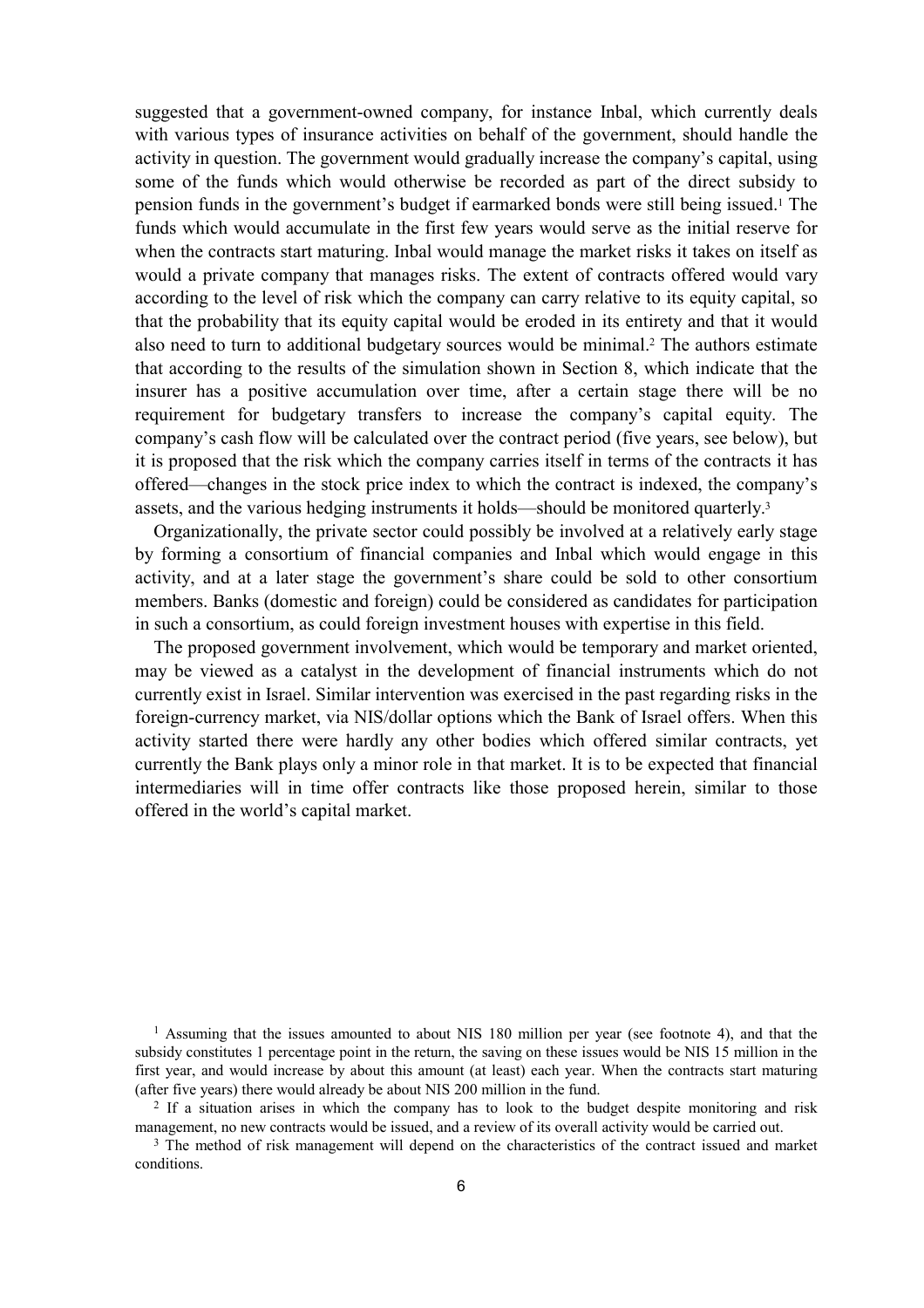#### **Reducing investment in bonds earmarked for pensions**

There are several ways in which the issue of earmarked bonds paying guaranteed interest can be reduced. The issue of bonds for both old and new (i.e. formed in 1995) pension funds can be gradually reduced, or even newer funds can be formed, from a particular date, for which no earmarked bonds will be issued, and which will be permitted to invest in shares and to purchase the proposed contract. It would be preferable to bring about a gradual reduction in the investment commitment of the new (1995) funds, but this may encounter political obstacles. It is therefore proposed that from a certain date new funds be started for new participants; these funds will not be able to invest in earmarked bonds, and their investments will be directed *inter alia* to free investments in the capital market. One important proviso is that those funds entitled to earmarked bonds will not accept new members. The newest funds will purchase the proposed contracts. The 1995 funds will also be allowed to participate in the tenders for these contracts, on condition that the sums of money guaranteed under the terms of the contracts will not in future be eligible for earmarked bonds (i.e., the permitted holding in earmarked bonds will be as specified in the current arrangement, 70 percent of the balance of the accumulation in the funds originating in past and future deposits excluding the hedged amounts against purchased contracts).

At a later stage the arrangement could also incorporate old pension funds, more than 90 percent of whose investment is in earmarked bonds. Although these funds have an arrangement with the government about their actuarial deficits, so that apparently there is no incentive for them to maximize their return, the government could minimize the cost of this arrangement by improving the funds' return by means of the proposed contracts. The balances of the old funds total some NIS 90 billion, which could significantly promote the capital market once the new instrument becomes established.

If the proposal regarding the newest pension funds is accepted (with no cover from earmarked bonds), and assuming that their investments in shares "built in" to the contract would be about half of their accumulation, the annual accumulation would be about NIS 180 million, which would rise as new members joined every year.4

Although this amount is minimal relative to the size of the capital market, it will hedge the exposure of the insurer, and will allow expansion via the inclusion of the new (1995) pension funds, and possibly, in the long run, even the old pension funds.

<sup>&</sup>lt;sup>4</sup> It is assumed that about 100,000 new workers join every year, that half of them have pension rights, that their wage is about three-quarters of the average wage, that the basis of the pension is 75 percent of the wage, and that the employer's and employee's contributions come to 18 percent.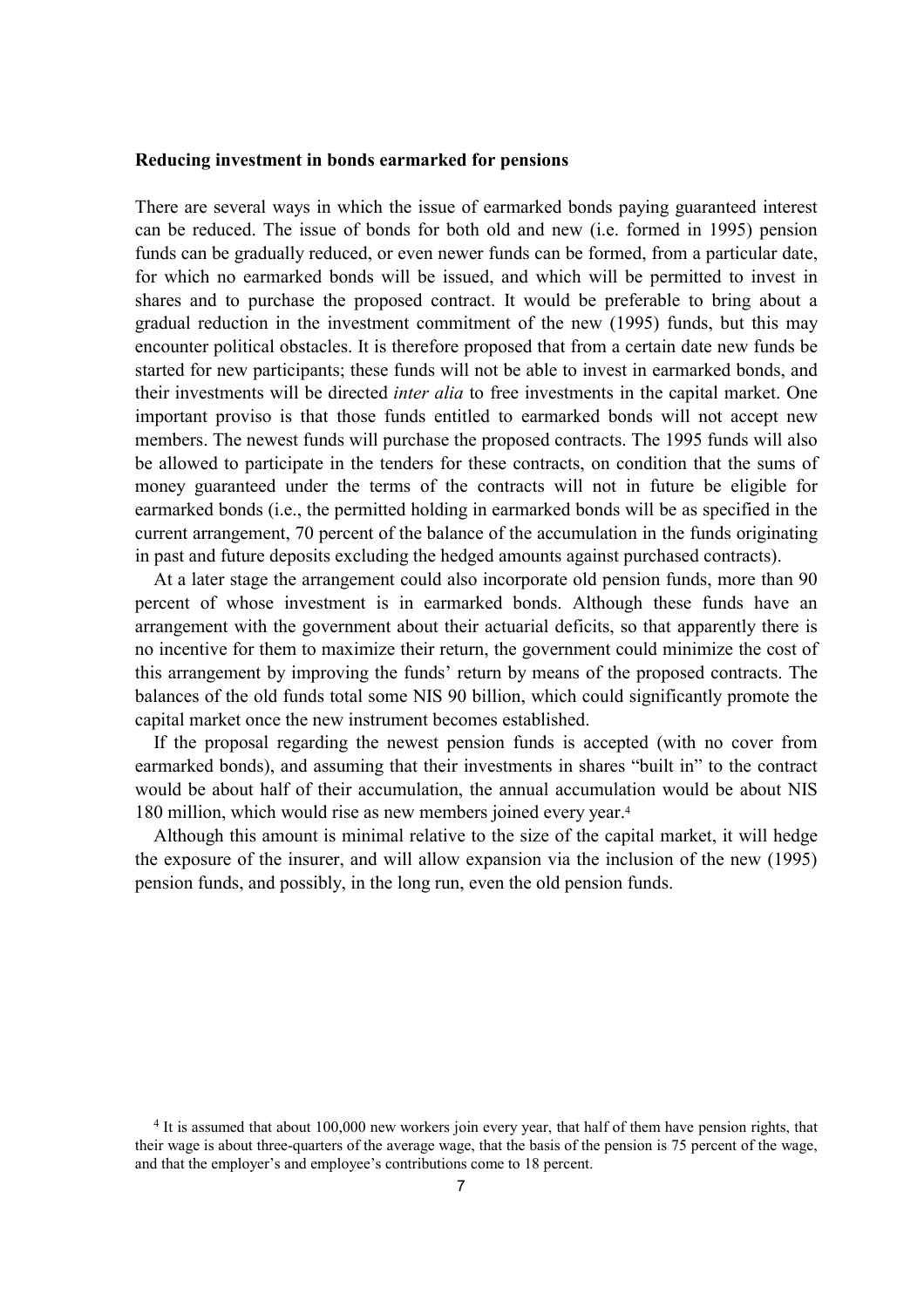#### 4. DETAILS OF THE CONTRACT

- 1) Two types of contract will be offered—one which guarantees a minimum return against a waiver of part of the profits (henceforth the guaranteed return/waiver contract), and a second which guarantees a given return against a waiver of part of the return above a certain maximum (henceforth a collar or minimum/ maximum contract).
- 2) The contract will be sold to the newest pension funds via a tender in which the insurer sets a minimum price. Funds' participation in the tender is voluntary, and in future the participation of other entities which deal with savings for retirement pensions (other pension funds, provident pension funds, and insurance funds) may be considered. Competition will increase with the number of participants in the tender.
- 3) The tender will be carried out for the rate of the waiver in the guaranteed return/waiver contract, and for the ceiling rate in the collar contract. For example, in the former type of contract, against a guaranteed return of 2 percent the fund will offer to waive a certain share of the profits accrued in the contract period in excess of an annual 2 percent (about 42 percent of the profit in five years). In the latter case of a collar contract the fund will waive profits in excess of the ceiling determined in the tender.
- 4) In both types of contract a minimum price will be set for the tender (a minimum rate of waiver in the guaranteed return/waiver contract, and a maximum rate in the collar contract). The minimal rate will be determined according to the B&S formula and according to the volatility and interest rates in the market, with a certain reduction to create an area of competition (see below in the section on the simulation). If there are no buyers, the minimum price can be lowered on a trial and error basis.
- 5) The contract offered is for five years. While this is a relatively short period of time when dealing with pensions, it is significantly longer than the periods in financial contracts on the current market for derivatives. As the idea is to encourage the private sector to offer long-term hedging appropriate to the funds' investment horizons, the authors are of the opinion that this a suitable initial period. A five-year period is appropriate to the average peak-trough period observed on the domestic stock market.
- 6) There are several considerations in determining the minimum guaranteed real rate:
	- (a) A zero minimum is suitable for guaranteeing a fund *plus* indexation, and to some extent describes a situation in which this component has a value, particularly if the indexation arrangements between the government and the private sector are being reduced. In this case the required degree of waiver is very low so that the funds will simultaneously bear a significant part of the risk and have the chance of making a relatively large profit.
	- (b) Guaranteeing a return close to the market rate. In this case most of the risk is transferred to the insurer, and only a small part is borne by the funds (comparable to the MIT proposal, see Section 7).
	- (c) The rate fixed should make it easy for the funds to check the actuarial situation to avoid creating excessive gaps which will require changes in members' contributions, changes which have to be made when accumulated deficits exceed a certain rate in a few years.<sup>5</sup>

<sup>5</sup> The question of accounting entries for the contract will be examined in consultation with experts in the field.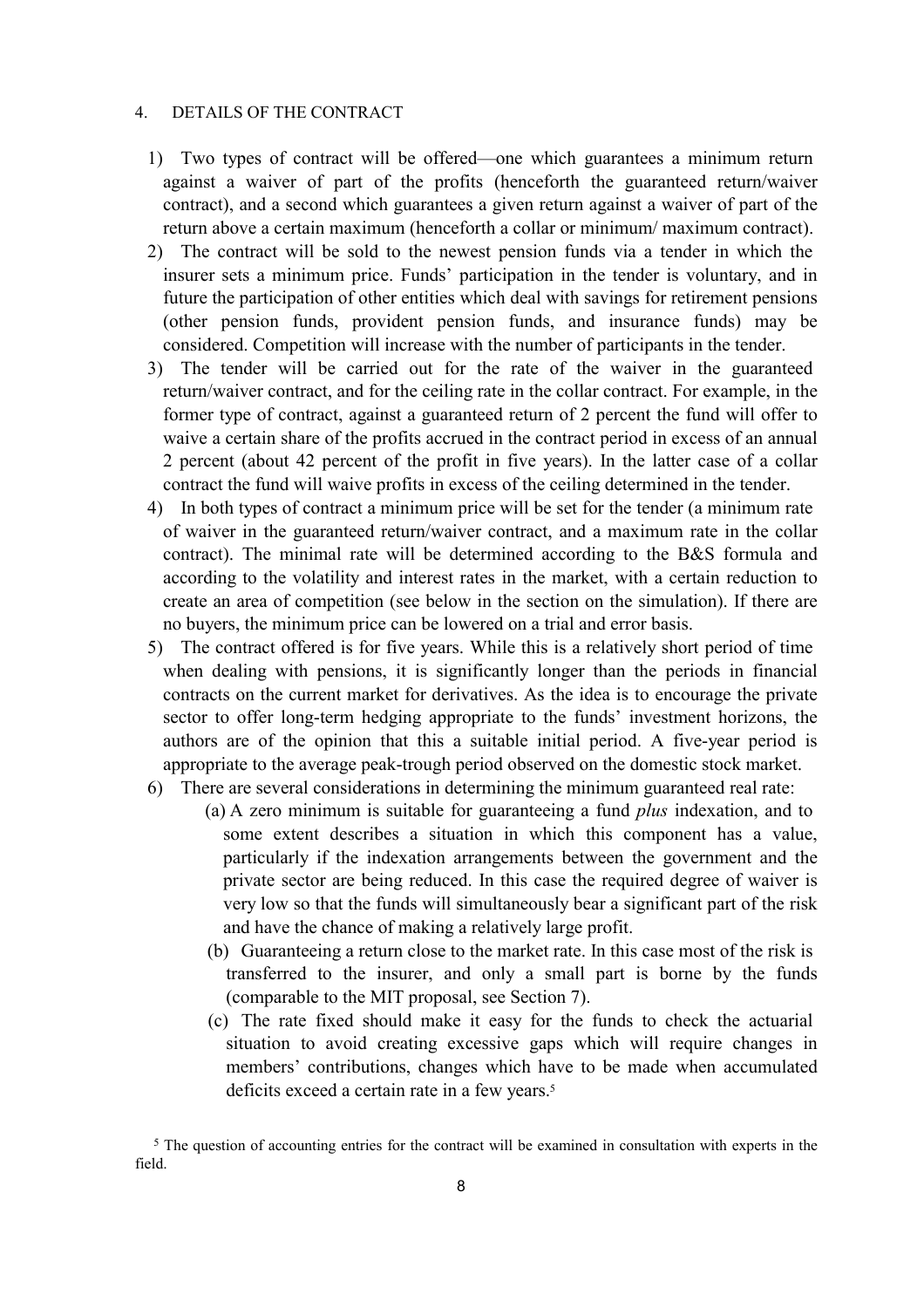- 7) The Tel Aviv 100 Price Index (the index of the leading 100 stocks on the TASE) seems to be appropriate for the definition and for the purposes of this exercise, and is therefore proposed as the base index for the contract. The 25 Stocks Index may be too narrow, while the General Stock Price Index may incorporate components which funds cannot invest in because their listed capital may be very small, and also—because their liquidity may be too low. As the pension funds are exempt from tax on their stock-exchange investments (at the time of writing), it is advantageous to show the gross return which takes into account reinvestment of dividends. The stock exchange currently calculates the stock price index "net" (excluding the reinvestment of tax on dividends). If other indices are devised which incorporate other markets that the pension funds can invest in, such as the major foreign stock exchanges, the base index for the contracts can be changed accordingly. To illustrate this point, graph A-0 in Appendix A shows the gross return (i.e., including the investment of the tax paid on the dividend) and the Israeli shares traded in New York. As can be seen, the return including the gross dividend and the investment in Israeli shares abroad highlights even more the advantage of investing in shares and in the proposed contract.
- 8) It will be possible to transfer contracts between funds, taking into consideration the actuarial situation and the composition of the investments, and if approved by the supervisory authorities. If a fund wishes to reduce its investments in shares—given, for example, an unexpected shortening of its liabilities—there is no reason not to allow it to sell shares and in parallel to sell the contract (to another fund).

#### 5. THEORETICAL PRICING OF THE CONTRACT

In this section a method of pricing both types of contract is described, based on the Black & Scholes and Merton approach (see Black and Scholes, 1973, and Merton, 1973). This approach is the currently accepted one in financial markets, and it is based on the assumption of an efficient, no-arbitrage market. Technical details of the method are given in Appendix 1. The method is appropriate for European options, with constant market volatility and constant interest rates.

**The waiver contract**: this contract guarantees a minimum return throughout the duration of the contract, in exchange for which the fund waives a part of its profit in excess of that minimum. The contract is drawn up in such a way that its initial cost is zero (as in futures contracts). If at maturity the total return from the stock market is below the minimum determined at the start of the contract, the insurer pays the pension fund the difference. If the total stock market return is above the minimum, the fund pays the insurer the agreed part of the profit in excess of the minimum. The actual pricing of the contract is fixed in a competitive tender. A graphic presentation of the contracts is given below. Figure 1(a) shows the financial payoff to the pension fund when it invests in the stock price index and in the proposed contract. The horizontal line represents the minimum guaranteed return (when the return on the stock price index is low). At a particular point the line starts rising according to the percentage of the return which remains in the hands of the fund.

This contract can be constructed as a package consisting of a purchase of a put option and sale of a particular quantity of a call option, as illustrated in Figure 1(b), where both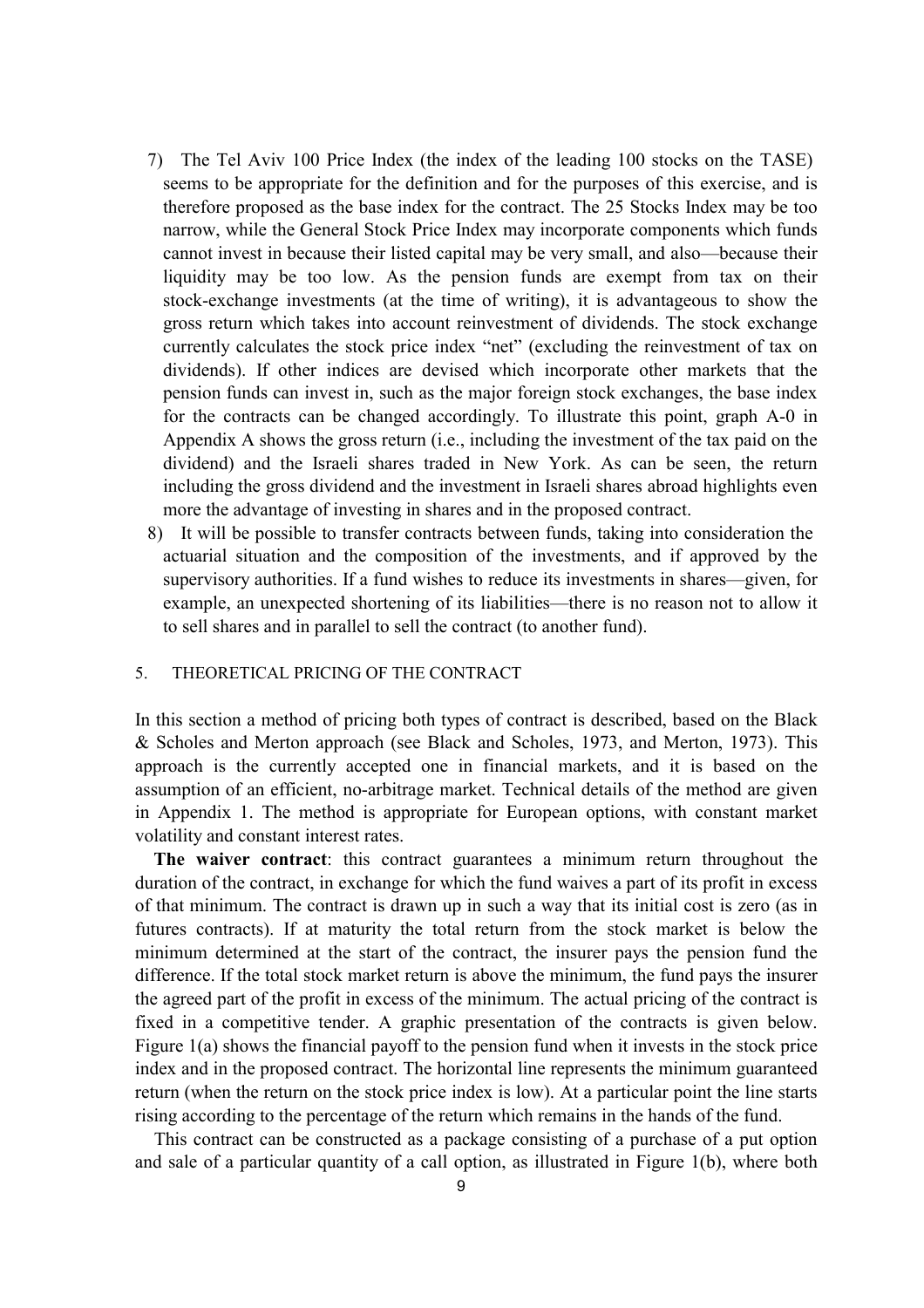options have the same underlying asset, the same period to maturity, and the same striking price  $(1+p)^T$ . As the contract is formulated initially as a fair contract, i.e., there is no money transfer at the start of the period, the condition  $P-\alpha C = 0$  must be satisfied, i.e.,  $\alpha = P/C$ . A more detailed example of the calculation is given in Appendix 2 in which different values of α are shown relating to different standard deviations and risk-free interest rates.

**The collar contract**: this contract guarantees a particular minimum return, and the pension funds waive all the return in excess of a ceiling specified in the contract. The final payoff is shown in Figure 2. In this contract the portfolio can be seen as consisting of put and call options, but in this case the quantities of both are the same, they have the same underlying asset and the same maturity, but different striking prices, as is illustrated in Figure 2(b). The striking price of the call option K which makes the initial price of the contract zero can be obtained from the following equation:

Put 
$$
(1,(1+p)^T, T, \sigma, R)
$$
 = Call  $(1, K, T, \sigma, R)$ 

The significance of the equation is that the options which the insurer and the funds exchange between them have the same value. A quantitative example of this calculation appears in Table 1, and examples of different ceiling values for different economic values can be found in the appendices.

**A comparison with the current situation**: currently the pension funds may invest a small share of their resources in the free market, and most of their investments are in earmarked nontradable government bonds. Figure 3 compares the existing situation with the results of the proposed waiver contract, and the advantages and disadvantages of each can be seen. Based on experience in Israel and world wide, with long-term investments it is more worthwhile to take calculated risks with the appropriate collateral, i.e., there is a very high probability that the right side of the Figure will show that an investment strategy of significant investment in the stock market *plus* a contract is preferable to a guaranteed maximum earmarked-bonds return *plus* a minimal investment in shares.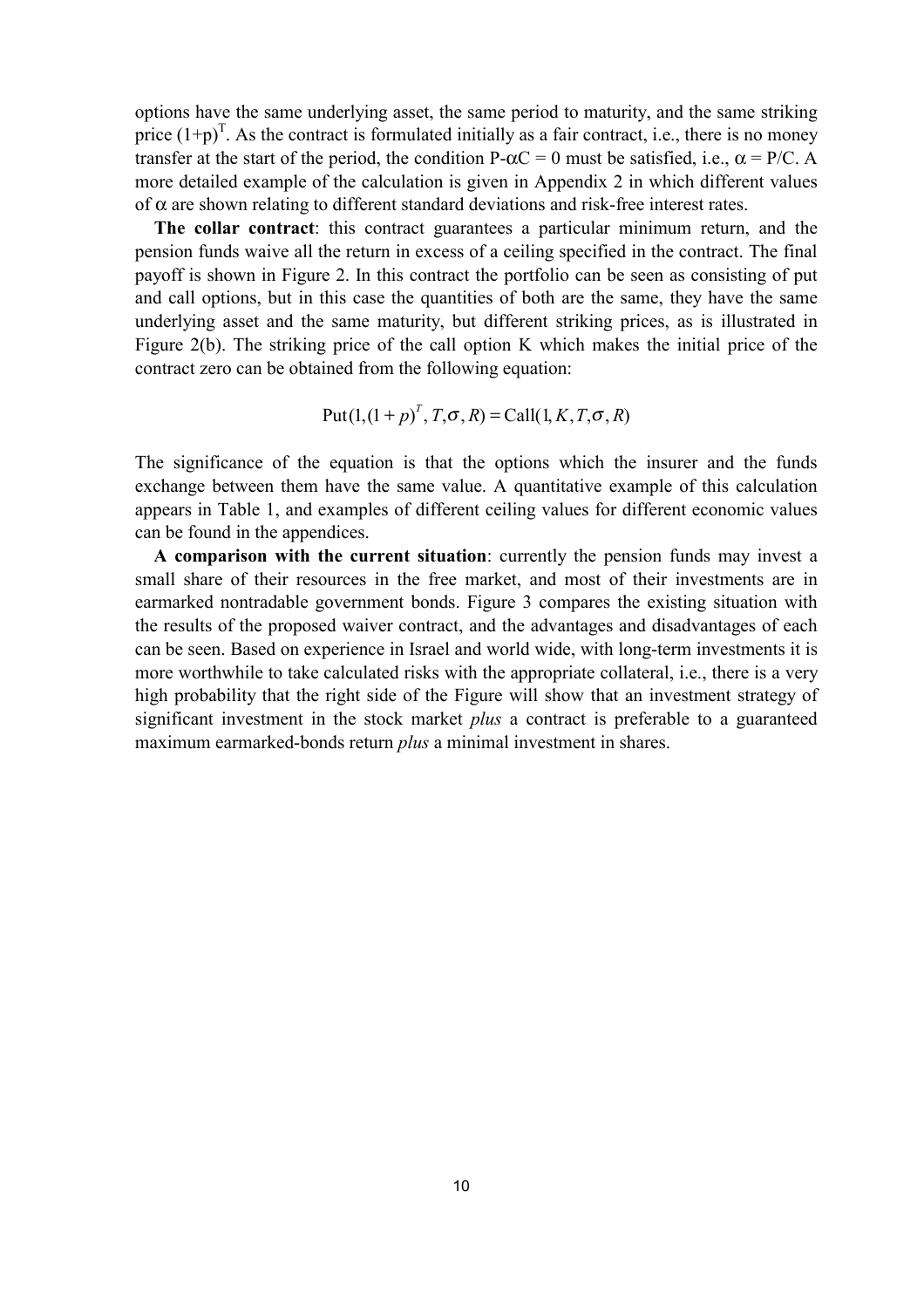





**Figure 3** Current scheme versus proposed contract (dotted line)

P – The minimum rate of return.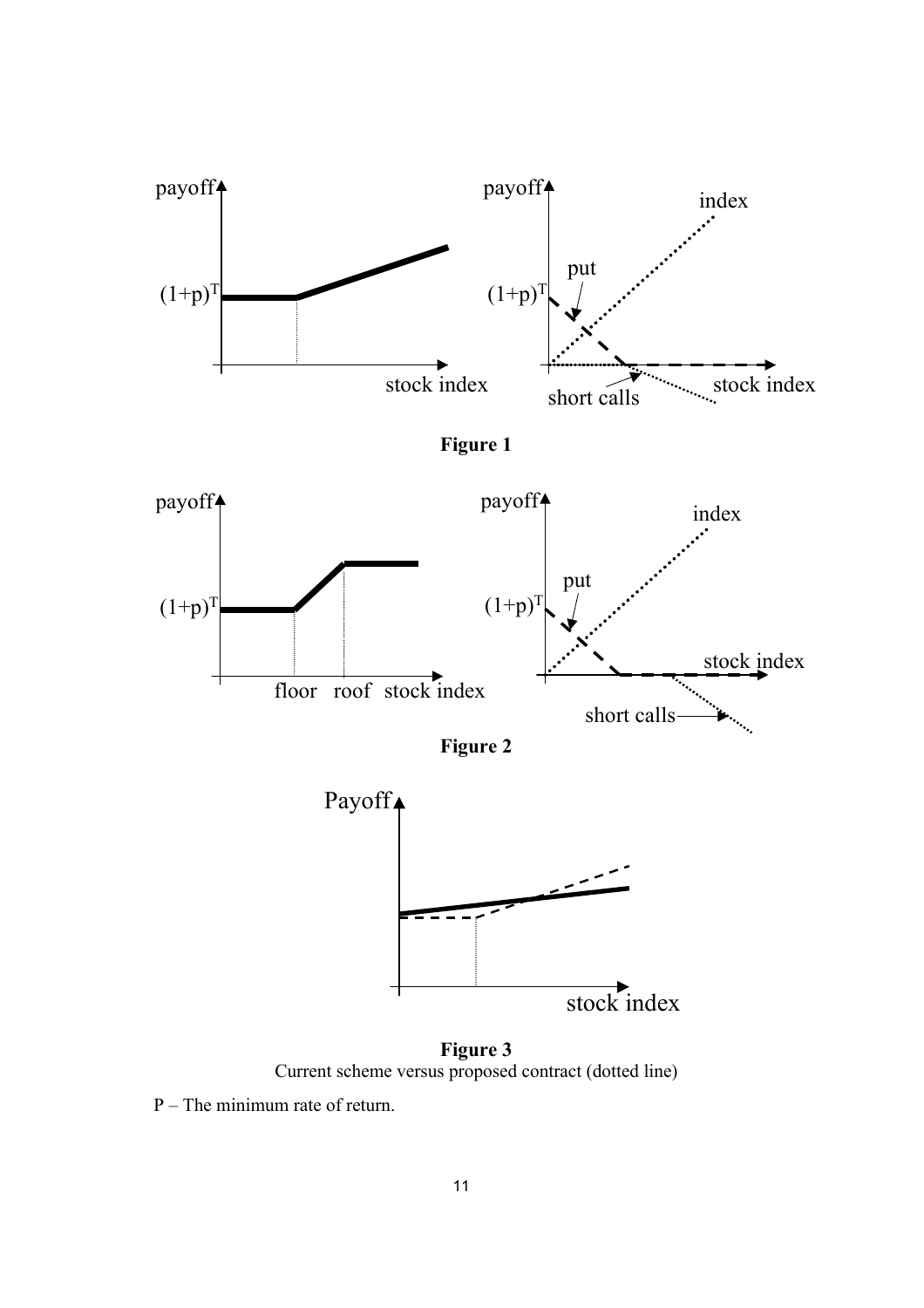#### 6. IMPLICATIONS OF IMPLEMENTING THE CONTRACT ON THE CAPITAL MARKET AND ON THE BUDGET

The following are some of the possible effects on several important economic variables of introducing the contract.

- 1) **The capital market**: extending the investment possibilities of the pension funds will increase activity in the stock market, the depth of the market, and its liquidity. The presence of additional investors, including Inbal and later on other private firms which would supply the type of insurance described above, will increase competitiveness in the market. The proposed extent of the contracts is not likely to lead to significant price rises deriving from supply side restrictions, because of the gradual rate at which investment in the stock market will expand. Even if the new (1995) funds enter the market, pressure on the domestic stock market will be moderate due to many investors' possibility of investing in shares abroad.
- 2) **The budget**:6 The authors propose that the investment in the insuring company be recorded in the budget. As was stated above, the extent of the investment is the capitalized value of the subsidy which would have been paid if the issue of earmarked bonds had continued. In effect, it is proposed to advance the recording and implementation of the fiscal expenditure on the subsidy in order to accumulate capital to face the risks of the insurer's activities.

Changes in the domestic debt will depend directly on the size of the deficit, and this will change slowly with the reduction in expenditure on interest arising from the subsidy on earmarked bonds. As part of its current financing, the government will sell more tradable bonds and fewer earmarked bonds, thereby also helping to improve the functioning of the market for government bonds, which has problems of negotiability and depth of market.

The cost of total government borrowing will decline due to the reduced sales of earmarked bonds, which generally give a higher return than that on tradable bonds. Moreover, the cost of tradable bonds borrowing is expected to fall as its tradability is expected to improve. Note that in the simulations described below, the cost of proposed arrangement does not include the extra cost over time because of the more favorable return from the stock market, so that in the long run the government corporation could be privatized without raising the domestic debt burden.

3) The move to investments in the stock market together with the purchase of hedging contracts offered by the insurer will require the pension funds to deal with these investments either directly or through portfolio managers. This activity will entail certain expenses, but that can be financed as a result of the increased return obtained and market competition. Some funds may opt to purchase contracts against some of their investments in shares, and to bear the surplus return (and the risk incurred)

<sup>&</sup>lt;sup>6</sup> The government budget currently shows the subsidy given in the past to the pension funds. The balance of earmarked bonds is about NIS 90 billion (mostly at 5.6 percent interest). In the budget for 2000 it was assumed that long-term interest was about 4 percent, so that the rate of subsidy to the pension funds is about 1.5 percent, which is expressed as an interest subsidy of about NIS 1.3 billion per year (at the rates of interest prevailing in the last three years, the subsidy was only 0.5 percent). (There is an additional 0.5 percent transferred to a special account to balance the actuarial position of the old pension funds, which amounts to NIS 200 million.) The future subsidy for the issue of earmarked bonds for the (old and new) pension funds for the year 2000 (capitalized to date) is estimated at NIS 700 million.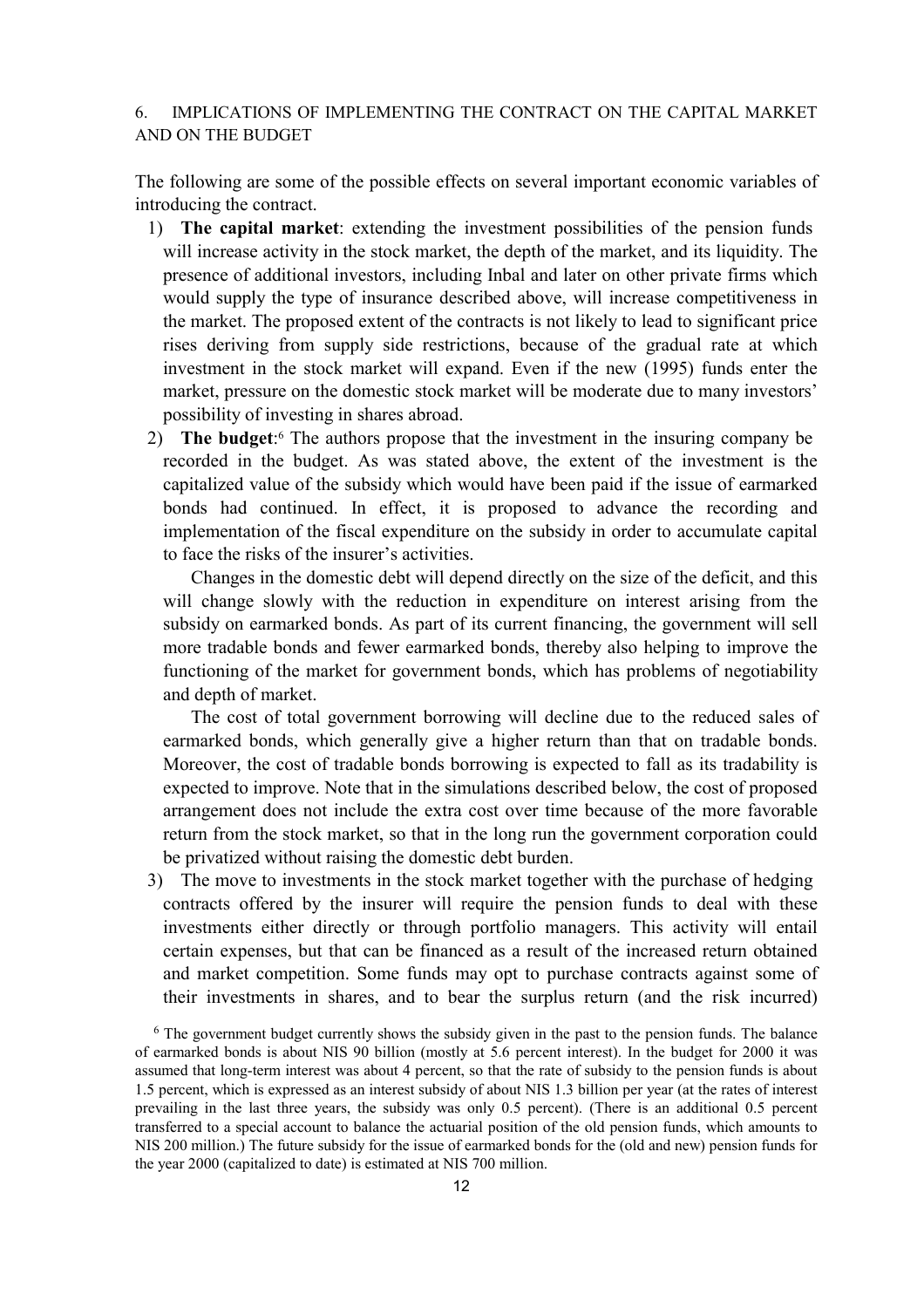themselves. It is significant that pension funds world wide are the major investors in stock markets.

#### 7. THE MIT PROPOSAL

In 1999 a proposal for reform of the pension funds in the US was put forward by economists of the Massachusetts Institute of Technology (MIT) (including Franco Modigliani), incorporating several new components of government intervention in pension reform which meld well with the current proposal. The MIT proposal related to pensions with mandatory participation, funded and managed by private concerns. Saving is of the defined benefit (DB) type, and rights accrue in personal accounts. The innovation lies in the fact that the pension funds' portfolios are invested in the stock market, and have a similar composition to that of the public's tradable-assets portfolio, and the government has a swap contract in which it guarantees a real return of 5 percent. On retirement, each member receives a pension according to the savings which have accrued in his personal account, similar to an annuity contract. The advantage of this proposal is that the fund is financially stable and immune to demographic changes, as the government (or the body managing the activity on the government's behalf) in effect bears the market risk by guaranteeing a given return against receipt of the portfolio of the market investments. It is claimed that due to the government's longer horizon, it can bear the risk over time better than can single individuals in the market.

The proposal in this paper also contains an element of transferring part of the risk from the private sector to the insurer (the government-associated entity). The advantage of this proposal lies in the fact that the transfer takes place via a contract which contains parameters determined by market conditions (i.e., the tender). Other elements in the MIT proposal, such as the transition to funded pensions, is not a crucial problem in the case of Israel (see Appendix 2), and therefore attention is focused on the pension investments, which require radical change.

#### 8. THE SIMULATION

This section will describe the simulations carried out, and will use them to illustrate the advantages of the proposed contracts. The purpose of the simulation is to establish that market solutions can guarantee a return, and that the proposed market methods can provide the funds with a better return than they receive in the existing situation. The simulation shown below is based on the performance of the general stock price index in Israel in the last thirty years (see Figure 1). The results derived from the simulation using the profitability of the market route are confirmed by a calculation which takes international stock price indices into account (see Figure 4 in Appendix A).

The first stage of the simulation consists of calculating the funds' rate of waiver above the guaranteed return, and the maximum rate, according to the type of contract, as described in Section 5 and in Appendix 1. The B&S model is used for these calculations, with the following parameters: a risk-free real interest rate of 5 percent throughout the period, similar to the current real rate of interest on long-term government bonds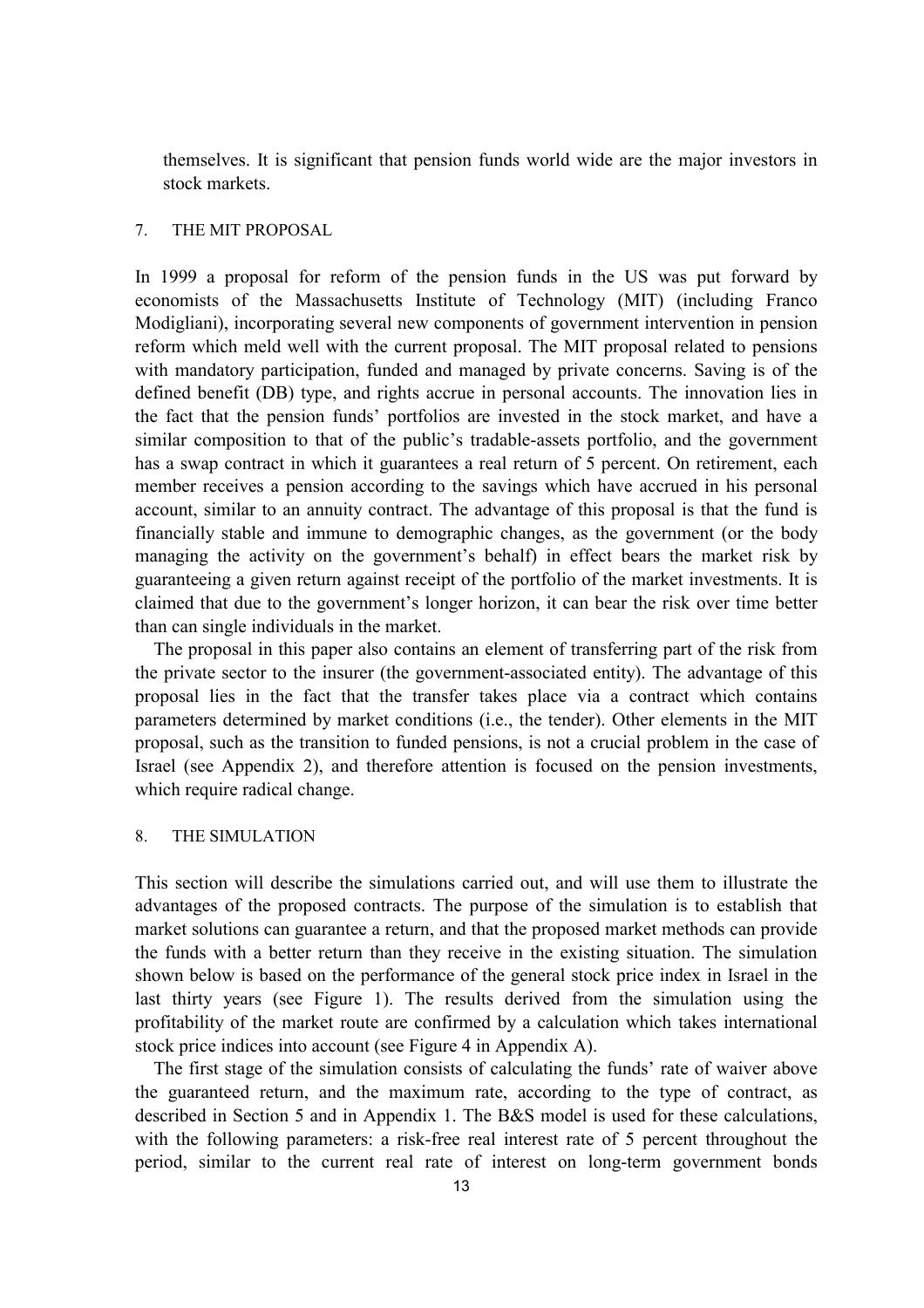(calculations using 4 percent were also carried out);7 and for the standard deviation of the stock market, 20 percent (the real standard deviation in the sample period was of a similar magnitude), and sensitivity tests using 10 percent and 30 percent were also performed. As was explained in Section 4, at the starting point of the contract, the "purchase" does not require any investment by the pension funds, and this is achieved by choosing the options in such a way that the funds' receipts from selling call options equal the financial outlay on purchasing put options. New contracts are drawn up every year, i.e., every year a contract is formulated for NIS 1 which is a hedge for NIS 1 of investment in shares, and when the contracts start maturing the profits are also reinvested via the same channel (see details below).

Results are shown of the simulation in which it is assumed that the annual standard deviation is 20 percent, and risk-free real interest is 5 percent. First the funds' waiver rates are calculated for cases where the guaranteed rate is between 0 percent and 5 percent. The rate of waiver obtained for a contract with 0 percent for a five-year period was 24.09 percent. This means that for a given guaranteed minimum (0 percent), the fund is prepared to waive about a quarter of the real return in the stock market in excess of that minimum. It can be seen from Table 1, as expected, that the higher the minimum guaranteed level, the higher will be the rate of waiver that funds are required to undertake, and that the insurer bears the greater part of the risk inherent in investing in shares.

|                          | 1 year                                   |        | 5 years           |                                   |                    |  | 10 years          |                                   |                    |  |  |
|--------------------------|------------------------------------------|--------|-------------------|-----------------------------------|--------------------|--|-------------------|-----------------------------------|--------------------|--|--|
|                          | Assumptions: $r = 5\%$ , s.d.= 20%       |        |                   | Assumptions: $r = 5%$ , s.d.= 20% |                    |  |                   | Assumptions: $r = 5%$ , s.d.= 20% |                    |  |  |
| <b>Minimum</b><br>return | Waiver<br>Collar<br>contract<br>contract |        | Minimum<br>return | Waiver<br>contract                | Collar<br>contract |  | Minimum<br>return | Waiver<br>contract                | Collar<br>contract |  |  |
| $0\%$                    | 53.33%                                   | 11.36% | 0%                | 24.09%                            | 12.25%             |  | $0\%$             | 12.94%                            | 12.77%             |  |  |
| 1%                       | 60.46%                                   | 10.11% | 1%                | 32.07%                            | 10.88%             |  | 1%                | 19.60%                            | 11.36%             |  |  |
| 2%                       | 68.46%                                   | 8.87%  | 2%                | 42.50%                            | 9.50%              |  | 2%                | 29.42%                            | 9.93%              |  |  |
| 3%                       | 77.36%                                   | 7.66%  | 3%                | 56.08%                            | 8.12%              |  | 3%                | 43.79%                            | 8.46%              |  |  |
| 4%                       | 87.34%                                   | 6.46%  | 4%                | 73.73%                            | 6.72%              |  | 4%                | 64.75%                            | 6.94%              |  |  |
| 5%                       | 98.49%                                   | 5.28%  | 5%                | 96.64%                            | 5.31%              |  | 5%                | 95.24%                            | 5.34%              |  |  |

Table 1 **Rates of waiver, minimum guaranteed rates and ceiling rates for 1 year, 5 years, and 10 years**

The results obtained for a contract of the collar type can be shown in a similar manner; with a zero percent guaranteed real return, the funds would be prepared to waive the annual return above 12.25 percent. This rate declines as the guaranteed rate rises. When the guaranteed rate approaches the market return, the ceiling rate also approaches the market rate of interest, meaning a swap contract in which all the risk in the stock market is transferred to the insurer, similar to the situation in the MIT proposal. The lower the guaranteed return, the higher the ceiling waiver rate, and the higher the share of the risk borne by the funds.

<sup>7</sup> In the B&S equations, we used continuously computed interest, while the minimum guaranteed interest rates are discrete.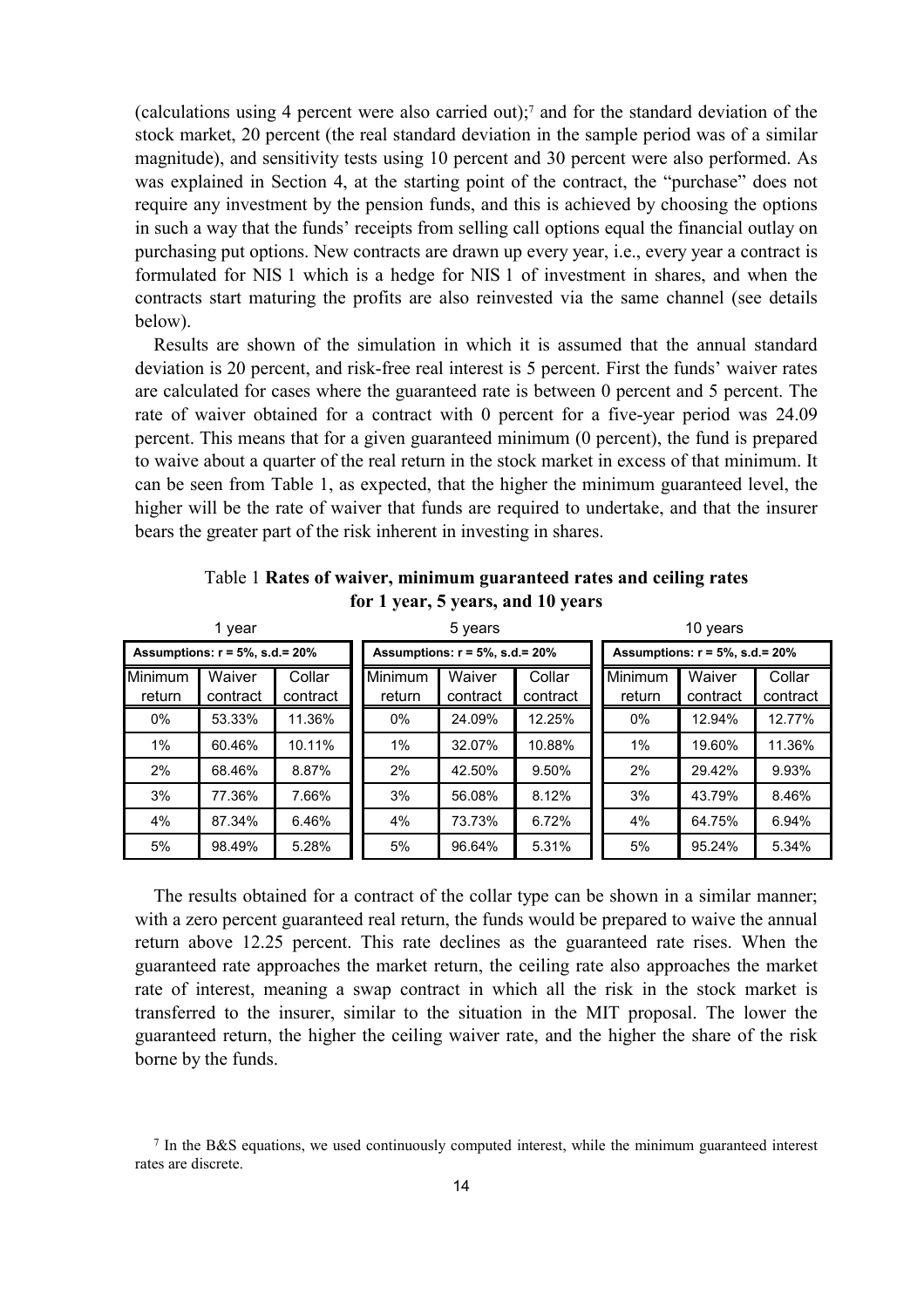The longer the term of the contract, the lower the rate of waiver. For example, in a guaranteed return/waiver contract, the rate of waiver for a one-year contract and a minimum of 0 is 53.33 percent, and falls to 24.09 percent and 12.94 percent for five- and ten-year contracts respectively. In a contract of the collar (maximum/minimum) type, the ceiling rises from 11.36 for a one-year contract to 12.25 percent and 12.77 percent for five and ten-year contracts respectively.

In the simulation, each year the pension funds purchase one contract, investing the corresponding amount in the stock market (with a separate simulation for each type of contract). The total return is defined as that obtained when the profit is reinvested in the same channel; to check the total return of the pension funds, it is assumed that when their contracts expire they reinvest the profits in the same manner. For example, if the return at the expiry of a contract was 20 percent, the fund would purchase 1.2 new contracts. As the minimum guaranteed return is zero—repayment of the principal in real terms—the renewed contract is not less than the other contracts from the start of the simulation period. With one-year contracts the return is the accrual of the annual returns. This is a simple case, because every year a contract starts at the beginning of the year and expires at the end of the year, and there are no unexpired contracts at that time. In the case of longer contracts, say for ten years, after ten years there are nine additional open contracts with from one to ten years to expiry. When the contract is for longer than a year, and the examination is carried out annually, the situation of the portfolio which includes unexpired contracts has to be assessed. To this end a check was performed assessing the "market value" of the portfolio of unexpired contracts using the B&S model.

To calculate the pensions' return on contracts longer than a year, the value of the portfolio at the end of the period is compared with its value at the beginning (when there were already ten contracts).<sup>8</sup> The total return for the whole of the period under review is shown in the tables in annual terms for periods of one, five, and ten years.

Table 2 gives detailed data of the pension funds' rates of return as well as the insurer's account from the aspect of the cash flow of payments and receipts, and the aspect of the situation of the portfolio at the end of the period (see below). As in the previous case analyzed ( $\sigma$  = 20%, r = 5%, p = 0%), the average annual return for a pension fund investing in shares and in a 5-year contract is 7.46 percent, in a 10-year contract, 7.79 percent, and in a 1-year contract, 9 percent (see Table A1).

In the section of Table 2 showing the insurer's account, the accrued balance in the account is shown as well as the "market value" of the open positions of unexpired contracts. The balance is accrued from the initial situation in which the contracts were opened for period from one to ten years, as in the previous example, *plus* receipts of payments on expired options, and from accrual of interest on this balance calculated from

<sup>8</sup> The value of the portfolio at the beginning of the period is the "market value" of the unexpired contracts held by the pension funds, *plus* the value of stocks held. The beginning of the period is defined as the period when the amount of the investment was constant, increasing only as a result of profits and not of new contracts. It can be described as a hypothetical situation where there were negotiable contracts on the market, and a fund would initially purchase ten contracts (continuing the example in the text) with expiry periods of between one year and ten years. At the end of the period the fund sells the contracts, and the total accrued balance is derived from the total return on the investment.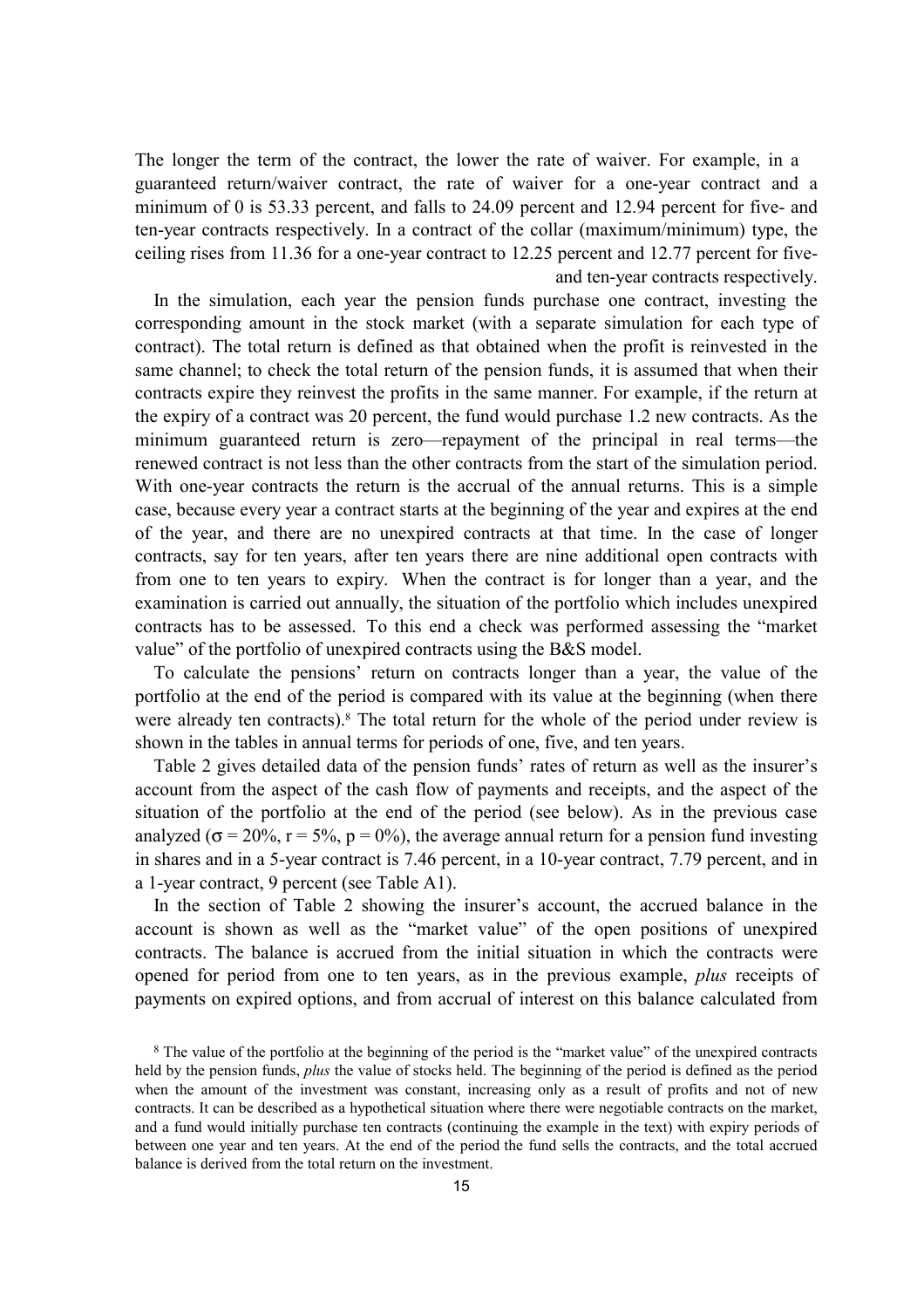the assumed risk-free interest (5 percent; Table A3 shows the sensitivity of the results to interest of 4 percent). (All calculations are in real terms.) The same rate of interest on positive and negative accrual of the balances in the fund was assumed. Extending the previous example to the case of a 5-year contract, with a floor of 0, the balance of open contracts from the insurer's point of view is NIS 3.32; adding to this the accrued balance of the fund (including interest) of NIS 0.17, the total obtained at the end of the period is NIS 3.49. This means in effect that on an investment flow of NIS 1 invested in a guaranteed minimum/waiver contract at the beginning of the period (with reinvestment of profits), NIS 3.49 will have accrued by the end of the period, more than three times the extent of the initial annual contracts. This balance, as stated, includes the "market value" of the open contracts.

In a contract with a maximum return with the same assumptions (t = 5 years,  $\sigma = 20\%$ , r  $= 5\%$ , and  $p = 0\%$ ), the balance of the insurer's account for a 5-year contract comes to NIS 8.46. The surplus created leads to the assessment that even if a higher ceiling is set, the funds will be able to obtain higher profits and the insurer's account will still have a certain surplus.

The results obtained regarding a collar-type contract with the same parameters ( $t = 5$ ) years,  $\sigma = 20\%$ ,  $r = 5\%$ , and  $p = 0\%$ ) may be described similarly: in exchange for a guaranteed minimum (0%) the funds would be prepared to waive profits above a 12.25 percent return (see also Figure A2.2b). This rate is in effect the ceiling of the contract, which would be determined by tender. In this case the funds' return would be 6.95 percent; for a 10-year contract it would be 8.08 percent, and for a one-year contract, 6.19 percent.

Results of the simulation for contracts of the waiver type and the collar type for five years are shown in Figures 2 to 5. The top part shows the insurer's flow with the value of the portfolio he is holding, and the lower part gives the funds' flows for the contract. The results are shown per contract unit, i.e., for the situation in which each year a contract for NIS 1 is opened. The insurer's annual income and expenses are also shown in terms of one contract (i.e., with no reinvestment of profit).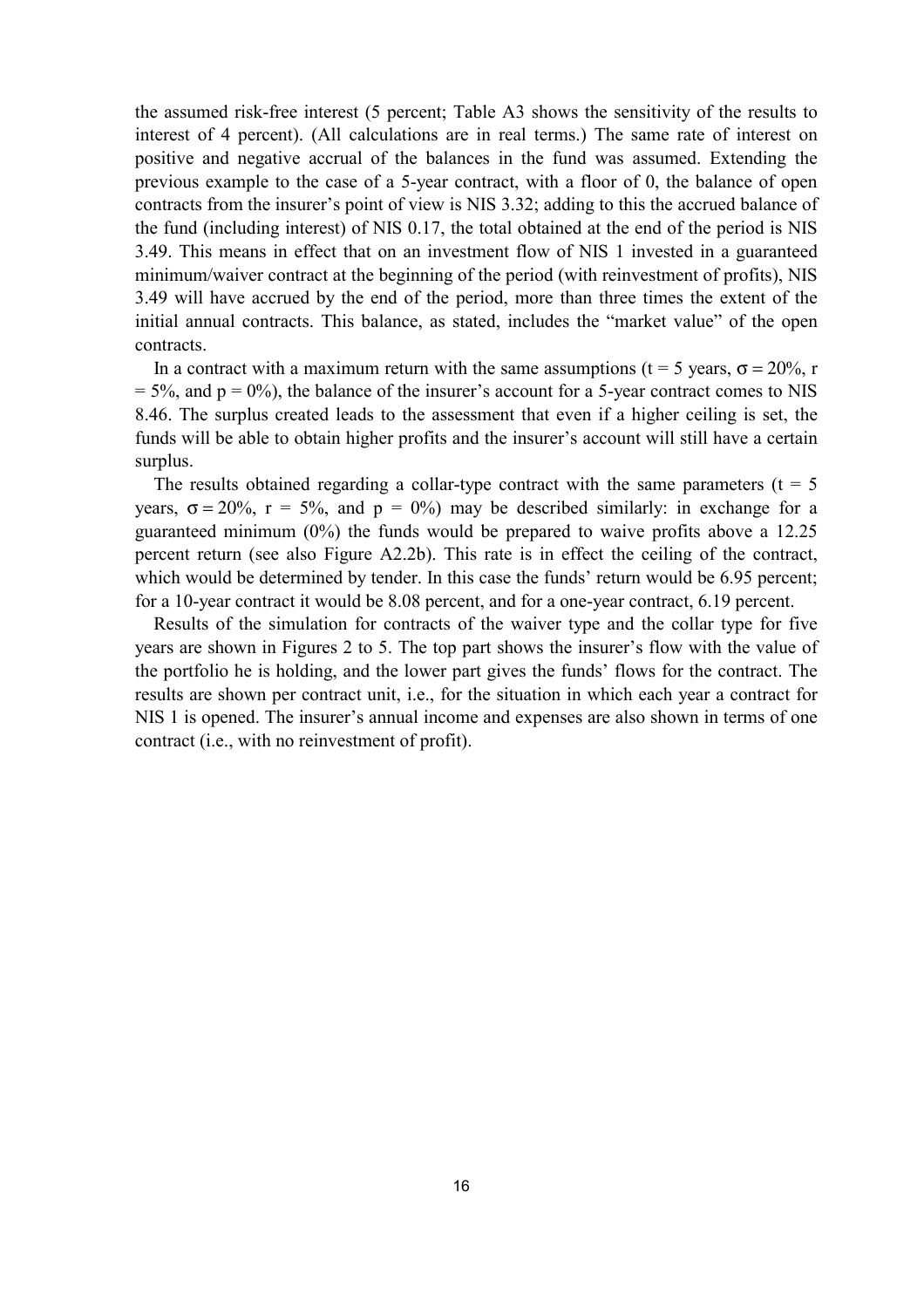Table 2 **Rate of pension funds' return and the insurer's account related to five – year waiver- and collar-type contracts**

|                   |                   |                        | percent                |        |  |  |
|-------------------|-------------------|------------------------|------------------------|--------|--|--|
|                   |                   | <b>Waiver contract</b> | <b>Collar contract</b> |        |  |  |
| Minimum<br>return | Rate of<br>waiver | <b>Return</b>          |                        | Return |  |  |
| $0\%$             | 24.09             | 7.46                   | 12.25                  | 6.95   |  |  |
| 1%                | 32.07             | 7.24                   | 10.88                  | 6.70   |  |  |
| 2%                | 42.50             | 6.93                   | 9.50                   | 6.38   |  |  |
| 3%                | 56.08             | 6.50                   | 8.12                   | 6.03   |  |  |
| 4%                | 73.73             | 5.90                   | 6.72                   | 5.54   |  |  |
| 5%                | 96.64             | 5.05                   | 5.31                   | 4.99   |  |  |

## **Funds**

#### NIS **Insurer**

|                   |                                        |                           | טויו         |                                        |                           |              |  |  |
|-------------------|----------------------------------------|---------------------------|--------------|----------------------------------------|---------------------------|--------------|--|--|
|                   |                                        | <b>Waiver contract</b>    |              | <b>Collar contract</b>                 |                           |              |  |  |
| Minimum<br>return | <b>Balance</b><br>of open<br>positions | <b>Balance</b><br>of fund | <b>TOTAL</b> | <b>Balance</b><br>of open<br>positions | <b>Balance</b><br>of fund | <b>TOTAL</b> |  |  |
| $0\%$             | 3.32                                   | 0.17                      | 3.49         | 3.85                                   | 4.61                      | 8.46         |  |  |
| 1%                | 4.26                                   | 0.88                      | 5.14         | 4.67                                   | 5.59                      | 10.26        |  |  |
| 2%                | 5.35                                   | 2.15                      | 7.50         | 5.46                                   | 6.98                      | 12.44        |  |  |
| 3%                | 6.53                                   | 4.15                      | 10.67        | 6.35                                   | 8.45                      | 14.80        |  |  |
| 4%                | 7.60                                   | 7.23                      | 14.83        | 7.28                                   | 10.23                     | 17.50        |  |  |
| 5%                | 8.24                                   | 11.84                     | 20.08        | 8.14                                   | 12.28                     | 20.42        |  |  |

**Rate of waiver**: the rate of return which the funds waive for a given guaranteed minimum return.

**Ceiling rate**: the maximum return; profits in excess of this rate are transferred to the insurer against a given guaranteed minimum return.

**Return**: the total rate of return on an investment in shares plus a contract, in annual terms.

**Balance of open positions**: the value of open contracts priced by means of the B&S model.

**Balance of fund**: the balance which accrues from payments and receipts between the insurer and the funds, plus accrued interest.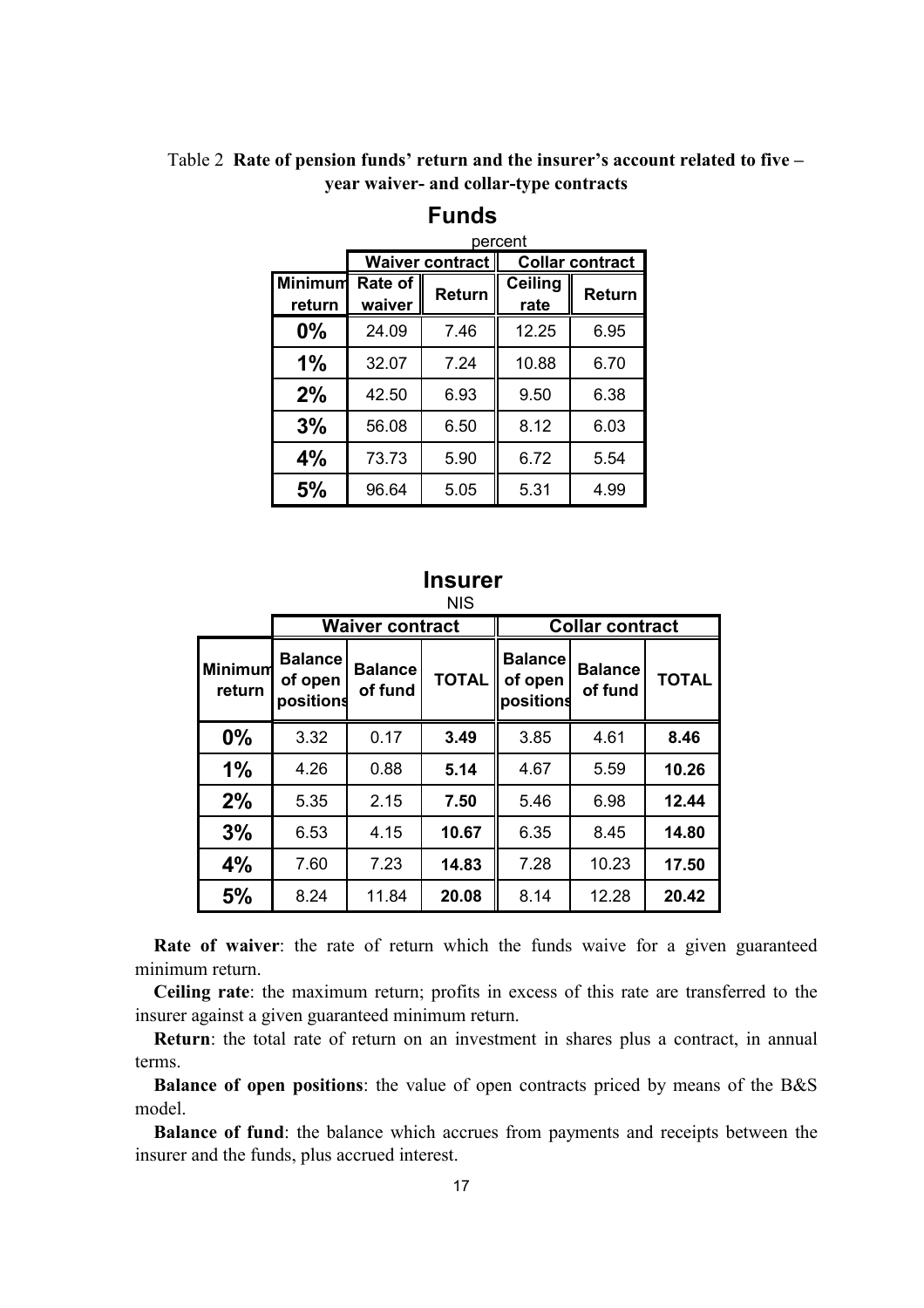The results are given by years of expiry, and as was expected, the funds' receipts were found to positively correlated with the years of stock-exchange peaks or troughs. The insurer's annual income and expenses enables the annual volatility of receipts to be assessed. Thus, for example, in a waiver-type contract for one year (Figure A.1) the volatility of the insurer's payments is higher than that in a longer (10-year) contract (Figure A.3). This result is even more pronounced for a collar contract.

The following figures show the cumulative account of an insurer which is appropriate to the situation of one contract being opened per year (without reinvestment of profit), including also accrual and payment of the risk-free rate of interest, in addition to the cash flows vis-à-vis the funds. The graph also shows the insurer's real value of this activity, including the value of open contracts (relevant in the case of contracts longer than one year) as well as the balance in the fund. The value of the contracts is also calculated by means of the B&S model assuming the same parameters as above, and their significance is that they describe the situation of the insurer's account at any point in time both from the aspect of cash flow as well as of open positions of the unexpired contracts. This reflect the assets/liabilities in accordance with the market conditions on the evaluation date. This means that if these contracts were negotiable and priced according to B&S, the data shown would be the balance-sheet position according to market prices on the date of evaluation.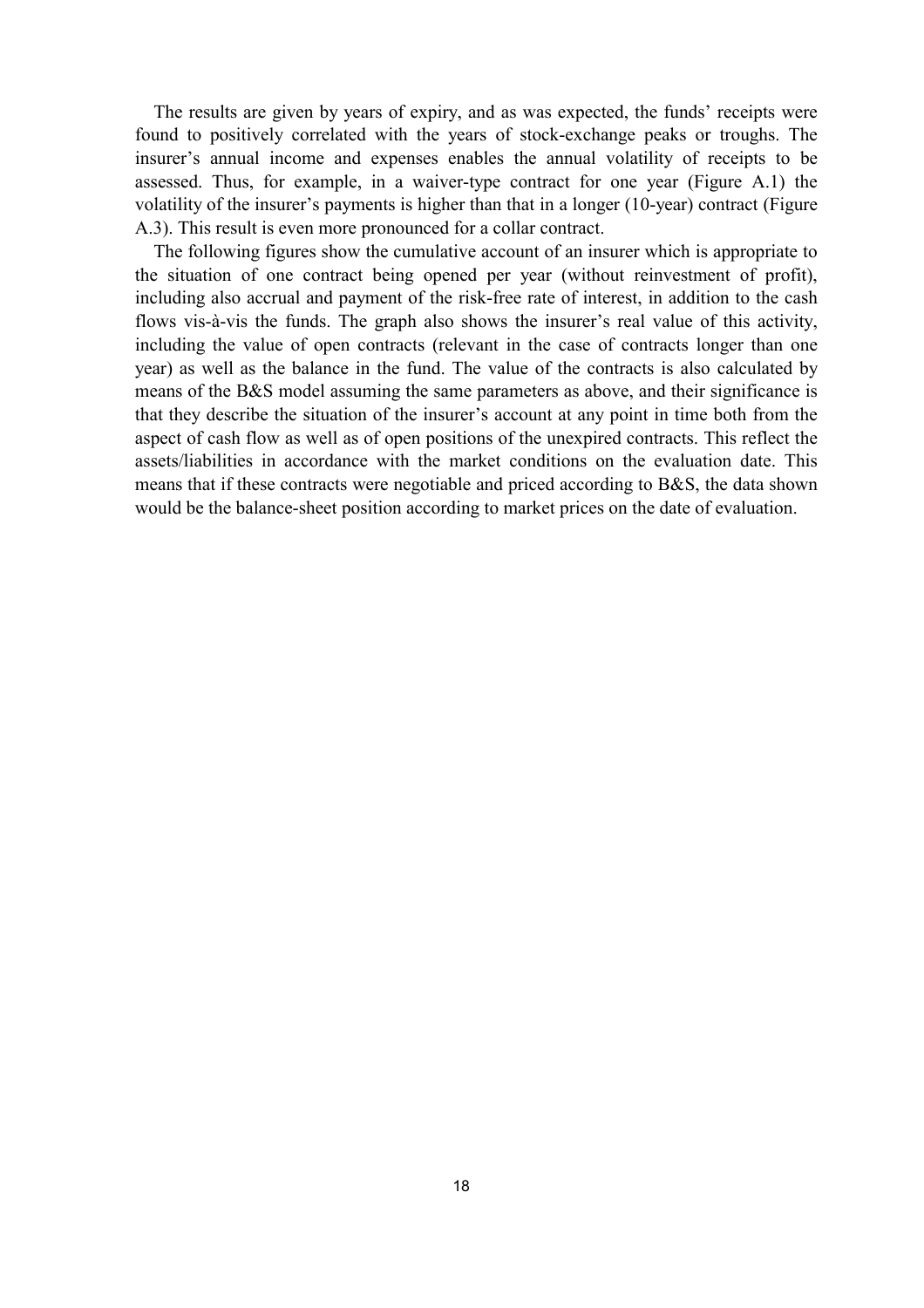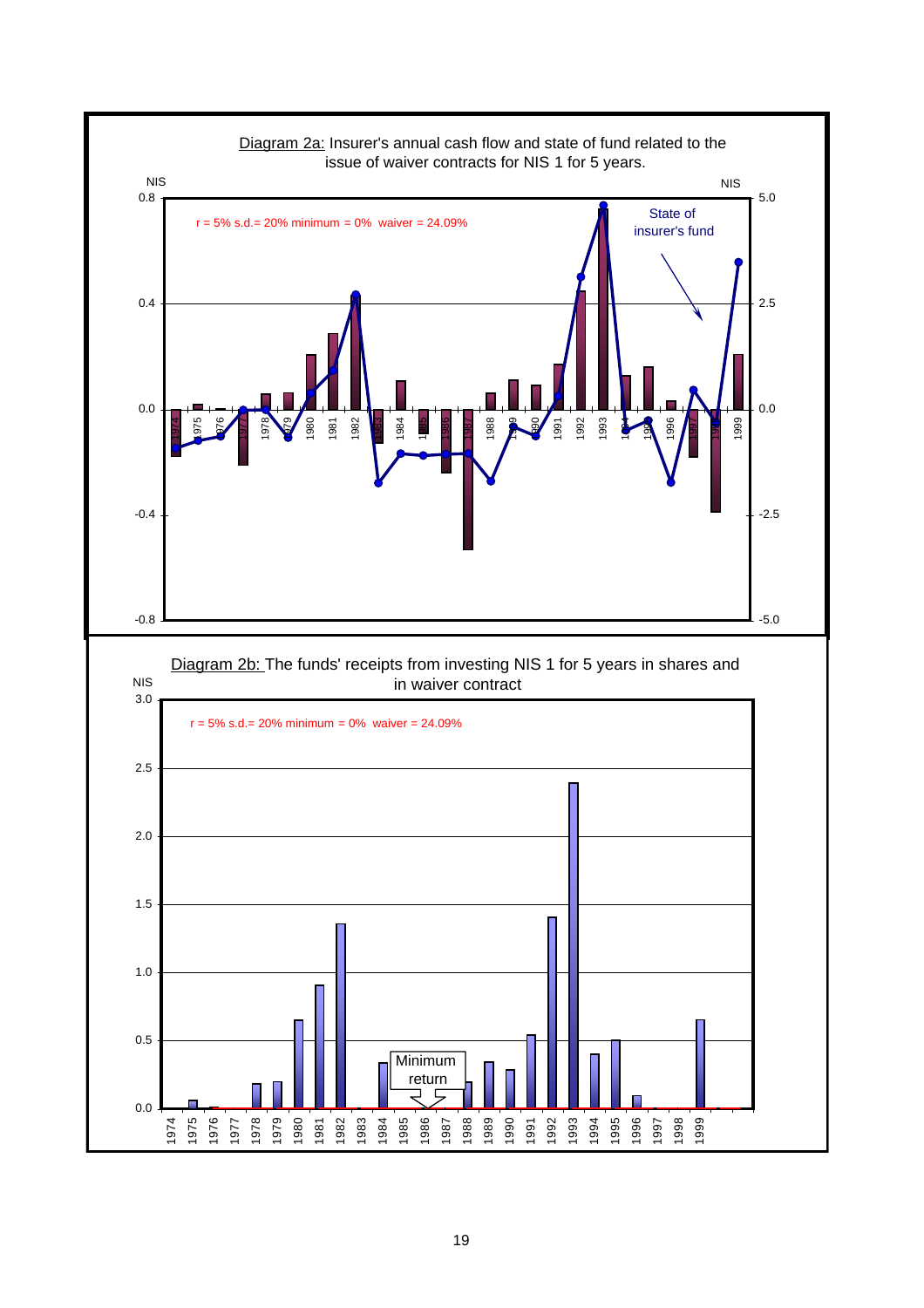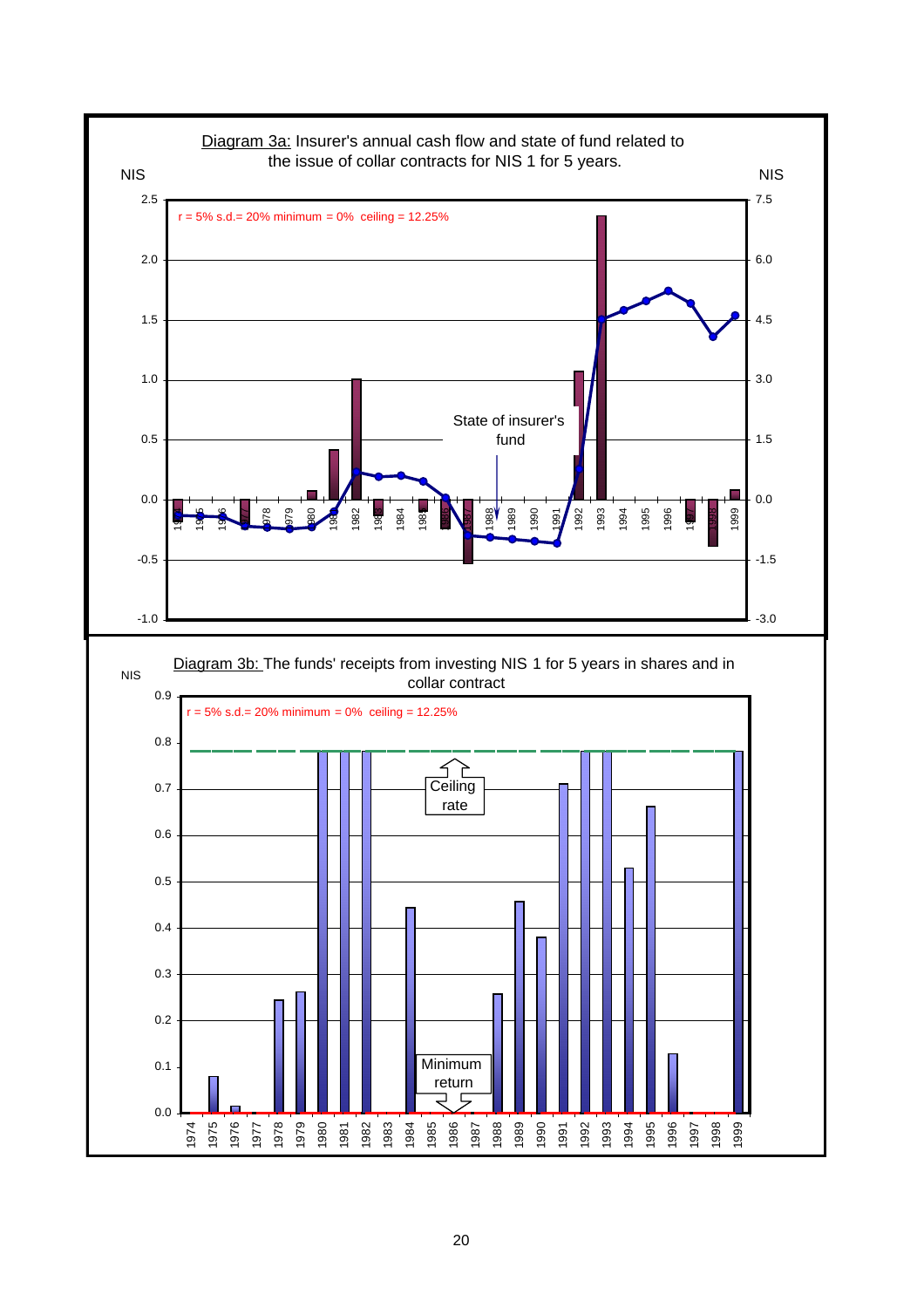## **Bibliography**

- 1. Black, F., and Scholes M., 1973, "The pricing of options and corporate liabilities", Journal of Political Economy, 81.
- 2. Davis E. Philip, 1995, "Pension funds Retirement-Income Security, and Capital Markets – An International Perspective."
- 3. Karmi, O., "Pension systems: trends, proposals, and changes." (in Hebrew)
- 4. Merton, Robert C., 1973, "Theory of rational optional option pricing", Bell Journal of Economics and Management Science 4.
- 5. Modigliani, F., Ceprini, M. L., Muralidhar, A. S., Nov. 1999, "An MIT Solution to the Social Security Crisis." SWP 4051
- 6. Spivak, A., May 2000, "Pension reform in Israel and money's worth of pensions and annuities", Ben – Gurion University.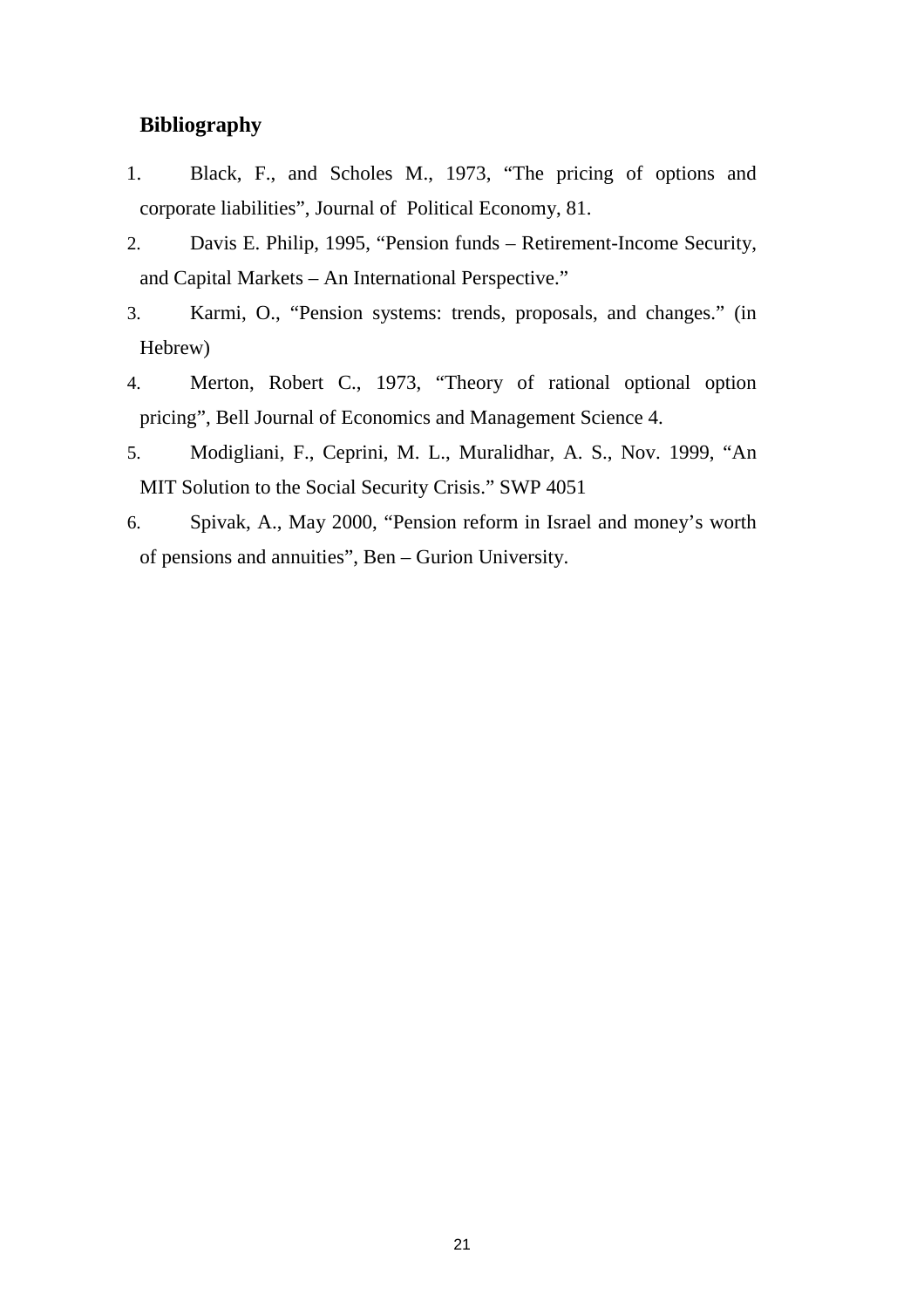#### APPENDIX 1: THEORETICAL PRICING OF CONTRACTS

A theoretical framework for pricing the two types of contracts is shown below. It is based on the Black-Merton-Scholes approach (see Black and Scholes 1973, and Merton 1973), and will be used for evaluation and analysis of the proposed contracts.

This theoretical framework was extensively developed during the last decades. It is based on no-arbitrage and efficient-market assumptions. The general version is based on a stochastic differential equation describing prices of financial assets. The most widely used specific case of this is when volatility is constant. This case leads to analytic formulas of European put and call options, the best-known being the Black-Scholes (B&S) formula.

The following notation is used:  $T -$  time to maturity,  $r -$  continuously compounded risk-free interest rate,  $K$  – strike price of an option,  $S$  – underlying asset (stock index including all dividends gross, in this case),  $\sigma$  – volatility of the underlying asset, N(⋅) – the cumulative normal distribution function. Then the standard option pricing formulas are given by (see Hull, page 271):

$$
c = SN(d_1) - Ke^{-rT}N(d_2)
$$
  
\n
$$
p = -SN(-d_1) + Ke^{-rT}N(-d_2)
$$
 where  $d_1 = \frac{\ln \frac{S}{K} + \left(r + \frac{\sigma^2}{2}\right)r}{\sigma\sqrt{T}}$ ,  $d_2 = d_1 - \sigma\sqrt{T}$ 

These formulas provide the theoretical values of put and call options. As described below, we use these values for simulating results of the suggested contract during the past 30 years. In addition these formulas can be used for setting minimal auction prices for these contracts.

**Contract A** (waiver) guarantees a minimal return (or floor) for the lifetime of the contract. In exchange the pension fund will waive part of its profits above this floor. The initial value of the contract will be set at zero, as in a futures contract, so that initially there is no money transfer. At maturity the government will pay to the pension fund if the stock market return is below the floor value and will receive part of the stock market return from the fund if the return is above it, as in Figure 1. The actual price will be set at an auction for the contract. However, we provide below a theoretical framework for pricing the contract.

Figure 1 shows how one can compose a waiver contract by standard put and call options. The contract A is equivalent to a portfolio of one European put option with strike  $(1+p)^T$ , and some amount  $\alpha$  (0< $\alpha$ <1) of call options sold short on the same underlying asset and with the same strike and time to maturity. Since we wish to make the initial value of the contract zero, we initially set  $P - \alpha C = 0$ , or  $\alpha = P/C$ .

For example, if the standard deviation of yearly returns,  $\sigma$ , is 20%, and the (continuously compounded) risk-free interest rate, r, is 5%, and the promised return rate, p, is 2%, and the contract is for T=3 years, then the ratio is given by:

$$
\alpha = \frac{P}{C} = \frac{-SN(-d_1) + Ke^{-rT}N(-d_2)}{SN(d_1) - Ke^{-rT}N(d_2)} = \frac{-N(-d_1) + (1+p)^T e^{-rT}N(-d_2)}{N(d_1) - (1+p)^T e^{-rT}N(d_2)} = 51.69\%
$$
, where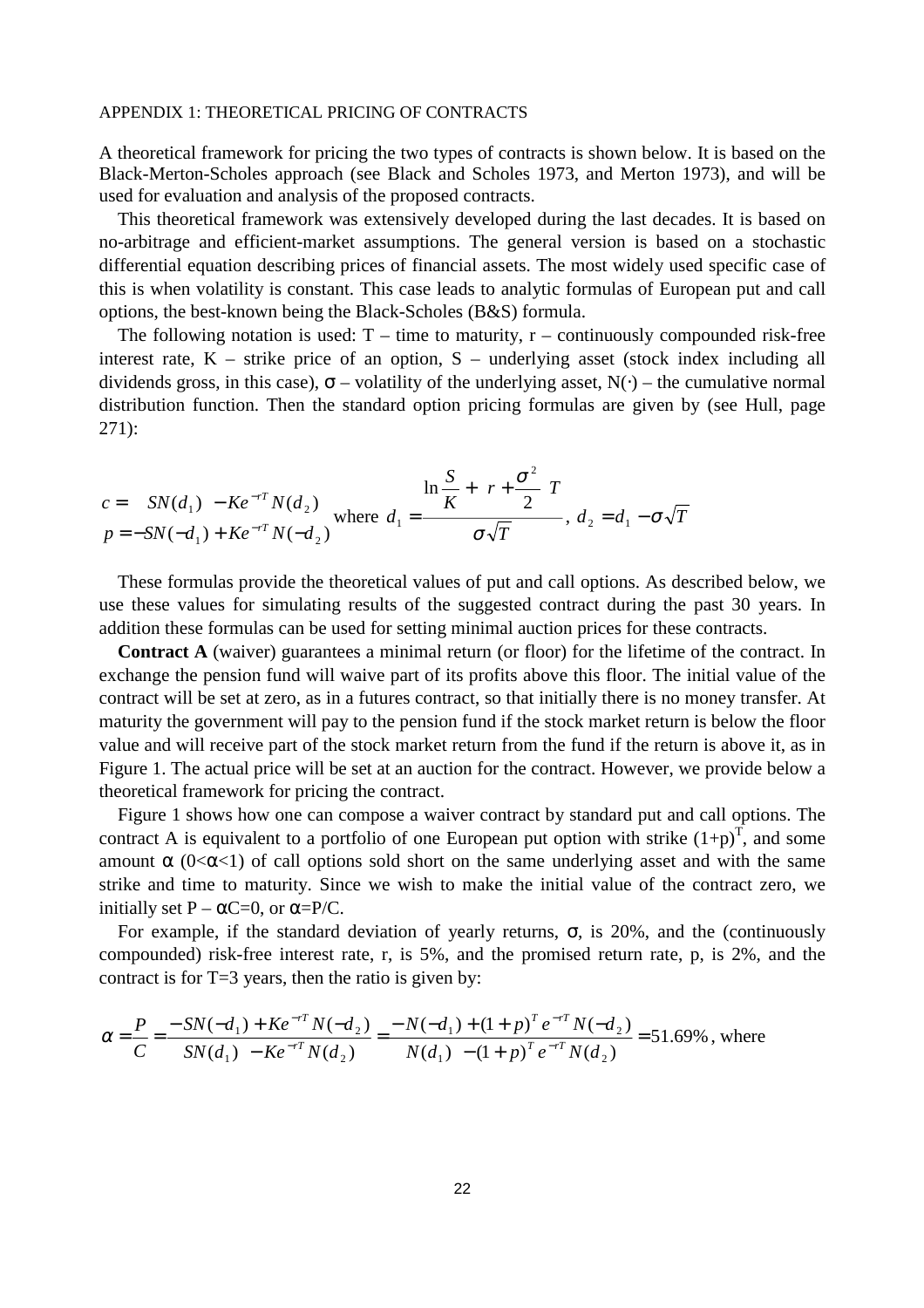$$
d_1 = \frac{\ln\frac{S}{K} + \left(r + \frac{\sigma^2}{2}\right)r}{\sigma\sqrt{T}} = \frac{\ln\frac{1}{(1+p)^T} + \left(r + \frac{\sigma^2}{2}\right)r}{\sigma\sqrt{T}} = \frac{\ln 1.02^{-3} + \left(0.05 + \frac{0.2^2}{2}\right) \cdot 3}{0.2\sqrt{3}} = 0.4347,
$$

 $d_2 = d_1 - 0.2\sqrt{3} = 0.0883$ 

For any chosen value of yearly volatility of the underlying asset one can easily calculate the ratio  $\alpha$ . Values of  $\alpha$  for different sets of parameters are given in Table 1.

**Contract B** (Collar). This type of contract also guarantees a minimum, but it comes in exchange for all profits above some maximum level (the ceiling). The payoff is given in Figure 2a. This contract can be presented as a portfolio of two European options: one put long and one call option sold short. The underlying asset and time to maturity of the two options are the same, but the strike of the call option is higher than the strike of the put.

The strike of the put option is defined by the promised floor. Thus the strike of the call option is used to set the initial value at zero. The strike price, k, can be found as a solution of the following equation  $(K>(1+p)^T$  must hold):

Put
$$
(1, (1+p)^T, T, \sigma, R) = \text{Call}(1, K, T, \sigma, R)
$$
.

For example, if the standard deviation of yearly returns is 20%, and the (continuously compounded) risk free interest rate 5%, and the promised rate of return is 2%, and we issue a contract for 3 years, then the ceiling is given by the following equation (K is the unknown, all other variables have numerical values):

$$
-N\left(\frac{-\ln\frac{1}{(1+p)^{T}} - \left(r + \frac{\sigma^{2}}{2}\right)r}{\sigma\sqrt{T}}\right) + (1+p)^{T} e^{-rT} N\left(\frac{-\ln\frac{1}{(1+p)^{T}} - \left(r - \frac{\sigma^{2}}{2}\right)r}{\sigma\sqrt{T}}\right) = N e^{-rT} N\left(\frac{\ln\frac{1}{K} + \left(r - \frac{\sigma^{2}}{2}\right)r}{\sigma\sqrt{T}}\right)
$$

After substituting all the variables, the final equation is:

$$
0.926748 = N \left( \frac{-\ln K + 0.21}{0.34641} \right) - K \cdot 0.860708 \cdot N \left( \frac{-\ln K + 0.09}{0.34641} \right).
$$

The numerical solution of this equation is  $K=1.30401$ , and the equivalent annual yield is 9.2515%.

Table 1 provides examples of values for the ceiling for various values of parameters.

#### **A comparison with the current situation**

Currently the pension funds may invest a small share of their resources in the free market, and most of their investments are in earmarked nontradable government bonds. Figure 3 compares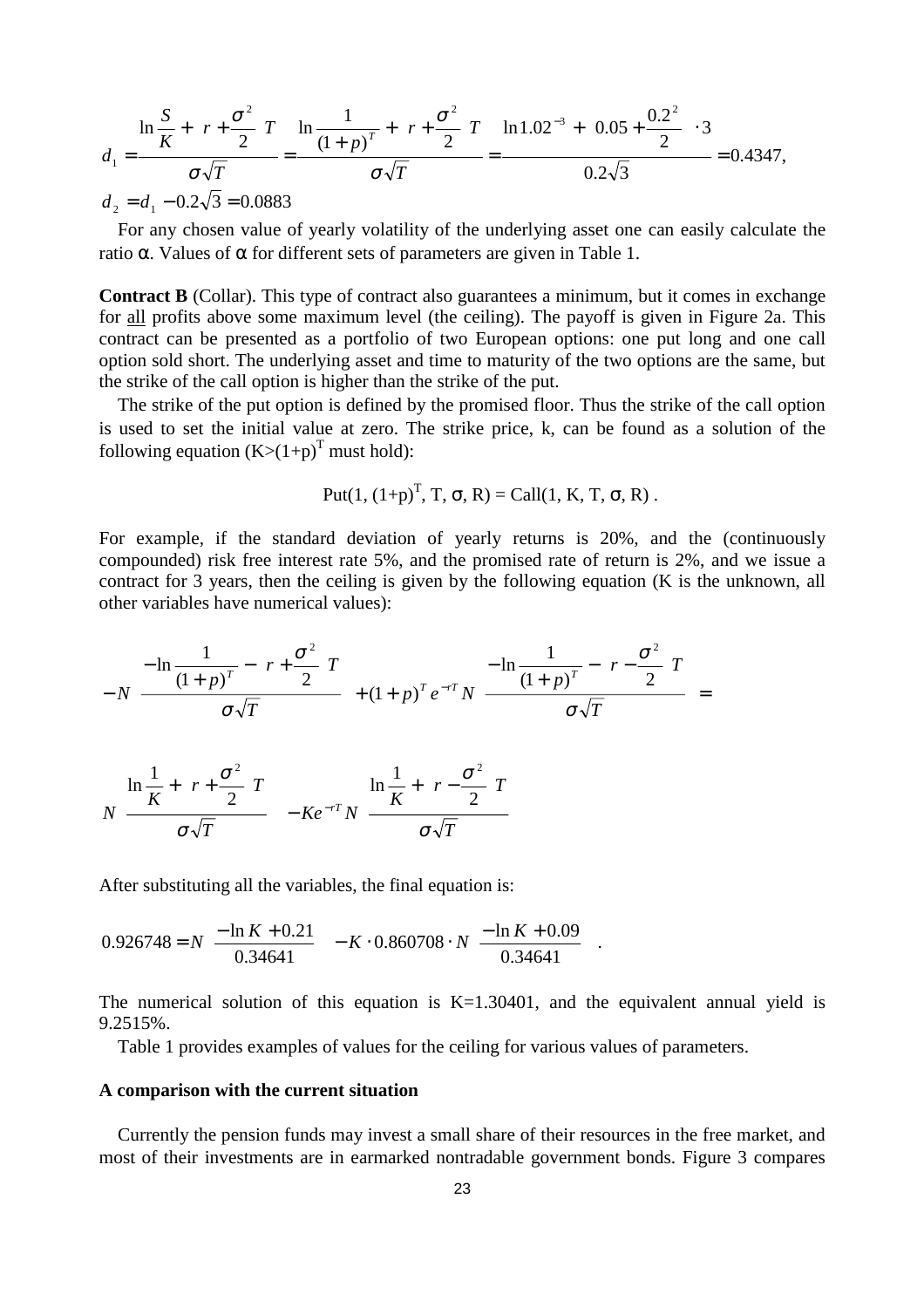the existing situation with the results of the proposed waiver contract, and the advantages and disadvantages of each can be seen. Based on experience in Israel and world wide, with long-term investments it is more worthwhile to take calculated risks with the appropriate collateral, i.e., there is a very high probability that the right side of the Figure will show that an investment strategy of significant investment in the stock market *plus* a contract is preferable to a guaranteed maximum earmarked-bonds return *plus* a minimal investment in shares.



P – The minimum rate of return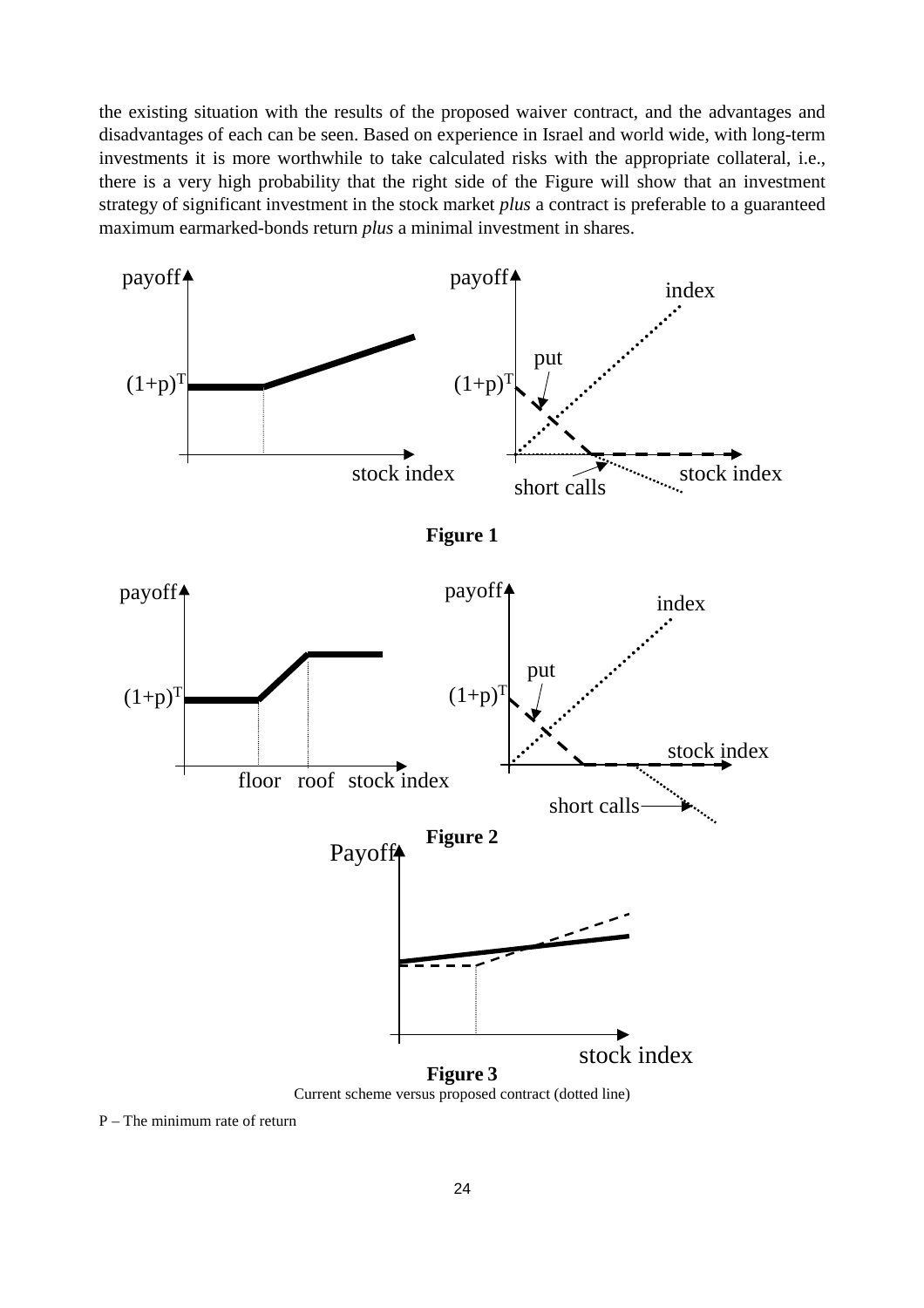#### APPENDIX 2: THE PENSION SYSTEM IN ISRAEL

Financial savings in Israel, similar to that in many other countries, rest on three main pillars:

#### **Pillar 1—Compulsory savings**

Social security in Israel is compulsory, and is intended to guarantee the basic existential needs of an individual after retirement, independent of his level of savings during his working life. This pillar is based on a compulsory governmental insurance, managed by the National Insurance Institute. The allowances paid are the same for all insured persons, whereas the contributions during one's working life are a certain percentage of income. The allowance is between 15 percent and 20 percent of the average wage, a low rate by comparison with those in many advanced countries.

#### **Pillar 2—Employee and employer contributions based on salaries**

This pillar is based on contributions from the employee and employer on the basis of the current wage; its purpose is to guarantee the worker a pension above the minimum covered by the first pillar. These savings are not compulsory, but constitute an important part of workers' terms of employment, and covers about half of Israel's labor force. There are several different schemes in Israel in this category—unfunded pension arrangements, funded pension funds, provident funds for retirement, and life insurance schemes. There are two types of saving: the first is of the defined benefit (DB) type, in which the fund undertakes to pay a pension which the worker receives when he retires; the second is the defined contribution (DC) type, where the pension is determined by the accrued pension savings plus accrued profits in individual accounts. The type of savings in the different pension arrangements in this second category are as follows:

| Old pension<br>funds | Pension funds<br>New pension<br>for the<br>funds<br>self-employed |  | Provident funds | Life insurance<br>schemes |
|----------------------|-------------------------------------------------------------------|--|-----------------|---------------------------|
| ЭB                   | $\overline{AB}$                                                   |  | DC              |                           |

*Unfunded pensions*: These apply to public-sector employees—the defense forces, the police, prison officers, teachers, and employees in several statutory corporations. At the end of the 1990s about a quarter of a million employees were insured by unfunded pensions. In this system pension and other rights are financed by the employer from his budget, unlike the situation in funded pensions, which are based on contributions by employees and employers. From the employee's point of view, unfunded pension rights are preferable to funded pension rights because of the way the salary used for pension calculations is defined, the fact that the employee does not contribute to the pension fund, salary increases are granted just prior to retirement, there are early retirement rights, etc. The Accountant-General's Report shows that the government's pension liabilities at the end of 1997 amounted to some NIS 184 billion. In an attempt to face up to this future burden, an agreement was reached in March 1995 between the Ministry of Finance

<sup>&</sup>lt;sup>1</sup> Nevertheless, the new pension funds are meant to operate with an actuarial balance, meaning that if they deviate from the maximum actuarial deficit permitted by law (3 percent), they must revise either the level of members' contributions or their pension rights. This leads to uncertainty regarding the rights of member who reaches retirement, which is more characteristic of DC-type savings.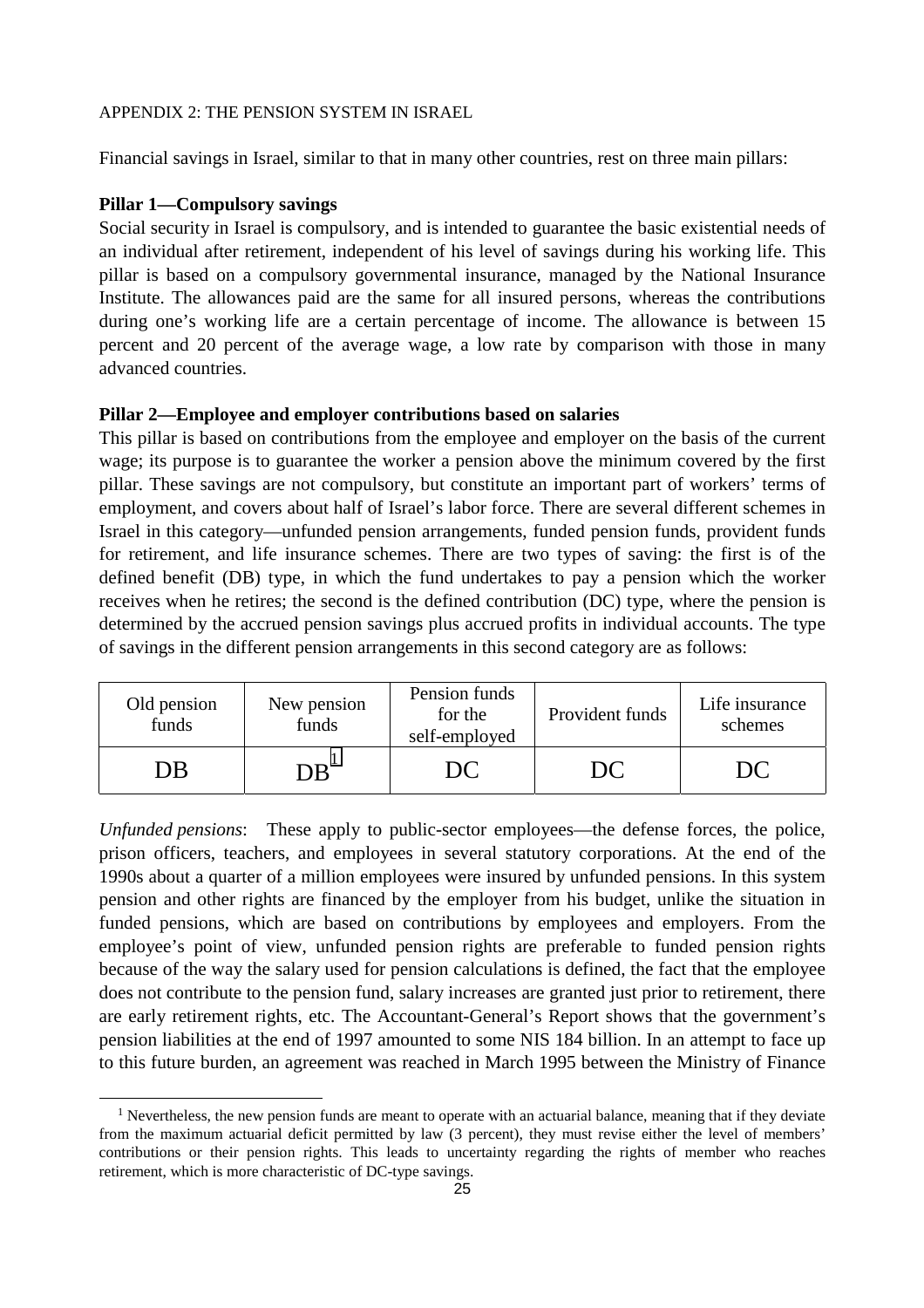and the General Federation of Labour (the Histadrut) that new employees in the public sector will only join funded pensions, but implementation of the agreement has not yet started.

*Pension funds*: Pension funds were established in Israel by the Histadrut, and were initially intended to guarantee employees' pension savings. The funds are based on contributions from the employers and employees. The obligation to join Histadrut pension funds in the different industries was written into collective agreements signed by representatives of the employees, employers, and the funds. The first pension fund for the self-employed was not established until the mid-1980s. About a third of Israel's labor force in insured by the pension funds. The main problem regarding these funds is the question of their actuarial imbalance. Although the funds benefited from investing 93 percent of money they accumulated in earmarked bonds which were issued specifically for them outside the capital market with a fixed real annual rate of interest of 5.56 percent, which includes a subsidy amounting to between 1 percentage point and 1.5 percentage points a year in terms of the return, the Histadrut funds went into deficit which reached NIS 53 billion in 1996.<sup>2</sup> There are several reasons for the actuarial deficits, including demographic changes, a rise in the dependency ratio (due to a rise in life expectancy and a reduction in the number of working years), pension benefits, and the method of accrual of rights without ensuring an appropriate actuarial balance. The world wide problem of the rise in the dependency ratio is aggravated in Israel's case by immigration. As Israel is a country which encourages immigration, pension funds pay relatively high rates of pension also to those who have accumulated rights over only a few years. To tackle the problem of the actuarial deficit, an agreement was signed in 1995 between the Ministry of Finance and the Histadrut according to which the old pension funds would not accept new members (existing members continue to accumulate pension rights in those funds). At the same time new pension funds were established, which are intended to operate on a basis of an actuarial balance. Actuarial checks are performed once every three years, and any fund exceeding the predetermined permitted deficit must adjust the pension parameters—increase the contributions or reduce the rights—to return to an actuarial balance. To date no such revisions have been performed. These funds are based on the purchase of "pension portions" in such a way that the pension at retirement age equals the accrued annual pension portions. The new funds must hold 70 percent of their assets in earmarked bonds, which yield a return of 5.05 percent a year, below that obtained by the old funds, but still incorporating a subsidy. At the end of 1997 the new funds had 349,000 members, with total accumulated funds of NIS 2.17 billion, compared with NIS 94 billion in the old funds. By the end of 1998 the number of members of new funds had risen to 440,000, and their accumulated funds had grown to NIS 3.75 billion.<sup>2</sup>

*Life insurance*: Life insurance guarantees the beneficiary an income or payment in the event of the realization of the risk against which he has insured (e.g., death, loss of ability to work) or at the end of the insurance period. There are several types of policy:

- Individual insurance: Life insurance intended for the self-employed and for employees who purchase it independent of their employers.
- Managers' and employees' insurance: This insurance is based on employee/employer relations and on the contributions of both to cover various risks (e.g., death, loss of ability to work), and its major component is pension savings. This arrangement earns employers and

 <sup>2</sup> Source: Annual Reports of the Commissioner of the Capital Market, Insurance, and Savings, 1996 to 1998.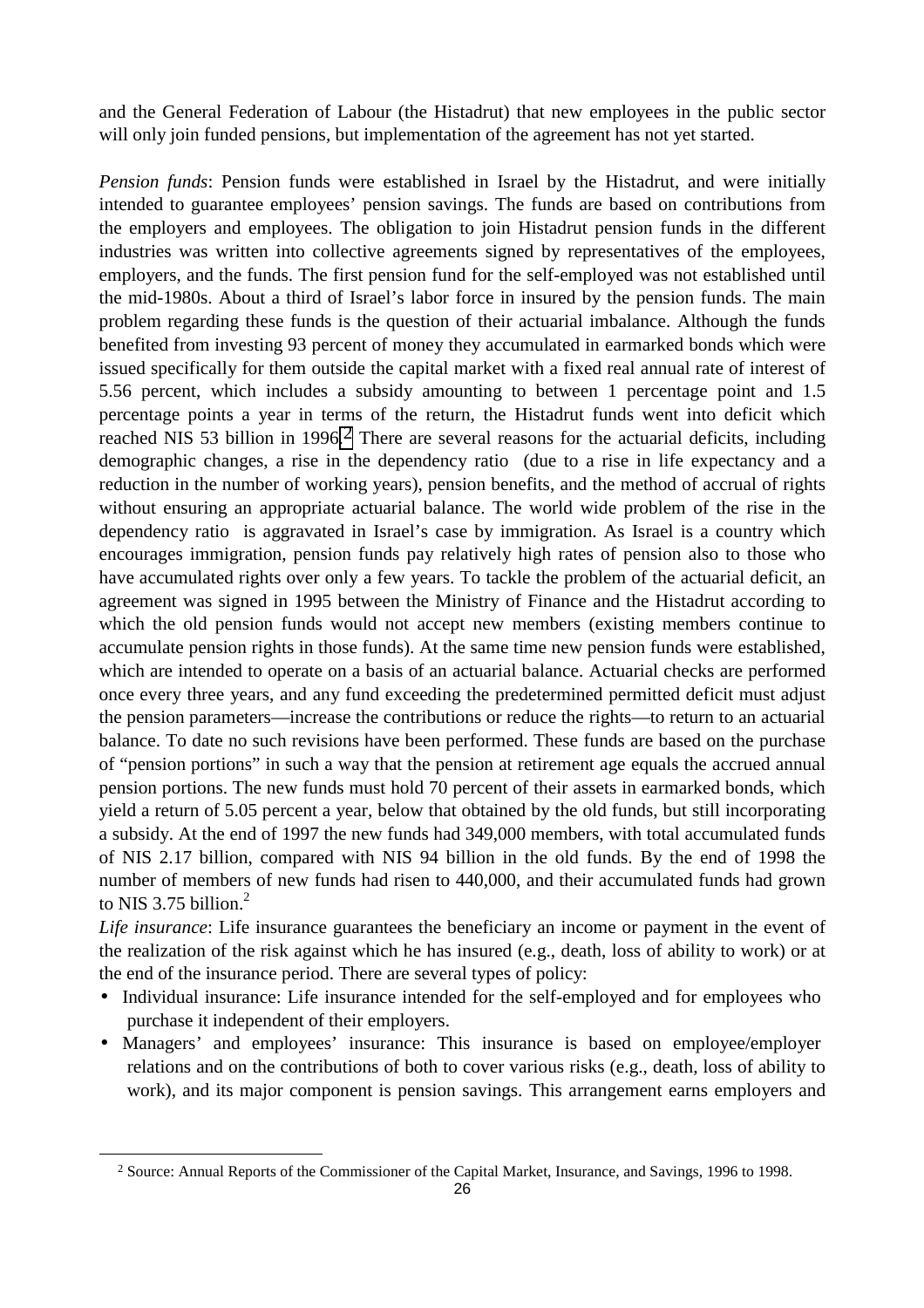employees certain tax benefits. The State Comptroller found that fees on these savings are high relative to those on other savings channels.

- Collective insurance: Insurance for a group of people with something in common which justifies a joint agreement, such as insurance for members of provident funds.
- Mutual insurance: insurance on a partnership basis.

*Provident funds:* Provident funds are instruments for accumulating benefits and compensation payments; they developed in the past mainly as a channel for the self-employed. Unlike pension funds and life insurance schemes, the sum of the insurance covers is limited and is not a major component. Provident funds also serve as a complementary saving channel for members of pension funds and life insurances. Most of the provident funds are managed by the commercial banks, in contrast to the pension funds, which are run by the Histadrut. Members may withdraw the sums they have accrued in a provident fund, either as a lump sum or as a monthly pension with full tax benefits, after only fifteen years of accrual. The monthly allowance is paid for a calculated period of time according to the actual balance of the savings (similar to a DC fund) and is not defined in the same way as a pension from a pension fund or from an insurance scheme, which is a life long allowance. Savings accounts in provident funds are inheritable.

#### **Pillar 3—voluntary savings**

The third level consists of voluntary savings by an individual, with no government involvement or support. Examples of these are savings in bank savings schemes and in mutual funds.

#### **Taxation of pension savings**

The state and private individuals have a joint interest in the existence of pension savings. Individuals want to maintain their standard of living when they retire, and the state wants to prevent their becoming a burden on the budget and on society. Savings institutions in the advanced economies, including Israel, are therefore granted governmental support, expressed mainly in the form of tax benefits.

Pension savings have three stages: the contribution stage, the accumulation stage, and the withdrawal stage. Pension savings in Israel receive tax benefits at each of the three stages.

- *Benefits on deposits*
	- a) Employee's contributions are tax exempt, reducing his income tax payments.
	- b) The employee is not liable for tax on his employer's contributions on his behalf, although they are recognized as expenses in the employer's tax calculations.
- *Benefits during accumulation*: The accumulation is tax exempt.
- *Benefits at withdrawal*
	- a) Withdrawal from the funds are partially exempt from tax, although as stated they served as a basis for tax credit when contributions were made.
	- b) The accumulation is partially exempt from tax also at withdrawal.

These tax benefits are given on contributions at a certain percentage of salary up to certain maximums, shown in the following table.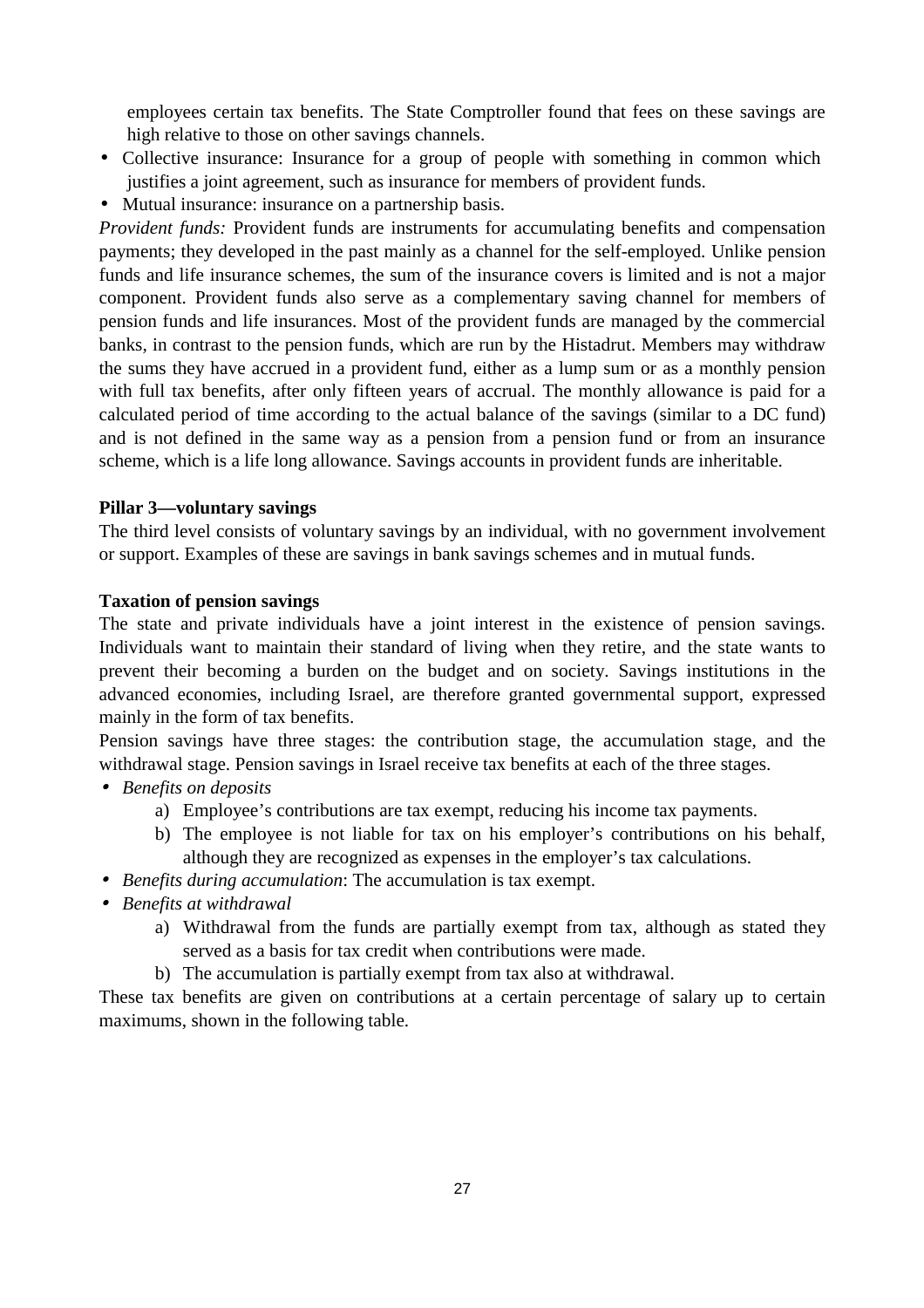# Rate of contribution entitled to taxation relief on long–term savings<sup>3</sup>

|                                            |                   | Rate of contribution                |                        | Taxation                                                                        |                                 |                              |                |                   |  |  |  |
|--------------------------------------------|-------------------|-------------------------------------|------------------------|---------------------------------------------------------------------------------|---------------------------------|------------------------------|----------------|-------------------|--|--|--|
|                                            |                   | (percentage)                        |                        |                                                                                 | At time of contribution         |                              | Withdrawal     |                   |  |  |  |
|                                            | Provident<br>fund | <b>New</b><br>comprehensive<br>fund | Managers'<br>insurance | Tax benefit                                                                     | Ceiling<br>without<br>splitting | Ceiling<br>with<br>splitting | Tax<br>benefit | Ceiling           |  |  |  |
| Employer<br>1.compensation                 | 8.33              | 8.33                                | 8.33                   | Exempt                                                                          | None                            | None                         | Exempt         | 9,300<br>per year |  |  |  |
| Employer<br>2.pension                      | 5                 | $\overline{0}$                      | 5                      | Exempt                                                                          | 9,300                           | Combined<br>ceiling          | Exempt         | None              |  |  |  |
| Employer<br>or Allowance <sup>1</sup>      | ---               | 6                                   | 5                      | Exempt                                                                          | 25,388                          | 34,688                       |                | Note 3            |  |  |  |
| 3. Loss of<br>ability to work <sup>2</sup> | $\boldsymbol{0}$  | $\boldsymbol{0}$                    | 2.5                    | Exempt                                                                          | None                            | None                         |                |                   |  |  |  |
| Employee <sup>4</sup>                      | 5                 | 5.5                                 | 5                      | Pension fund:<br>35% credit<br>Managers'<br>pension<br>insurance:<br>25% credit | 9,300                           | 9,300                        | Note 5         |                   |  |  |  |
| <b>Total</b>                               | 18.33             | 19.83                               | 20.83                  |                                                                                 |                                 |                              |                |                   |  |  |  |

1. A comprehensive pension is only paid as an allowance.

- 2. In managers' insurance an additional contribution of 2.5 percent is permitted (generally paid by the employer) to purchase cover of loss of ability to work.
- 3. The higher of:
	- (a) Tax exempt in the allowance which derives from the employee's contributions and contributions which did not receive tax benefits;
	- (b) Thirty five percent of the allowance up to a maximum of NIS 6,300 per month.
- 4. In addition a deduction (and thus credit) of up to 5 percent of his salary is permitted, which does not constitute a basis for the employer's contribution, up to a maximum of NIS 9,300 per month.
- 5. This sum is exempt in the allowance channel. Regarding the pension channel, see note 3.

<sup>&</sup>lt;sup>3</sup> Source: The Report of the Public Committee for Tax Reform (2000) (The Ben Bassat Committee Report).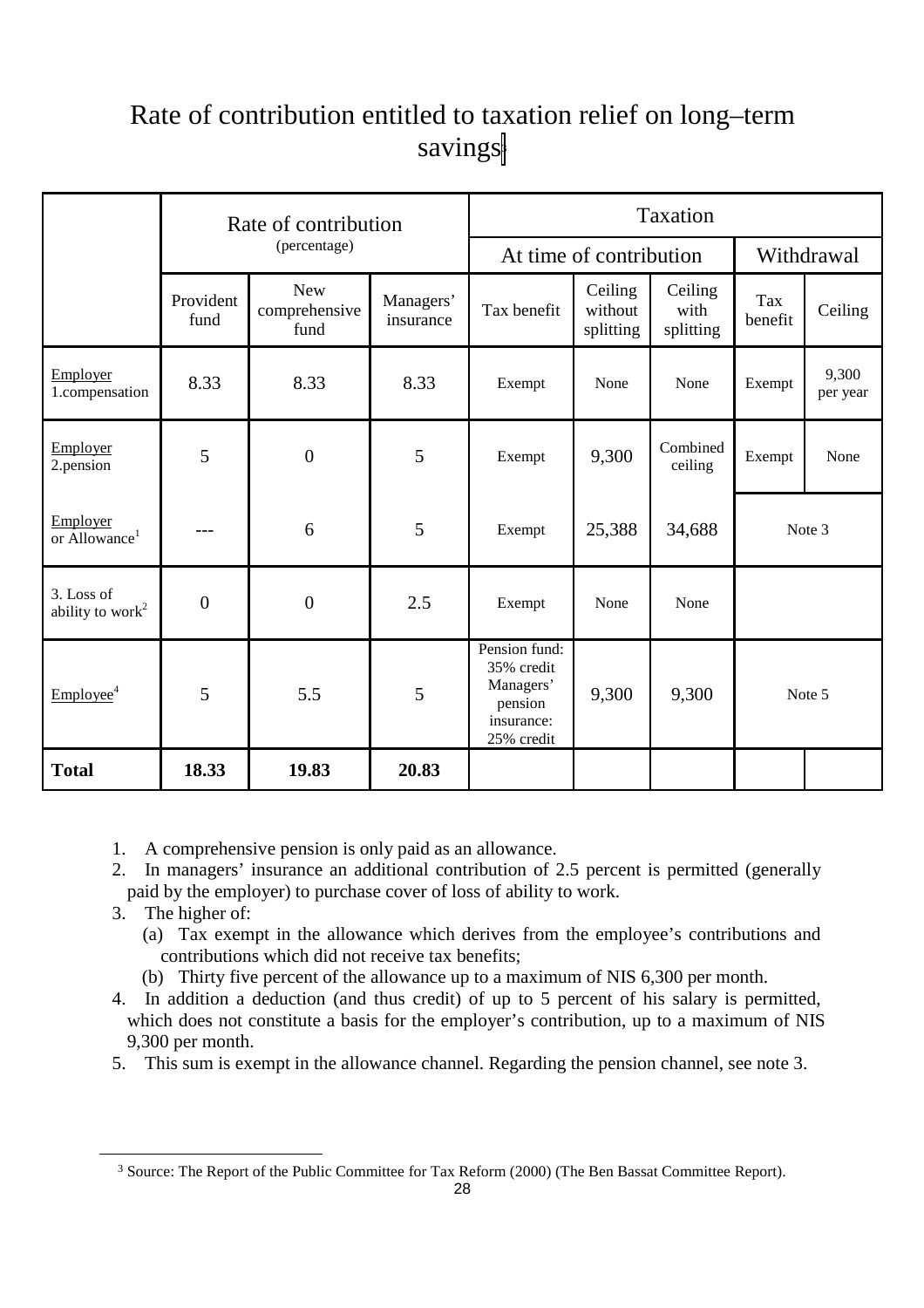#### APPENDIX—TABLES AND FIGURES

### **Tables**

A1 to A3: The sensitivity of the results of the simulation to the length of contract, the standard deviation, and relevant market rate of interest.

A4.1 to A4.3: Year by year details of waiver- and collar-type contracts for 1, 5, and 10 years.

A5: Returns and standard deviations on the funds' investments in shares and in contracts.

### **Figures**

A.0: The general stock price index adjusted to gross dividend and to Israeli shares traded in New York

A1.1 to A2.3:

a) Distribution of annual cash flow and the state of the insurer's fund per contract unit related to the issue of waiver- and collar-type contracts for 1, 5, and 10 years.

b) Funds' receipts per contract unit for waiver- and collar-type contracts for 1, 5, and 10 years.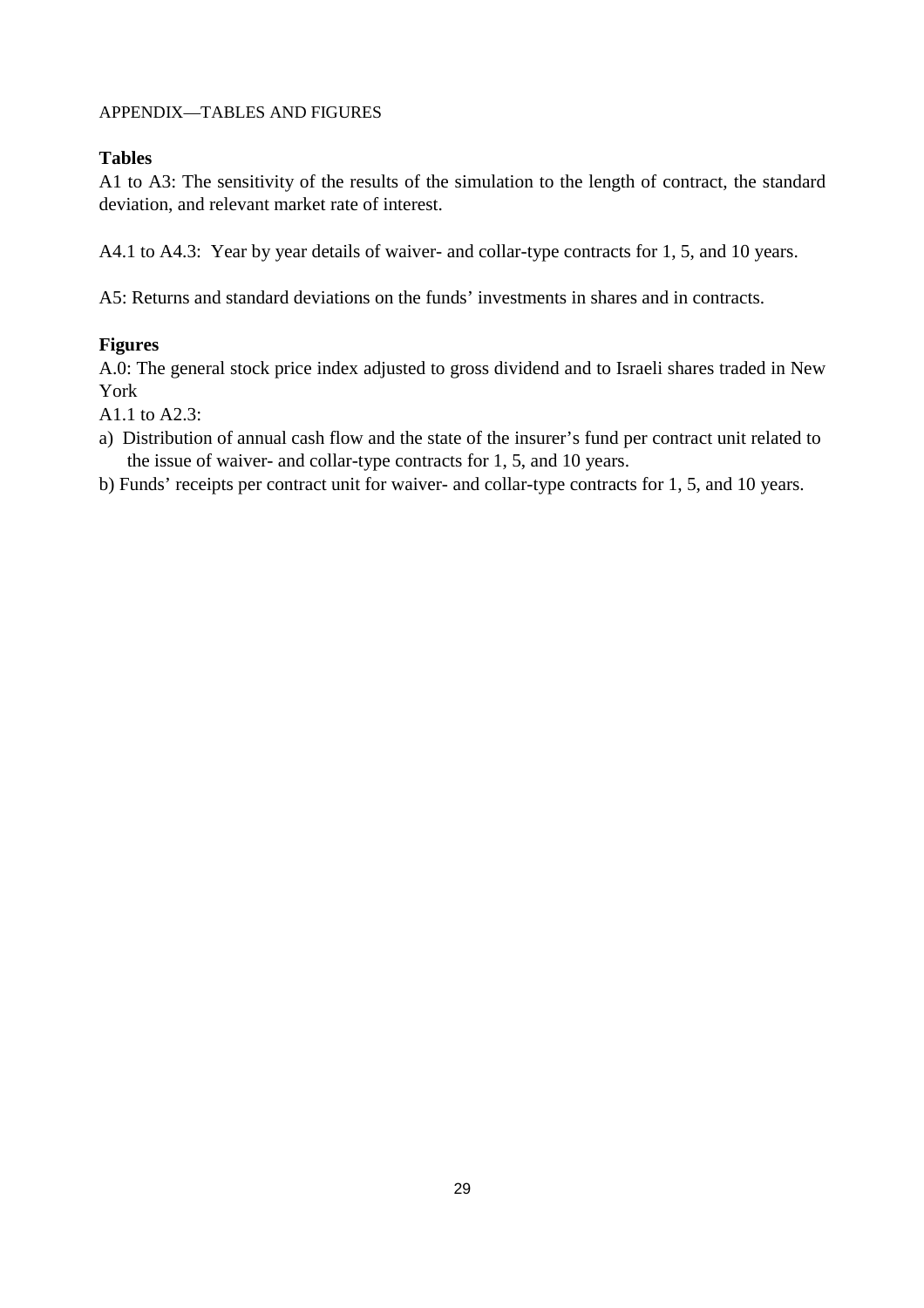## Table A.1 Sensitivity of the results of the simulation for 1-year, 5-year and 10 year contracts

| $(r = 5\%, s.d = 20\%)$ |  |
|-------------------------|--|
|-------------------------|--|

**Insurer** 

| $t = 1$                  |                             |                        | <b>Funds</b><br>percent |                        | $t = 1$                  |                                        | Insui<br><b>NIS</b>       |             |  |
|--------------------------|-----------------------------|------------------------|-------------------------|------------------------|--------------------------|----------------------------------------|---------------------------|-------------|--|
|                          |                             | <b>Waiver contract</b> |                         | <b>Collar contract</b> |                          |                                        | <b>Waiver contract</b>    |             |  |
| <b>Minimum</b><br>return | Rate of<br>Return<br>waiver |                        | Ceiling<br>rate         | Return                 | <b>Minimum</b><br>return | <b>Balance</b><br>of open<br>positions | <b>Balance</b><br>of fund | <b>TOTA</b> |  |
| 0%                       | 53.33                       | 9.06                   | 11.36                   | 6.19                   | $0\%$                    | 0.00                                   | 4.52                      | 4.52        |  |
| 1%                       | 60.46                       | 8.45                   | 10.11                   | 5.95                   | 1%                       | 0.00                                   | 5.78                      | 5.78        |  |
| 2%                       | 68.43                       | 7.76                   | 8.87                    | 5.71                   | 2%                       | 0.00                                   | 6.92                      | 6.92        |  |
| 3%                       | 77.36                       | 6.98                   | 7.66                    | 5.46                   | 3%                       | 0.00                                   | 7.90                      | 7.90        |  |
| 4%                       | 87.34                       | 6.10                   | 6.46                    | 5.25                   | 4%                       | 0.00                                   | 8.70                      | 8.70        |  |
| 5%                       | 98.49                       | 5.09                   | 5.28                    | 4.99                   | 5%                       | 0.00                                   | 9.30                      | 9.30        |  |

**return Balance of open positions Balance of fund TOTAL Balance of open positions Balance balance**<br>of fund TOTAL **0%** 53.33 9.06 11.36 6.19 **0%** 0.00 4.52 **4.52** 0.00 8.58 **8.58 1%** 60.46 8.45 10.11 5.95 **1%** 0.00 5.78 **5.78** 0.00 8.77 **8.77 2%** 68.43 7.76 8.87 5.71 **2%** 0.00 6.92 **6.92** 0.00 8.93 **8.93 3%** 77.36 6.98 7.66 5.46 **3%** 0.00 7.90 **7.90** 0.00 9.08 **9.08 4%** 87.34 6.10 6.46 5.25 **4%** 0.00 8.70 **8.70** 0.00 9.22 **9.22 5%** 98.49 5.09 5.28 4.99 **5%** 0.00 9.30 **9.30** 0.00 9.35 **9.35** Waiver contract **Collar contract** 

| $t=5$                    |                   |                        | percent         |                        | $t = 5$                  |                                        |                           | <b>NIS</b>  |  |  |
|--------------------------|-------------------|------------------------|-----------------|------------------------|--------------------------|----------------------------------------|---------------------------|-------------|--|--|
|                          |                   | <b>Waiver contract</b> |                 | <b>Collar contract</b> |                          |                                        | <b>Waiver contract</b>    |             |  |  |
| <b>Minimum</b><br>return | Rate of<br>waiver | Return                 | Ceiling<br>rate | Return                 | <b>Minimum</b><br>return | <b>Balance</b><br>of open<br>positions | <b>Balance</b><br>of fund | <b>TOTA</b> |  |  |
| $0\%$                    | 24.09             | 7.46                   | 12.25           | 6.95                   | $0\%$                    | 3.32                                   | 0.17                      | 3.49        |  |  |
| 1%                       | 32.07             | 7.24                   | 10.88           | 6.70                   | 1%                       | 4.26                                   | 0.88                      | 5.14        |  |  |
| 2%                       | 42.50             | 6.93                   | 9.50            | 6.38                   | 2%                       | 5.35                                   | 2.15                      | 7.50        |  |  |
| 3%                       | 56.08             | 6.50                   | 8.12            | 6.03                   | 3%                       | 6.53                                   | 4.15                      | 10.6        |  |  |
| 4%                       | 73.73             | 5.90                   | 6.72            | 5.54                   | 4%                       | 7.60                                   | 7.23                      | 14.8        |  |  |
| 5%                       | 96.64             | 5.05                   | 531             | 4.99                   | 5%                       | 8.24                                   | 11 R <sub>4</sub>         | 20 Q        |  |  |

| $t = 10$                 |                             |                        | percent         |                        | $t = 10$                 |                                        |                           | <b>NIS</b>  |
|--------------------------|-----------------------------|------------------------|-----------------|------------------------|--------------------------|----------------------------------------|---------------------------|-------------|
|                          |                             | <b>Waiver contract</b> |                 | <b>Collar contract</b> |                          |                                        | <b>Waiver contract</b>    |             |
| <b>Minimum</b><br>return | Rate of<br>Return<br>waiver |                        | Ceiling<br>rate | Return                 | <b>Minimum</b><br>return | <b>Balance</b><br>of open<br>positions | <b>Balance</b><br>of fund | <b>TOTA</b> |
| $0\%$                    | 12.94                       | 7.79                   | 12.77           | 8.08                   | $0\%$                    | 2.84                                   | 6.04                      | 8.89        |
| 1%                       | 19.60                       | 7.38                   | 11.36           | 7.79                   | 1%                       | 3.76                                   | 7.81                      | 11.5        |
| 2%                       | 29.42                       | 6.93                   | 9.93            | 7.43                   | 2%                       | 4.89                                   | 9.67                      | 14.5        |
| 3%                       | 43.79                       | 6.41                   | 8.46            | 6.96                   | 3%                       | 6.41                                   | 11.60                     | 18.0        |
| 4%                       | 64.75                       | 5.80                   | 6.94            | 6.16                   | 4%                       | 8.56                                   | 13.57                     | 22.1        |
| 5%                       | 95.24                       | 4.99                   | 5.34            | 5.04                   | 5%                       | 11.76                                  | 15.96                     | 27.7        |

| $= 5$          |                                                  |        | percent         |        | $t = 5$                  |                                        |                           | NIS          |                                        |                           |              |
|----------------|--------------------------------------------------|--------|-----------------|--------|--------------------------|----------------------------------------|---------------------------|--------------|----------------------------------------|---------------------------|--------------|
|                | <b>Waiver contract</b><br><b>Collar contract</b> |        |                 |        |                          |                                        | <b>Waiver contract</b>    |              | <b>Collar contract</b>                 |                           |              |
| ıimum<br>eturn | Rate of<br>waiver                                | Return | Ceiling<br>rate | Return | <b>Minimum</b><br>return | <b>Balance</b><br>of open<br>positions | <b>Balance</b><br>of fund | <b>TOTAL</b> | <b>Balance</b><br>of open<br>positions | <b>Balance</b><br>of fund | <b>TOTAL</b> |
| 0%             | 24.09                                            | 7.46   | 12.25           | 6.95   | $0\%$                    | 3.32                                   | 0.17                      | 3.49         | 3.85                                   | 4.61                      | 8.46         |
| 1%             | 32.07                                            | 7.24   | 10.88           | 6.70   | $1\%$                    | 4.26                                   | 0.88                      | 5.14         | 4.67                                   | 5.59                      | 10.26        |
| 2%             | 42.50                                            | 6.93   | 9.50            | 6.38   | 2%                       | 5.35                                   | 2.15                      | 7.50         | 5.46                                   | 6.98                      | 12.44        |
| 3%             | 56.08                                            | 6.50   | 8.12            | 6.03   | 3%                       | 6.53                                   | 4.15                      | 10.67        | 6.35                                   | 8.45                      | 14.80        |
| 4%             | 73.73                                            | 5.90   | 6.72            | 5.54   | 4%                       | 7.60                                   | 7.23                      | 14.83        | 7.28                                   | 10.23                     | 17.50        |
| 5%             | 96.64                                            | 5.05   | 5.31            | 4.99   | 5%                       | 8.24                                   | 11.84                     | 20.08        | 8.14                                   | 12.28                     | 20.42        |

| $= 10$         |                   |                                                  | percent         |        | $t = 10$                 |                                        |                           |              |                                        |                           |              |  |
|----------------|-------------------|--------------------------------------------------|-----------------|--------|--------------------------|----------------------------------------|---------------------------|--------------|----------------------------------------|---------------------------|--------------|--|
|                |                   | <b>Waiver contract</b><br><b>Collar contract</b> |                 |        |                          |                                        | <b>Waiver contract</b>    |              |                                        | <b>Collar contract</b>    |              |  |
| nimum<br>eturn | Rate of<br>waiver | Return                                           | Ceiling<br>rate | Return | <b>Minimum</b><br>return | <b>Balance</b><br>of open<br>positions | <b>Balance</b><br>of fund | <b>TOTAL</b> | <b>Balance</b><br>of open<br>positions | <b>Balance</b><br>of fund | <b>TOTAL</b> |  |
| 0%             | 12.94             | 7.79                                             | 12.77           | 8.08   | $0\%$                    | 2.84                                   | 6.04                      | 8.89         | 3.18                                   | 3.06                      | 6.25         |  |
| 1%             | 19.60             | 7.38                                             | 11.36           | 7.79   | 1%                       | 3.76                                   | 7.81                      | 11.57        | 4.64                                   | 3.55                      | 8.19         |  |
| 2%             | 29.42             | 6.93                                             | 9.93            | 7.43   | 2%                       | 4.89                                   | 9.67                      | 14.55        | 6.60                                   | 4.53                      | 11.13        |  |
| 3%             | 43.79             | 6.41                                             | 8.46            | 6.96   | 3%                       | 6.41                                   | 11.60                     | 18.01        | 8.95                                   | 5.95                      | 14.90        |  |
| 4%             | 64.75             | 5.80                                             | 6.94            | 6.16   | 4%                       | 8.56                                   | 13.57                     | 22.13        | 11.11                                  | 9.77                      | 20.88        |  |
| 5%             | 95.24             | 4.99                                             | 5.34            | 5.04   | 5%                       | 11.76                                  | 15.96                     | 27.72        | 12.26                                  | 15.44                     | 27.70        |  |

Rate of waiver: the rate of return which the funds waive for a given guaranteed minimum return.

Ceiling rate: the maximum return; profits in excess of this rate are transferred to the insurer against a given guaranteed minimum return. Return: the total rate of return on an investment in shares plus a contract, in annual terms.

Balance of open positions: the value of open contracts priced by means of the B&S model (with a 1-year contract, all the contracts expire, so that their value is zero).

Balance of fund: the balance which accrues from payments and receipts between the insurer and the funds, plus accrued interest.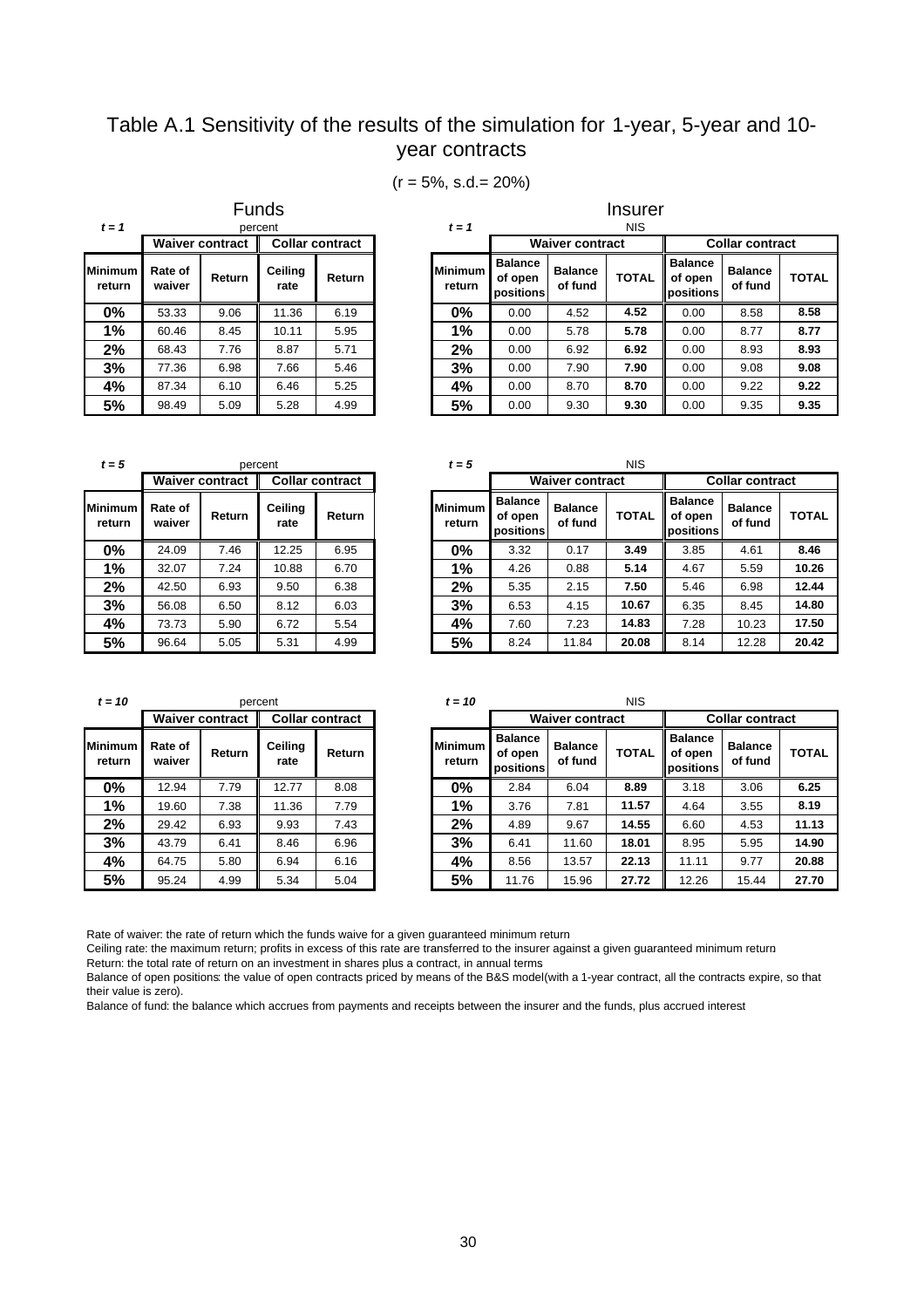Table A.2 Sensitivity of the results of the simulation for the standard deviation

#### $(r = 5\% , t = 5$  years)

*s.d. = 20% s.d. = 20%* NIS **Minimum return Rate of waiver Return Ceiling rate Return Minimum**  percent **Waiver contract Collar contract** Funds

| $=20%$         |                   |                        | percent         |                        |  | $s.d. = 20%$             |                                        |                           | <b>NIS</b>   |                                        |                           |              |  |
|----------------|-------------------|------------------------|-----------------|------------------------|--|--------------------------|----------------------------------------|---------------------------|--------------|----------------------------------------|---------------------------|--------------|--|
|                |                   | <b>Waiver contract</b> |                 | <b>Collar contract</b> |  |                          |                                        | <b>Waiver contract</b>    |              | <b>Collar contract</b>                 |                           |              |  |
| nimum<br>eturn | Rate of<br>waiver | Return                 | Ceiling<br>rate | Return                 |  | <b>Minimum</b><br>return | <b>Balance</b><br>of open<br>positions | <b>Balance</b><br>of fund | <b>TOTAL</b> | <b>Balance</b><br>of open<br>positions | <b>Balance</b><br>of fund | <b>TOTAL</b> |  |
| 0%             | 24.09             | 7.46                   | 12.25           | 6.95                   |  | $0\%$                    | 3.32                                   | 0.17                      | 3.49         | 3.85                                   | 4.61                      | 8.46         |  |
| 1%             | 32.07             | 7.24                   | 10.88           | 6.70                   |  | 1%                       | 4.26                                   | 0.88                      | 5.14         | 4.67                                   | 5.59                      | 10.26        |  |
| 2%             | 42.50             | 6.93                   | 9.50            | 6.38                   |  | 2%                       | 5.35                                   | 2.15                      | 7.50         | 5.46                                   | 6.98                      | 12.44        |  |
| 3%             | 56.08             | 6.50                   | 8.12            | 6.03                   |  | 3%                       | 6.53                                   | 4.15                      | 10.67        | 6.35                                   | 8.45                      | 14.80        |  |
| 4%             | 73.73             | 5.90                   | 6.72            | 5.54                   |  | 4%                       | 7.60                                   | 7.23                      | 14.83        | 7.28                                   | 10.23                     | 17.50        |  |
|                | 96.64             | 5.05                   | 5.31            | 4.99                   |  | 5%                       | 8.24                                   | 11.84                     | 20.08        | 8.14                                   | 12.28                     | 20.42        |  |
| 5%             |                   |                        |                 |                        |  |                          |                                        |                           |              |                                        |                           |              |  |

Insurer

*s.d. = 10% s.d. = 10%* NIS **Minimum return Rate of waiver Return Ceiling rate Return Minimum**  percent Waiver contract | Collar contract | **Waiver contract** 

**return Balance of open positions Balance of fund TOTAL Balance of open positions Balance of fund TOTAL 0%** 5.56 8.92 11.16 6.89 **0%** 0.99 -7.74 **-6.75** 3.30 6.25 **9.54 1%** 10.11 8.87 9.98 6.59 **1%** 1.80 -8.30 **-6.51** 4.14 7.27 **11.41 2%** 18.01 8.66 8.81 6.27 **2%** 3.10 -7.81 **-4.71** 5.04 8.34 **13.38 3%** 31.54 8.19 7.64 5.92 **3%** 5.01 -5.46 **-0.45** 6.04 9.50 **15.55 4% 5** 4.54 **7.21 6.46 5.45 4% 4% 7.23** 0.14 **7.37 7.09** 10.85 **17.94 5%** | 93.43 | 5.29 || 5.28 | 4.98 | | 19% | 8.36 | 10.75 | 19.12 || 8.12 | 12.35 | 20.47 **Collar contract**

*s.d. = 30% s.d. = 30%* NIS percent

|                           |                   | <b>Waiver contract</b> |                 | <b>Collar contract</b> |                          |
|---------------------------|-------------------|------------------------|-----------------|------------------------|--------------------------|
| <b>IMinimum</b><br>return | Rate of<br>waiver | Return                 | Ceiling<br>rate | Return                 | <b>Minimum</b><br>return |
| $0\%$                     | 38.48             | 6.26                   | 13.58           | 7.04                   | 0%                       |
| 1%                        | 46.58             | 6.09                   | 11.97           | 6.81                   | 1%                       |
| 2%                        | 56.24             | 5.88                   | 10.34           | 6.51                   | 2%                       |
| 3%                        | 67.75             | 5.63                   | 8.70            | 6.15                   | 3%                       |
| 4%                        | 5.33<br>81.45     |                        | 7.04            | 5.64                   | 4%                       |
| 5%                        | 97.72             | 4.97                   | 5.34            | 5.00                   | 5%                       |

| $= 30\%$       |                   | percent                |                 |                        | $s.d. = 30\%$     | <b>NIS</b>                             |                           |              |                                        |                           |              |
|----------------|-------------------|------------------------|-----------------|------------------------|-------------------|----------------------------------------|---------------------------|--------------|----------------------------------------|---------------------------|--------------|
|                |                   | <b>Waiver contract</b> |                 | <b>Collar contract</b> |                   |                                        | <b>Waiver contract</b>    |              | <b>Collar contract</b>                 |                           |              |
| nimum<br>eturn | Rate of<br>waiver | Return                 | Ceiling<br>rate | Return                 | Minimum<br>return | <b>Balance</b><br>of open<br>positions | <b>Balance</b><br>of fund | <b>TOTAL</b> | <b>Balance</b><br>of open<br>positions | <b>Balance</b><br>of fund | <b>TOTAL</b> |
| 0%             | 38.48             | 6.26                   | 13.58           | 7.04                   | 0%                | 4.17                                   | 5.39                      | 9.56         | 4.53                                   | 2.69                      | 7.23         |
| 1%             | 46.58             | 6.09                   | 11.97           | 6.81                   | $1\%$             | 4.91                                   | 6.03                      | 10.94        | 5.33                                   | 3.73                      | 9.06         |
| 2%             | 56.24             | 5.88                   | 10.34           | 6.51                   | 2%                | 5.72                                   | 6.92                      | 12.64        | 6.09                                   | 5.25                      | 11.34        |
| 3%             | 67.75             | 5.63                   | 8.70            | 6.15                   | 3%                | 6.60                                   | 8.13                      | 14.72        | 6.81                                   | 7.15                      | 13.96        |
| 4%             | 81.45             | 5.33                   | 7.04            | 5.64                   | 4%                | 7.45                                   | 9.82                      | 17.27        | 7.55                                   | 9.49                      | 17.03        |
| 5%             | 97.72             | 4.97                   | 5.34            | 5.00                   | 5%                | 8.18                                   | 12.20                     | 20.38        | 8.18                                   | 12.20                     | 20.38        |

Rate of waiver: the rate of return which the funds waive for a given guaranteed minimum return.

Ceiling rate: the maximum return; profits in excess of this rate are transferred to the insurer against a given guaranteed minimum return.

Return: the total rate of return on an investment in shares plus a contract, in annual terms.

Balance of open positions: the value of open contracts priced by means of the B&S model.

Balance of fund: the balance which accrues from payments and receipts between the insurer and the funds, plus accrued interest.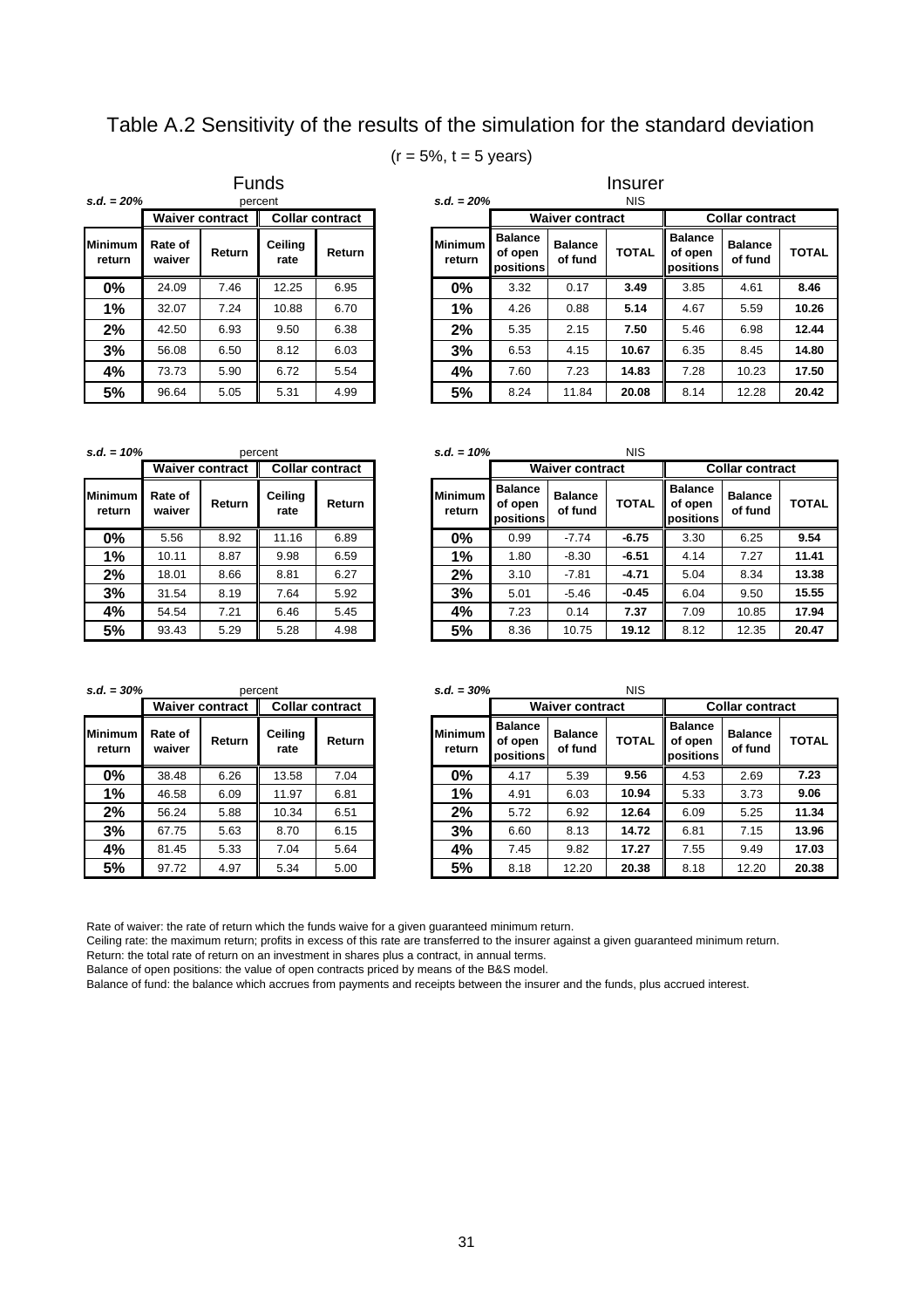## Table A.3 Sensitivity of the results of the simulation for the interest rate

#### $(t = 5$  years, s.d. = 20%)

| $r = 5%$          |                   |                        | <b>Funds</b>    |                        |                          |                                        |                           | Insurer      |  |
|-------------------|-------------------|------------------------|-----------------|------------------------|--------------------------|----------------------------------------|---------------------------|--------------|--|
|                   |                   | <b>Waiver contract</b> | percent         | <b>Collar contract</b> | $r = 5%$                 | <b>NIS</b><br><b>Waiver contract</b>   |                           |              |  |
| Minimum<br>return | Rate of<br>waiver | Return                 | Ceiling<br>rate | Return                 | <b>Minimum</b><br>return | <b>Balance</b><br>of open<br>positions | <b>Balance</b><br>of fund | <b>TOTAL</b> |  |
| $0\%$             | 24.09             | 7.46                   | 12.25           | 6.95                   | $0\%$                    | 3.32                                   | 0.17                      | 3.49         |  |
| 1%                | 32.07             | 7.24                   | 10.88           | 6.70                   | 1%                       | 4.26                                   | 0.88                      | 5.14         |  |
| 2%                | 42.50             | 6.93                   | 9.50            | 6.38                   | 2%                       | 5.35                                   | 2.15                      | 7.50         |  |
| 3%                | 56.08             | 6.50                   | 8.12            | 6.03                   | 3%                       | 6.53                                   | 4.15                      | 10.67        |  |
| 4%                | 73.73             | 5.90                   | 6.72            | 5.54                   | 4%                       | 7.60                                   | 7.23                      | 14.83        |  |
| 5%                | 96.64             | 5.05                   | 5.31            | 4.99                   | 5%                       | 8.24                                   | 11.84                     | 20.08        |  |

| $= 5%$         |                   | percent<br><b>Waiver contract</b><br><b>Collar contract</b> |                 |        | $r = 5%$          |                                        |                           | <b>NIS</b>   |                                        |                           |              |
|----------------|-------------------|-------------------------------------------------------------|-----------------|--------|-------------------|----------------------------------------|---------------------------|--------------|----------------------------------------|---------------------------|--------------|
|                |                   |                                                             |                 |        |                   |                                        | Waiver contract           |              |                                        | <b>Collar contract</b>    |              |
| ıimum<br>eturn | Rate of<br>waiver | Return                                                      | Ceiling<br>rate | Return | Minimum<br>return | <b>Balance</b><br>of open<br>positions | <b>Balance</b><br>of fund | <b>TOTAL</b> | <b>Balance</b><br>of open<br>positions | <b>Balance</b><br>of fund | <b>TOTAL</b> |
| 0%             | 24.09             | 7.46                                                        | 12.25           | 6.95   | $0\%$             | 3.32                                   | 0.17                      | 3.49         | 3.85                                   | 4.61                      | 8.46         |
| 1%             | 32.07             | 7.24                                                        | 10.88           | 6.70   | $1\%$             | 4.26                                   | 0.88                      | 5.14         | 4.67                                   | 5.59                      | 10.26        |
| 2%             | 42.50             | 6.93                                                        | 9.50            | 6.38   | 2%                | 5.35                                   | 2.15                      | 7.50         | 5.46                                   | 6.98                      | 12.44        |
| 3%             | 56.08             | 6.50                                                        | 8.12            | 6.03   | 3%                | 6.53                                   | 4.15                      | 10.67        | 6.35                                   | 8.45                      | 14.80        |
| 4%             | 73.73             | 5.90                                                        | 6.72            | 5.54   | 4%                | 7.60                                   | 7.23                      | 14.83        | 7.28                                   | 10.23                     | 17.50        |
| 5%             | 96.64             | 5.05                                                        | 5.31            | 4.99   | 5%                | 8.24                                   | 11.84                     | 20.08        | 8.14                                   | 12.28                     | 20.42        |

| $r = 4%$                 |                   |                        | percent         |                        | $r = 4%$ |                          |                                        |                           |             |  |
|--------------------------|-------------------|------------------------|-----------------|------------------------|----------|--------------------------|----------------------------------------|---------------------------|-------------|--|
|                          |                   | <b>Waiver contract</b> |                 | <b>Collar contract</b> |          |                          |                                        | <b>Waiver contract</b>    |             |  |
| <b>Minimum</b><br>return | Rate of<br>waiver | Return                 | Ceiling<br>rate | Return                 |          | <b>Minimum</b><br>return | <b>Balance</b><br>of open<br>positions | <b>Balance</b><br>of fund | <b>TOTA</b> |  |
| $0\%$                    | 32.12             | 6.79                   | 9.77            | 6.10                   |          | 0%                       | 3.85                                   | 2.92                      | 6.77        |  |
| 1%                       | 42.68             | 6.39                   | 8.39            | 5.71                   |          | 1%                       | 4.77                                   | 4.39                      | 9.15        |  |
| 2%                       | 56.47             | 5.85                   | 7.01            | 5.21                   |          | 2%                       | 5.70                                   | 6.57                      | 12.2        |  |
| 3%                       | 74.44             | 5.10                   | 5.61            | 4.62                   |          | 3%                       | 6.48                                   | 9.66                      | 16.1        |  |
| 4%                       | 97.82             | 4.03                   | 4.20            | 3.98                   |          | 4%                       | 6.76                                   | 14.04                     | 20.8        |  |

| $= 4%$        |                   | percent                |                 |                        |  | $r = 4%$                 |                                        |                           | <b>NIS</b>   |                                        |                           |              |  |
|---------------|-------------------|------------------------|-----------------|------------------------|--|--------------------------|----------------------------------------|---------------------------|--------------|----------------------------------------|---------------------------|--------------|--|
|               |                   | <b>Waiver contract</b> |                 | <b>Collar contract</b> |  |                          |                                        | <b>Waiver contract</b>    |              | <b>Collar contract</b>                 |                           |              |  |
| imum<br>eturn | Rate of<br>waiver | Return                 | Ceiling<br>rate | Return                 |  | <b>Minimum</b><br>return | <b>Balance</b><br>of open<br>positions | <b>Balance</b><br>of fund | <b>TOTAL</b> | <b>Balance</b><br>of open<br>positions | <b>Balance</b><br>of fund | <b>TOTAL</b> |  |
| 0%            | 32.12             | 6.79                   | 9.77            | 6.10                   |  | $0\%$                    | 3.85                                   | 2.92                      | 6.77         | 4.24                                   | 7.88                      | 12.12        |  |
| 1%            | 42.68             | 6.39                   | 8.39            | 5.71                   |  | 1%                       | 4.77                                   | 4.39                      | 9.15         | 4.86                                   | 9.37                      | 14.23        |  |
| 2%            | 56.47             | 5.85                   | 7.01            | 5.21                   |  | 2%                       | 5.70                                   | 6.57                      | 12.26        | 5.51                                   | 11.08                     | 16.60        |  |
| 3%            | 74.44             | 5.10                   | 5.61            | 4.62                   |  | 3%                       | 6.48                                   | 9.66                      | 16.14        | 6.16                                   | 12.83                     | 18.99        |  |
| 4%            | 97.82             | 4.03                   | 4.20            | 3.98                   |  | 4%                       | 6.76                                   | 14.04                     | 20.80        | 6.72                                   | 14.37                     | 21.08        |  |

Market rate of interest: interest included in the model for purposes of calculating the B&S model as risk-free interest and as interest accrued on the balance of the insurer's fund.

Rate of waiver: the rate of return which the funds waive for a given guaranteed minimum return.

Ceiling rate: the maximum return; profits in excess of this rate are transferred to the insurer against a given guaranteed minimum return. Return: the total rate of return on an investment in shares plus a contract, in annual terms.

Balance of open positions: the value of open contracts priced by means of the B&S model.

Balance of fund: the balance which accrues from payments and receipts between the insurer and the funds, plus accrued interest.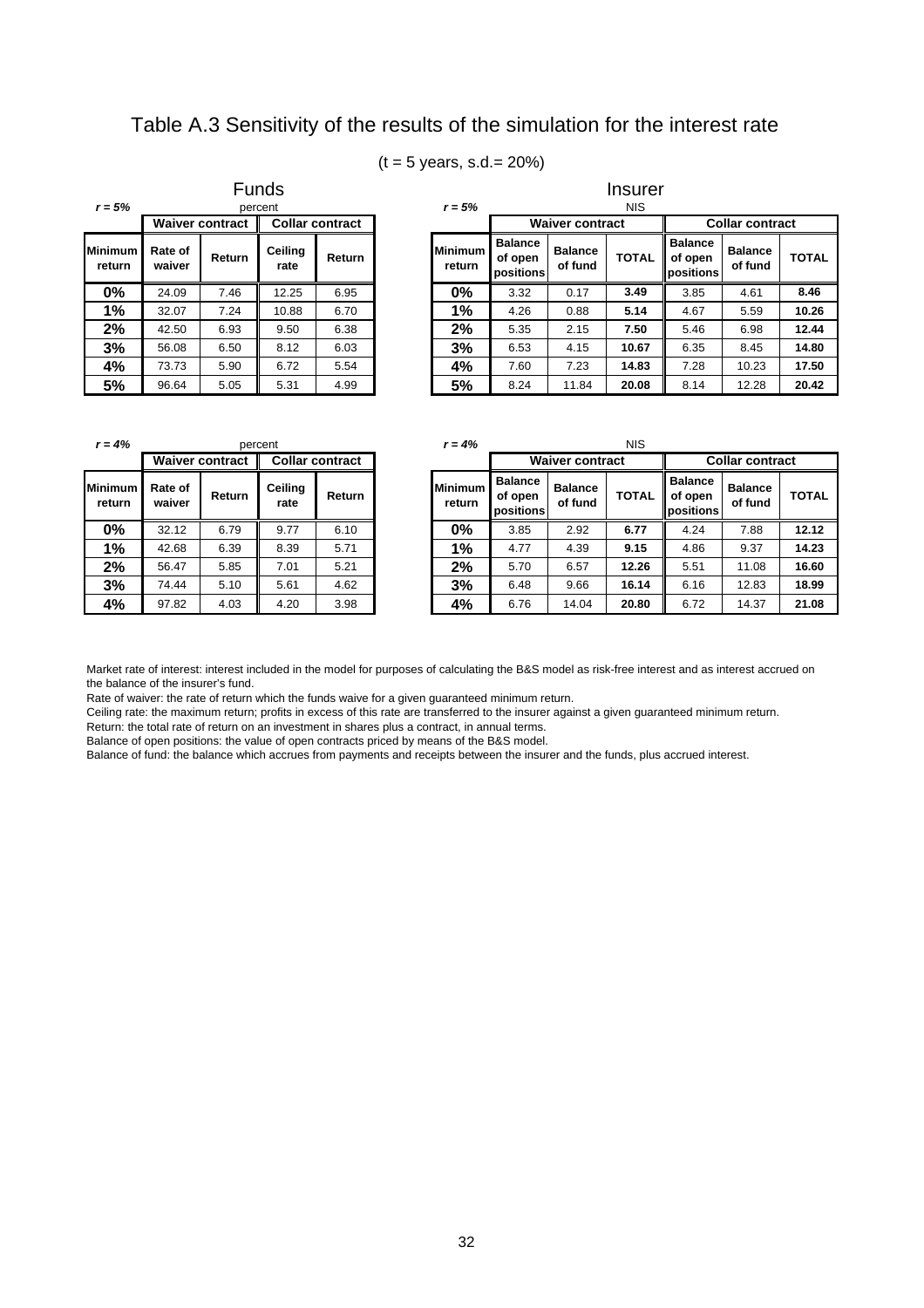# Table A.4.1 Analysis of collar contracts and 1-year waiver contracts

|      | Assumptions:<br>$r = 5\%$ , s.d. = 20%, floor = 3% |                                          |                                              | <b>Waiver contract</b>                                      |                               | <b>Collar contract</b>                       |                                                             |                               |  |  |
|------|----------------------------------------------------|------------------------------------------|----------------------------------------------|-------------------------------------------------------------|-------------------------------|----------------------------------------------|-------------------------------------------------------------|-------------------------------|--|--|
| Year | General<br>share price<br>index                    | Return<br>over<br>contract<br>period (%) | Value of<br>funds'<br>portfolio <sup>1</sup> | Insurer's<br>receipts/<br>payments<br>at end of<br>contract | state of<br>insurer's<br>fund | Value of<br>funds'<br>portfolio <sup>1</sup> | Insurer's<br>receipts/<br>payments<br>at end of<br>contract | state of<br>insurer's<br>fund |  |  |
| 1970 | 84.69                                              | $-15.31$                                 | 1.03                                         | $-0.18$                                                     | $-0.18$                       | 1.03                                         | $-0.18$                                                     | $-0.18$                       |  |  |
| 1971 | 96.22                                              | 13.61                                    | 1.09                                         | 0.08                                                        | $-0.11$                       | 1.11                                         | 0.06                                                        | $-0.13$                       |  |  |
| 1972 | 166.66                                             | 73.20                                    | 1.29                                         | 0.59                                                        | 0.48                          | 1.19                                         | 0.73                                                        | 0.59                          |  |  |
| 1973 | 109.24                                             | $-34.45$                                 | 1.33                                         | $-0.48$                                                     | 0.02                          | 1.23                                         | $-0.45$                                                     | 0.17                          |  |  |
| 1974 | 82.17                                              | $-24.78$                                 | 1.37                                         | $-0.37$                                                     | $-0.35$                       | 1.27                                         | $-0.34$                                                     | $-0.16$                       |  |  |
| 1975 | 91.41                                              | 11.24                                    | 1.44                                         | 0.09                                                        | $-0.28$                       | 1.36                                         | 0.05                                                        | $-0.12$                       |  |  |
| 1976 | 97.69                                              | 6.86                                     | 1.49                                         | 0.04                                                        | $-0.25$                       | 1.46                                         | 0.00                                                        | $-0.13$                       |  |  |
| 1977 | 131.45                                             | 34.57                                    | 1.64                                         | 0.36                                                        | 0.10                          | 1.57                                         | 0.39                                                        | 0.26                          |  |  |
| 1978 | 135.96                                             | 3.43                                     | 1.69                                         | 0.01                                                        | 0.11                          | 1.62                                         | 0.00                                                        | 0.27                          |  |  |
| 1979 | 103.72                                             | $-23.71$                                 | 1.74                                         | $-0.45$                                                     | $-0.34$                       | 1.67                                         | $-0.43$                                                     | $-0.15$                       |  |  |
| 1980 | 169.93                                             | 63.84                                    | 2.04                                         | 0.82                                                        | 0.47                          | 1.80                                         | 0.94                                                        | 0.78                          |  |  |
| 1981 | 214.53                                             | 26.25                                    | 2.21                                         | 0.37                                                        | 0.86                          | 1.94                                         | 0.33                                                        | 1.15                          |  |  |
| 1982 | 366.69                                             | 70.93                                    | 2.61                                         | 1.16                                                        | 2.06                          | 2.09                                         | 1.23                                                        | 2.44                          |  |  |
| 1983 | 118.84                                             | $-67.59$                                 | 2.69                                         | $-1.84$                                                     | 0.32                          | 2.15                                         | $-1.47$                                                     | 1.09                          |  |  |
| 1984 | 149.75                                             | 26.00                                    | 2.91                                         | 0.48                                                        | 0.81                          | 2.31                                         | 0.39                                                        | 1.53                          |  |  |
| 1985 | 154.37                                             | 3.08                                     | 3.00                                         | 0.00                                                        | 0.85                          | 2.38                                         | 0.00                                                        | 1.61                          |  |  |
| 1986 | 163.30                                             | 5.79                                     | 3.11                                         | 0.06                                                        | 0.96                          | 2.52                                         | 0.00                                                        | 1.69                          |  |  |
| 1987 | 171.59                                             | 5.07                                     | 3.21                                         | 0.05                                                        | 1.06                          | 2.65                                         | 0.00                                                        | 1.78                          |  |  |
| 1988 | 149.48                                             | $-12.88$                                 | 3.31                                         | $-0.51$                                                     | 0.60                          | 2.73                                         | $-0.42$                                                     | 1.44                          |  |  |
| 1989 | 218.08                                             | 45.89                                    | 3.73                                         | 1.10                                                        | 1.73                          | 2.94                                         | 1.04                                                        | 2.56                          |  |  |
| 1990 | 213.10                                             | $-2.28$                                  | 3.84                                         | $-0.20$                                                     | 1.62                          | 3.03                                         | $-0.16$                                                     | 2.53                          |  |  |
| 1991 | 279.43                                             | 31.12                                    | 4.20                                         | 0.84                                                        | 2.54                          | 3.26                                         | 0.71                                                        | 3.37                          |  |  |
| 1992 | 489.62                                             | 75.22                                    | 5.02                                         | 2.35                                                        | 5.01                          | 3.51                                         | 2.20                                                        | 5.74                          |  |  |
| 1993 | 620.42                                             | 26.71                                    | 5.44                                         | 0.92                                                        | 6.18                          | 3.78                                         | 0.67                                                        | 6.69                          |  |  |
| 1994 | 333.48                                             | $-46.25$                                 | 5.60                                         | $-2.68$                                                     | 3.82                          | 3.89                                         | $-1.86$                                                     | 5.17                          |  |  |
| 1995 | 354.27                                             | 6.23                                     | 5.81                                         | 0.14                                                        | 4.15                          | 4.13                                         | 0.00                                                        | 5.43                          |  |  |
| 1996 | 315.30                                             | $-11.00$                                 | 5.98                                         | $-0.81$                                                     | 3.54                          | 4.26                                         | $-0.58$                                                     | 5.12                          |  |  |
| 1997 | 401.20                                             | 27.24                                    | 6.49                                         | 1.12                                                        | 4.84                          | 4.58                                         | 0.83                                                        | 6.21                          |  |  |
| 1998 | 379.94                                             | $-5.30$                                  | 6.69                                         | $-0.54$                                                     | 4.54                          | 4.72                                         | $-0.38$                                                     | 6.14                          |  |  |
| 1999 | 621.12                                             | 63.48                                    | 7.80                                         | 3.13                                                        | 7.90                          | 5.08                                         | 2.63                                                        | 9.08                          |  |  |

1. From the start of the simulation period (1969) the pension funds invested NIS 1 in the share price index and concurrently entered into an insurance contract which guaranteed them a 3 percent annual return. This column shows the value of the funds' inve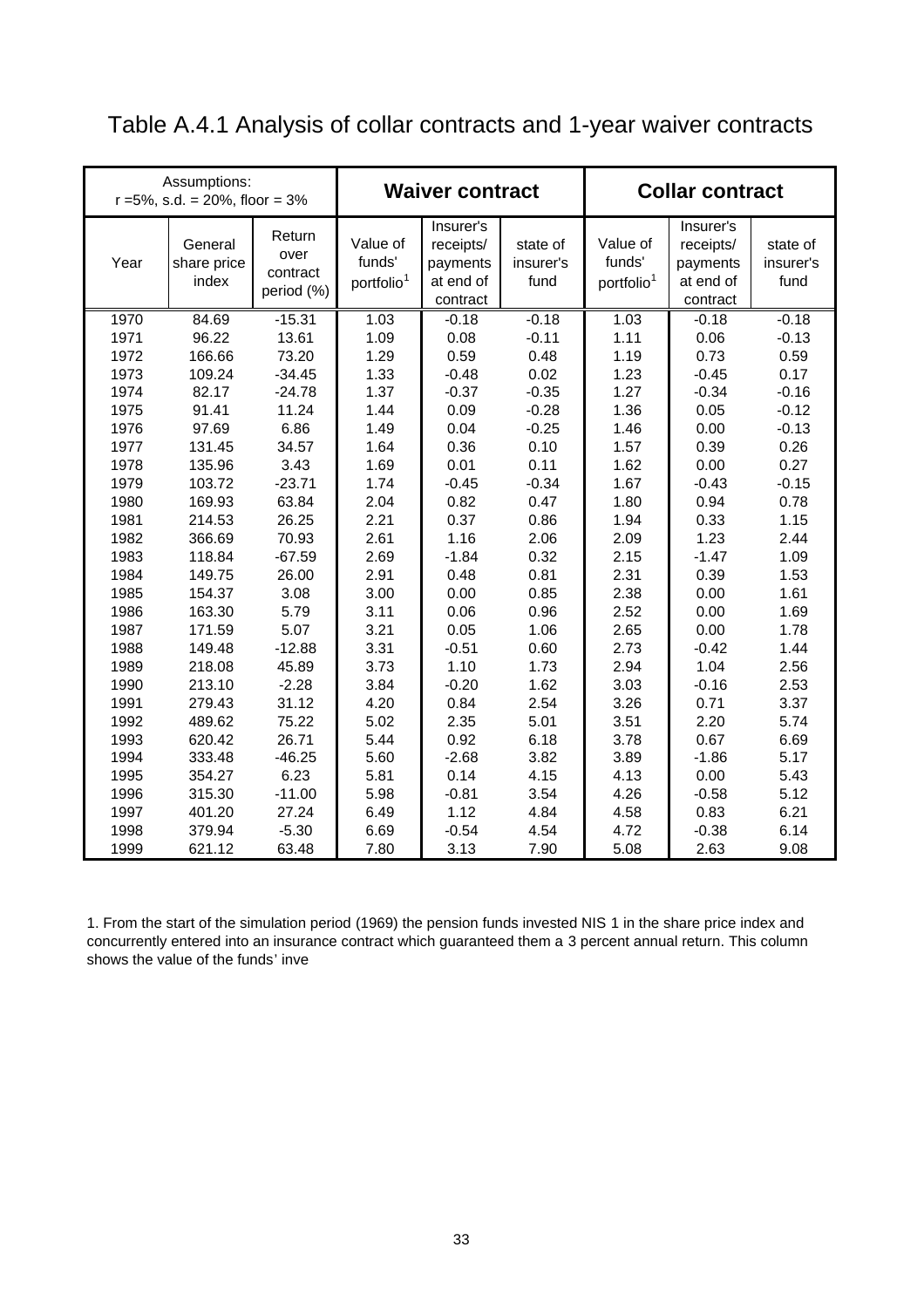|      | Assumptions:<br>$=5\%$ , s.d. = 20%, floor = 3% | r                                     |                                             |                                 | <b>Waiver contract</b>                                      |                               |                                    | <b>Collar contract</b>                      |                                 |                                                             |                               |                                    |
|------|-------------------------------------------------|---------------------------------------|---------------------------------------------|---------------------------------|-------------------------------------------------------------|-------------------------------|------------------------------------|---------------------------------------------|---------------------------------|-------------------------------------------------------------|-------------------------------|------------------------------------|
| Year | General<br>share price<br>index                 | Return over<br>contract<br>period (%) | Funds'<br>receipts<br>at end of<br>contract | Value of<br>funds'<br>portfolio | Insurer's<br>receipts/<br>payments<br>at end of<br>contract | state of<br>insurer's<br>fund | Value of<br>insurer's<br>portfolio | Funds'<br>receipts<br>at end of<br>contract | Value of<br>funds'<br>portfolio | Insurer's<br>receipts/<br>payments<br>at end of<br>contract | state of<br>insurer's<br>fund | Value of<br>insurer's<br>portfolio |
| 1974 | 82.17                                           | $-17.83%$                             | 0.16                                        | 5.31                            | $-0.34$                                                     | $-0.55$                       | $-1.63$                            | 0.16                                        | 5.35                            | $-0.34$                                                     | $-0.65$                       | $-1.77$                            |
| 1975 | 91.41                                           | 7.93%                                 | 0.16                                        | 5.58                            | $-0.08$                                                     | $-0.65$                       | $-1.45$                            | 0.16                                        | 5.61                            | $-0.08$                                                     | $-0.76$                       | $-1.59$                            |
| 1976 | 97.69                                           | 1.52%                                 | 0.16                                        | 5.84                            | $-0.14$                                                     | $-0.83$                       | $-1.41$                            | 0.16                                        | 5.89                            | $-0.14$                                                     | $-0.94$                       | $-1.57$                            |
| 1977 | 131.45                                          | $-21.13%$                             | 0.16                                        | 6.55                            | $-0.37$                                                     | $-1.24$                       | $-0.35$                            | 0.16                                        | 6.54                            | $-0.37$                                                     | $-1.36$                       | $-0.45$                            |
| 1978 | 135.96                                          | 24.46%                                | 0.20                                        | 6.79                            | 0.05                                                        | $-1.26$                       | $-0.39$                            | 0.24                                        | 6.88                            | 0.00                                                        | $-1.43$                       | $-0.61$                            |
| 1979 | 103.72                                          | 26.22%                                | 0.40                                        | 6.36                            | 0.07                                                        | $-1.25$                       | $-1.84$                            | 0.46                                        | 6.58                            | 0.00                                                        | $-1.50$                       | $-2.21$                            |
| 1980 | 169.93                                          | 85.89%                                | 0.70                                        | 7.78                            | 0.45                                                        | $-0.86$                       | 0.35                               | 0.71                                        | 7.84                            | 0.44                                                        | $-1.13$                       | 0.21                               |
| 1981 | 214.53                                          | 119.61%                               | 0.87                                        | 8.91                            | 0.67                                                        | $-0.23$                       | 1.55                               | 0.71                                        | 8.61                            | 0.83                                                        | $-0.36$                       | 1.79                               |
| 1982 | 366.69                                          | 178.95%                               | 1.17                                        | 12.30                           | 1.06                                                        | 0.82                          | 5.73                               | 0.71                                        | 9.57                            | 1.52                                                        | 1.15                          | 8.45                               |
| 1983 | 118.84                                          | $-12.59%$                             | 0.39                                        | 8.72                            | $-0.34$                                                     | 0.52                          | $-2.28$                            | 0.44                                        | 8.34                            | $-0.35$                                                     | 0.85                          | $-1.67$                            |
| 1984 | 149.75                                          | 44.38%                                | 0.79                                        | 9.36                            | 0.22                                                        | 0.77                          | $-1.36$                            | 1.11                                        | 9.13                            | 0.00                                                        | 0.89                          | $-0.90$                            |
| 1985 | 154.37                                          | $-9.16%$                              | 0.97                                        | 9.78                            | $-0.43$                                                     | 0.38                          | $-1.51$                            | 0.99                                        | 9.56                            | $-0.43$                                                     | 0.51                          | $-1.06$                            |
| 1986 | 163.30                                          | $-23.88%$                             | 1.17                                        | 10.24                           | $-0.75$                                                     | $-0.35$                       | $-1.50$                            | 0.99                                        | 10.08                           | $-0.68$                                                     | $-0.15$                       | $-1.09$                            |
| 1987 | 171.59                                          | $-53.21%$                             | 1.52                                        | 10.70                           | $-1.50$                                                     | $-1.87$                       | $-1.52$                            | 0.99                                        | 10.64                           | $-1.18$                                                     | $-1.34$                       | $-1.20$                            |
| 1988 | 149.48                                          | 25.78%                                | 0.67                                        | 10.58                           | 0.08                                                        | $-1.88$                       | $-2.92$                            | 0.81                                        | 10.53                           | 0.00                                                        | $-1.41$                       | $-2.54$                            |
| 1989 | 218.08                                          | 45.63%                                | 1.31                                        | 12.21                           | 0.30                                                        | $-1.68$                       | $-0.26$                            | 2.08                                        | 12.45                           | 0.00                                                        | $-1.48$                       | $-0.22$                            |
| 1990 | 213.10                                          | 38.05%                                | 1.48                                        | 12.37                           | 0.24                                                        | $-1.52$                       | $-0.81$                            | 1.74                                        | 12.96                           | 0.00                                                        | $-1.55$                       | $-1.12$                            |
| 1991 | 279.43                                          | 71.11%                                | 2.04                                        | 14.21                           | 0.67                                                        | $-0.92$                       | 1.34                               | 1.93                                        | 14.62                           | 0.46                                                        | $-1.16$                       | 1.31                               |
| 1992 | 489.62                                          | 185.35%                               | 3.80                                        | 19.73                           | 2.39                                                        | 1.42                          | 8.16                               | 1.93                                        | 16.47                           | 2.73                                                        | 1.51                          | 12.27                              |
| 1993 | 620.42                                          | 315.05%                               | 3.13                                        | 23.09                           | 2.80                                                        | 4.29                          | 11.95                              | 1.68                                        | 17.59                           | 4.85                                                        | 6.44                          | 18.49                              |
| 1994 | 333.48                                          | 52.92%                                | 2.06                                        | 18.53                           | 0.48                                                        | 4.99                          | 2.51                               | 3.55                                        | 17.25                           | 0.16                                                        | 6.92                          | 5.44                               |
| 1995 | 354.27                                          | 66.24%                                | 2.42                                        | 19.42                           | 0.70                                                        | 5.94                          | 2.87                               | 3.05                                        | 18.31                           | 0.51                                                        | 7.77                          | 5.71                               |
| 1996 | 315.30                                          | 12.84%                                | 2.53                                        | 19.76                           | $-0.09$                                                     | 6.14                          | 1.02                               | 2.40                                        | 18.40                           | $-0.09$                                                     | 8.07                          | 4.22                               |
| 1997 | 401.20                                          | $-18.06%$                             | 4.56                                        | 21.29                           | $-1.63$                                                     | 4.82                          | 3.79                               | 2.40                                        | 20.00                           | $-1.00$                                                     | 7.47                          | 7.00                               |
| 1998 | 379.94                                          | -38.76%                               | 3.78                                        | 21.67                           | $-2.26$                                                     | 2.80                          | 2.58                               | 2.11                                        | 20.50                           | $-1.47$                                                     | 6.38                          | 5.83                               |
| 1999 | 621.12                                          | 86.26%                                | 3.49                                        | 27.33                           | 1.21                                                        | 4.15                          | 10.67                              | 5.72                                        | 24.52                           | 1.75                                                        | 8.45                          | 14.80                              |

| Table A.4.2 Analysis of collar contracts and waiver 5-year waiver contracts |  |  |  |  |  |
|-----------------------------------------------------------------------------|--|--|--|--|--|
|-----------------------------------------------------------------------------|--|--|--|--|--|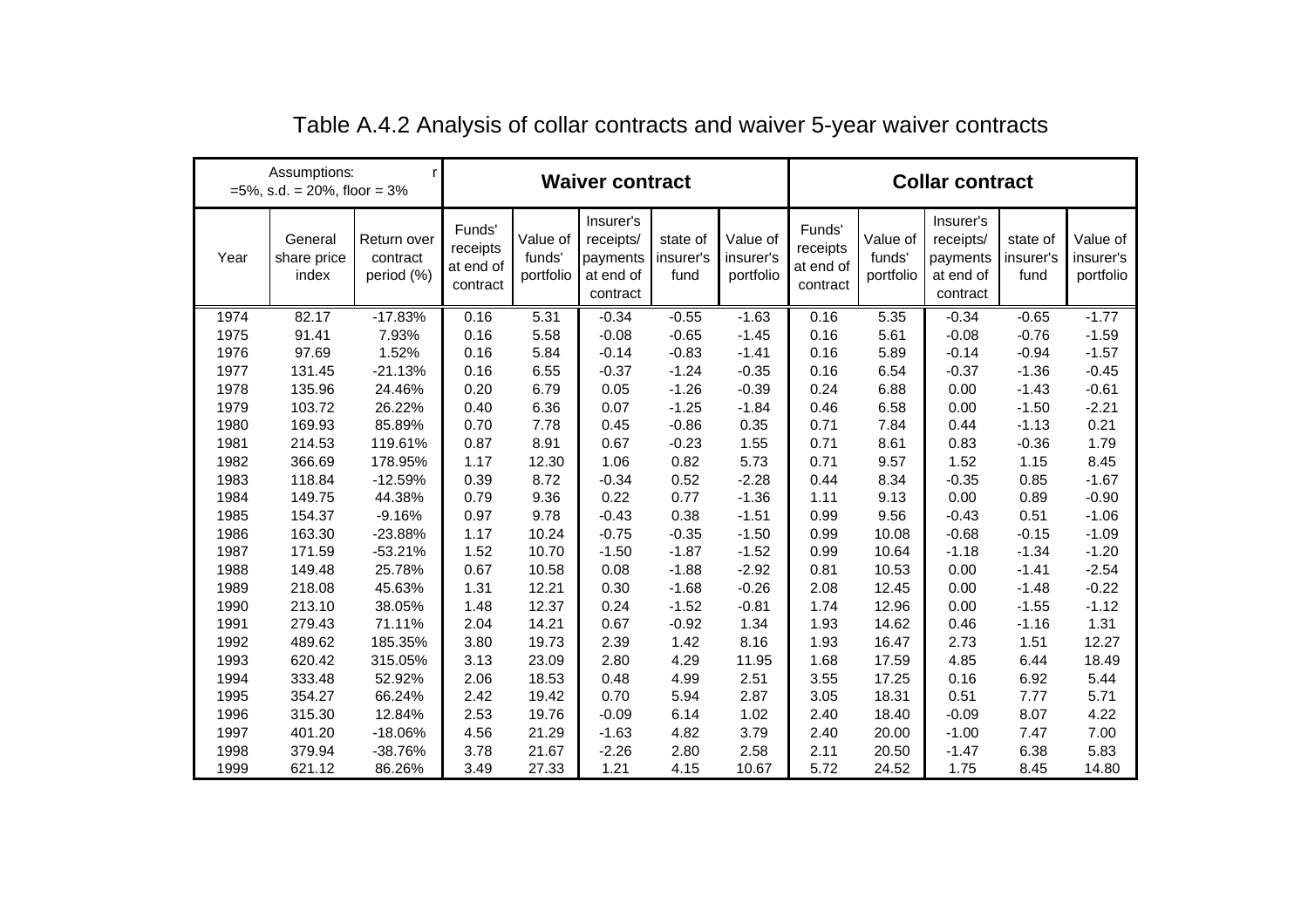| Assumptions:<br>$=5\%$ , s.d. = 20%, floor = 3% |                                 |                                       | <b>Waiver contract</b>                      |                                 |                                                             |                               |                                    |                                             | <b>Collar contract</b>          |                                                             |                               |                                    |  |
|-------------------------------------------------|---------------------------------|---------------------------------------|---------------------------------------------|---------------------------------|-------------------------------------------------------------|-------------------------------|------------------------------------|---------------------------------------------|---------------------------------|-------------------------------------------------------------|-------------------------------|------------------------------------|--|
| Year                                            | General<br>share price<br>index | Return over<br>contract<br>period (%) | Funds'<br>receipts<br>at end of<br>contract | Value of<br>funds'<br>portfolio | Insurer's<br>receipts/<br>payments<br>at end of<br>contract | state of<br>insurer's<br>fund | Value of<br>insurer's<br>portfolio | Funds'<br>receipts<br>at end of<br>contract | Value of<br>funds'<br>portfolio | Insurer's<br>receipts/<br>payments<br>at end of<br>contract | state of<br>insurer's<br>fund | Value of<br>insurer's<br>portfolio |  |
| 1979                                            | 103.72                          | 3.72%                                 | 0.34                                        | 11.64                           | $-0.31$                                                     | 0.27                          | $-1.14$                            | 0.34                                        | 11.91                           | $-0.31$                                                     | $-0.08$                       | $-1.76$                            |  |
| 1980                                            | 169.93                          | 100.64%                               | 0.72                                        | 14.67                           | 0.29                                                        | 0.58                          | 2.38                               | 1.01                                        | 15.11                           | 0.00                                                        | $-0.08$                       | 1.57                               |  |
| 1981                                            | 214.53                          | 122.95%                               | 0.84                                        | 17.08                           | 0.39                                                        | 0.99                          | 4.32                               | 1.23                                        | 17.32                           | 0.00                                                        | $-0.09$                       | 3.75                               |  |
| 1982                                            | 366.69                          | 120.02%                               | 0.83                                        | 25.16                           | 0.37                                                        | 1.42                          | 10.75                              | 1.20                                        | 20.99                           | 0.00                                                        | $-0.09$                       | 15.08                              |  |
| 1983                                            | 118.84                          | 8.79%                                 | 0.34                                        | 14.10                           | $-0.26$                                                     | 1.23                          | $-1.43$                            | 0.34                                        | 15.47                           | $-0.26$                                                     | $-0.35$                       | $-3.85$                            |  |
| 1984                                            | 149.75                          | 82.24%                                | 0.61                                        | 15.56                           | 0.21                                                        | 1.50                          | 0.14                               | 0.82                                        | 17.33                           | 0.00                                                        | $-0.37$                       | $-2.61$                            |  |
| 1985                                            | 154.37                          | 68.87%                                | 0.54                                        | 16.13                           | 0.15                                                        | 1.73                          | 0.09                               | 0.69                                        | 18.04                           | 0.00                                                        | $-0.39$                       | $-2.87$                            |  |
| 1986                                            | 163.30                          | 67.17%                                | 0.53                                        | 16.87                           | 0.14                                                        | 1.96                          | 0.28                               | 0.67                                        | 18.92                           | 0.00                                                        | $-0.41$                       | $-2.88$                            |  |
| 1987                                            | 171.59                          | 30.53%                                | 0.34                                        | 17.56                           | $-0.04$                                                     | 2.02                          | 0.46                               | 0.34                                        | 19.75                           | $-0.04$                                                     | $-0.47$                       | $-2.89$                            |  |
| 1988                                            | 149.48                          | 9.94%                                 | 0.34                                        | 17.41                           | $-0.24$                                                     | 1.88                          | $-1.36$                            | 0.34                                        | 19.58                           | $-0.24$                                                     | $-0.74$                       | $-4.98$                            |  |
| 1989                                            | 218.08                          | 110.26%                               | 1.38                                        | 20.30                           | 0.45                                                        | 2.42                          | 2.35                               | 1.83                                        | 22.99                           | 0.00                                                        | $-0.77$                       | $-1.38$                            |  |
| 1990                                            | 213.10                          | 25.41%                                | 1.31                                        | 20.59                           | $-0.15$                                                     | 2.38                          | 1.73                               | 1.70                                        | 23.51                           | $-0.18$                                                     | $-0.99$                       | $-2.45$                            |  |
| 1991                                            | 279.43                          | 30.25%                                | 1.48                                        | 23.67                           | $-0.08$                                                     | 2.43                          | 4.96                               | 2.00                                        | 26.58                           | $-0.09$                                                     | $-1.13$                       | 1.29                               |  |
| 1992                                            | 489.62                          | 33.52%                                | 1.45                                        | 34.15                           | $-0.02$                                                     | 2.53                          | 14.32                              | 1.96                                        | 31.77                           | $-0.02$                                                     | $-1.21$                       | 17.86                              |  |
| 1993                                            | 620.42                          | 422.04%                               | 3.73                                        | 41.33                           | 2.28                                                        | 4.94                          | 19.54                              | 2.03                                        | 34.46                           | 3.99                                                        | 2.72                          | 28.69                              |  |
| 1994                                            | 333.48                          | 122.69%                               | 1.97                                        | 28.47                           | 0.62                                                        | 5.81                          | 6.78                               | 3.06                                        | 31.71                           | 0.00                                                        | 2.85                          | 3.63                               |  |
| 1995                                            | 354.27                          | 129.49%                               | 1.89                                        | 29.95                           | 0.64                                                        | 6.74                          | 7.42                               | 2.80                                        | 34.02                           | 0.07                                                        | 3.07                          | 3.49                               |  |
| 1996                                            | 315.30                          | 93.08%                                | 1.56                                        | 29.21                           | 0.39                                                        | 7.47                          | 5.13                               | 2.23                                        | 33.80                           | 0.00                                                        | 3.22                          | 0.07                               |  |
| 1997                                            | 401.20                          | 133.82%                               | 1.56                                        | 33.05                           | 0.59                                                        | 8.43                          | 8.99                               | 2.03                                        | 38.53                           | 0.11                                                        | 3.50                          | 3.86                               |  |
| 1998                                            | 379.94                          | 154.18%                               | 1.71                                        | 33.06                           | 0.70                                                        | 9.56                          | 7.61                               | 2.03                                        | 39.20                           | 0.39                                                        | 4.06                          | 1.30                               |  |
| 1999                                            | 621.12                          | 184.82%                               | 4.21                                        | 42.90                           | 1.57                                                        | 11.60                         | 18.01                              | 5.37                                        | 48.94                           | 1.68                                                        | 5.95                          | 14.90                              |  |

Table A.4.3 Analysis of collar contracts and 10-year waiver contracts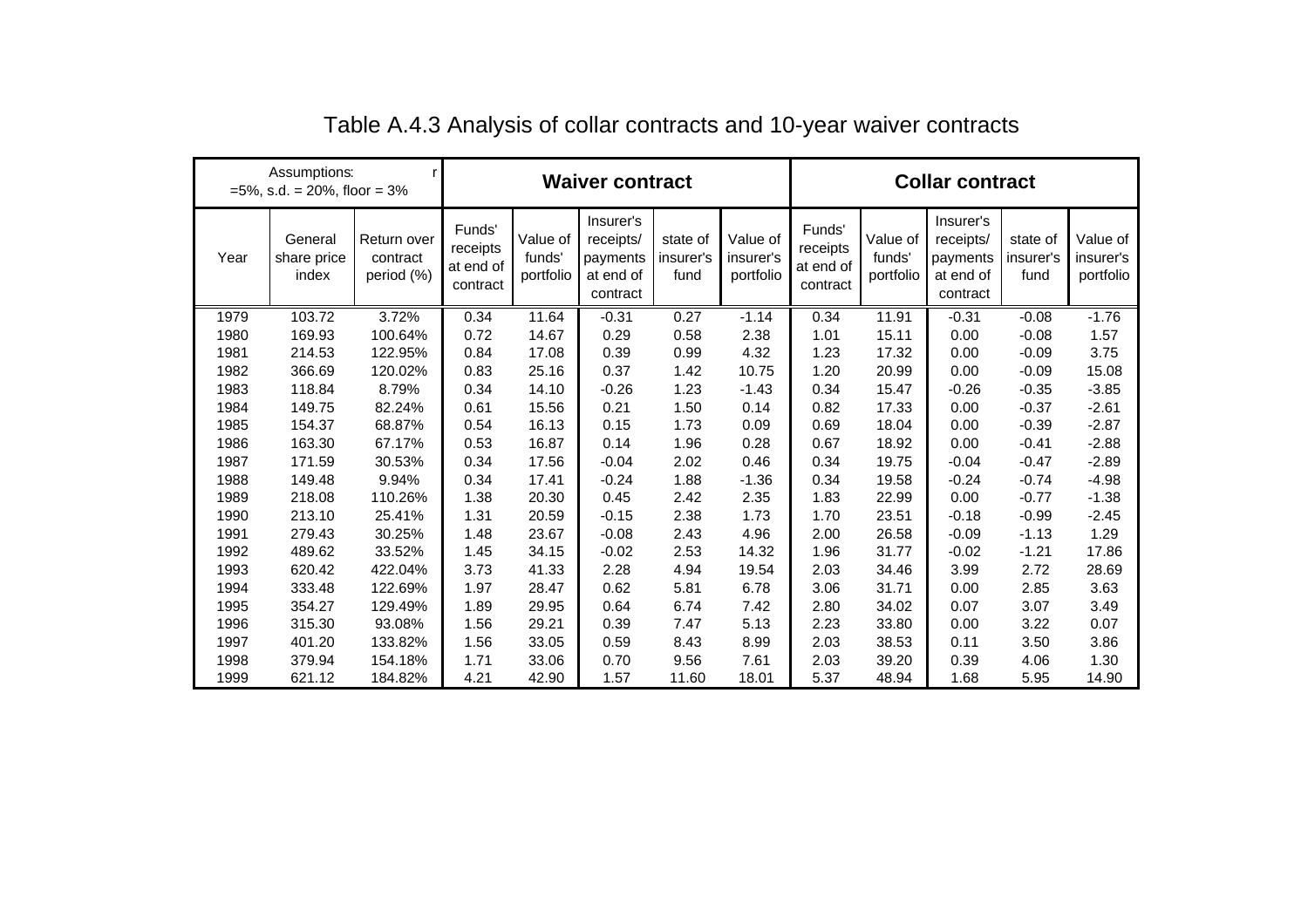# Table A.5 The funds' returns on investments in shares and contracts and their standard deviations

| Contract period (years)                                                     | 10     | 5      |        |
|-----------------------------------------------------------------------------|--------|--------|--------|
| Average annual market return                                                | 14.66% | 13.05% | 12.54% |
| Standard deviation of annual returns                                        | 37.33% | 34.62% | 35.54% |
| <b>Waiver contract</b>                                                      |        |        |        |
| Rate of waiver required                                                     | 43.79% | 56.08% | 77.36% |
| Funds' return on investment in shares<br>and contract                       | 8.28%  | 7.45%  | 7.22%  |
| Standard deviation of funds' return on<br>investment in shares and contract | 21.03% | 14.64% | 5.60%  |
| Collar contract                                                             |        |        |        |
| Ceiling rate                                                                | 8.46%  | 8.12%  | 7.66%  |
| Funds' return on investment in shares<br>and contract                       | 7.33%  | 6.19%  | 5.59%  |
| Standard deviation of funds' return on<br>investment in shares and contract | 12.38% | 7.41%  | 2.20%  |

**Assumptions: s.d. = 20% ,**  $r = 5%$  **, floor = 3%**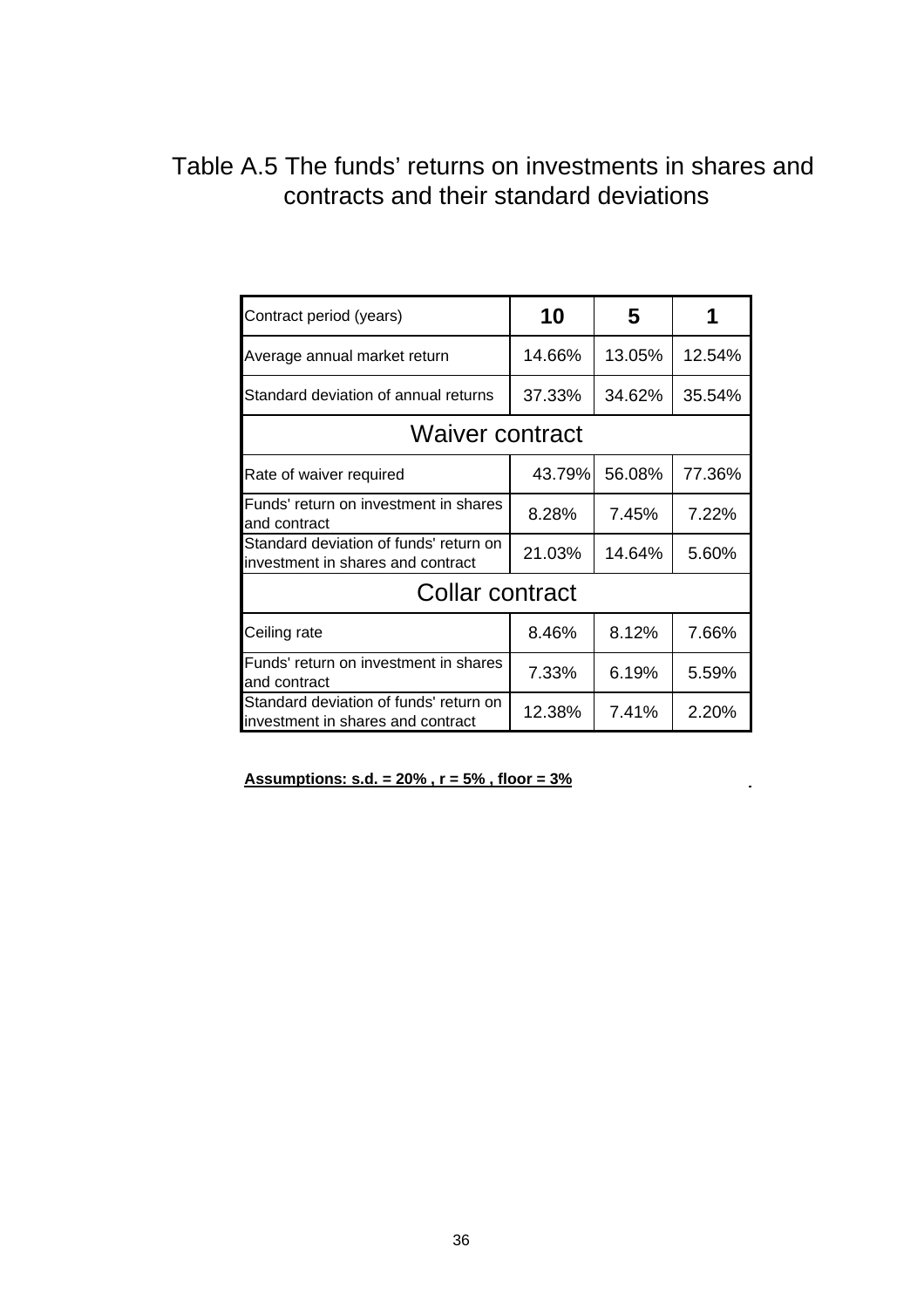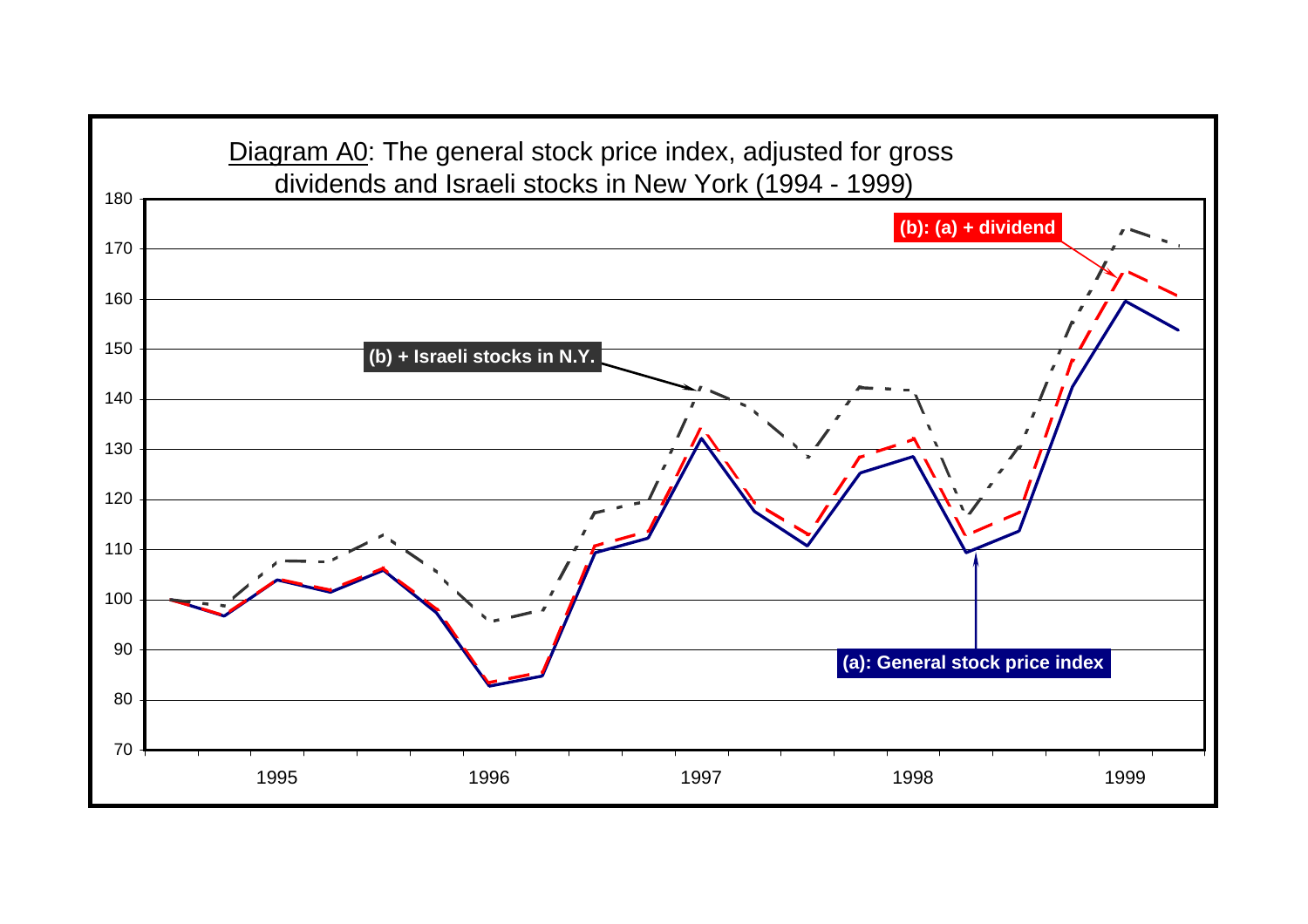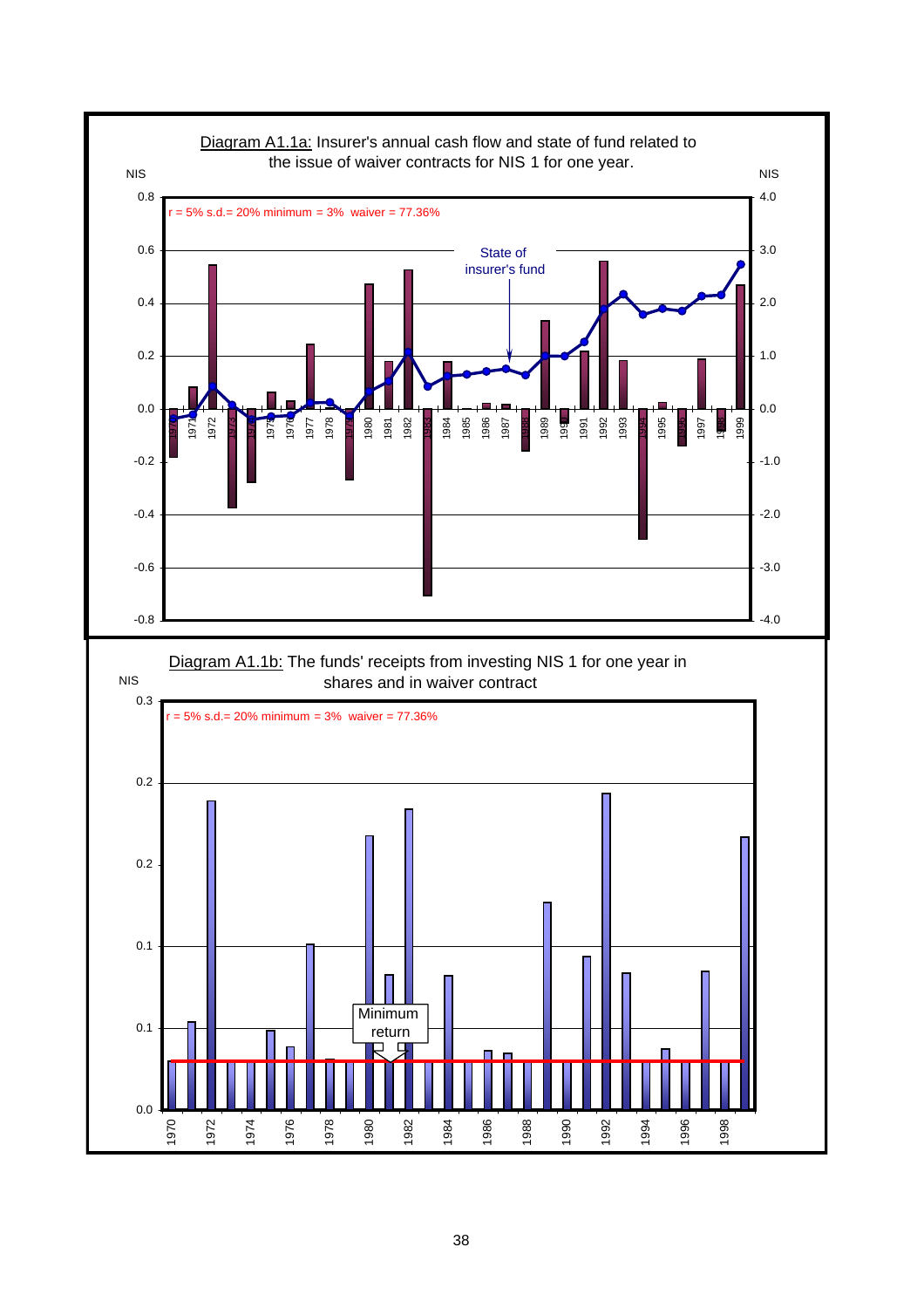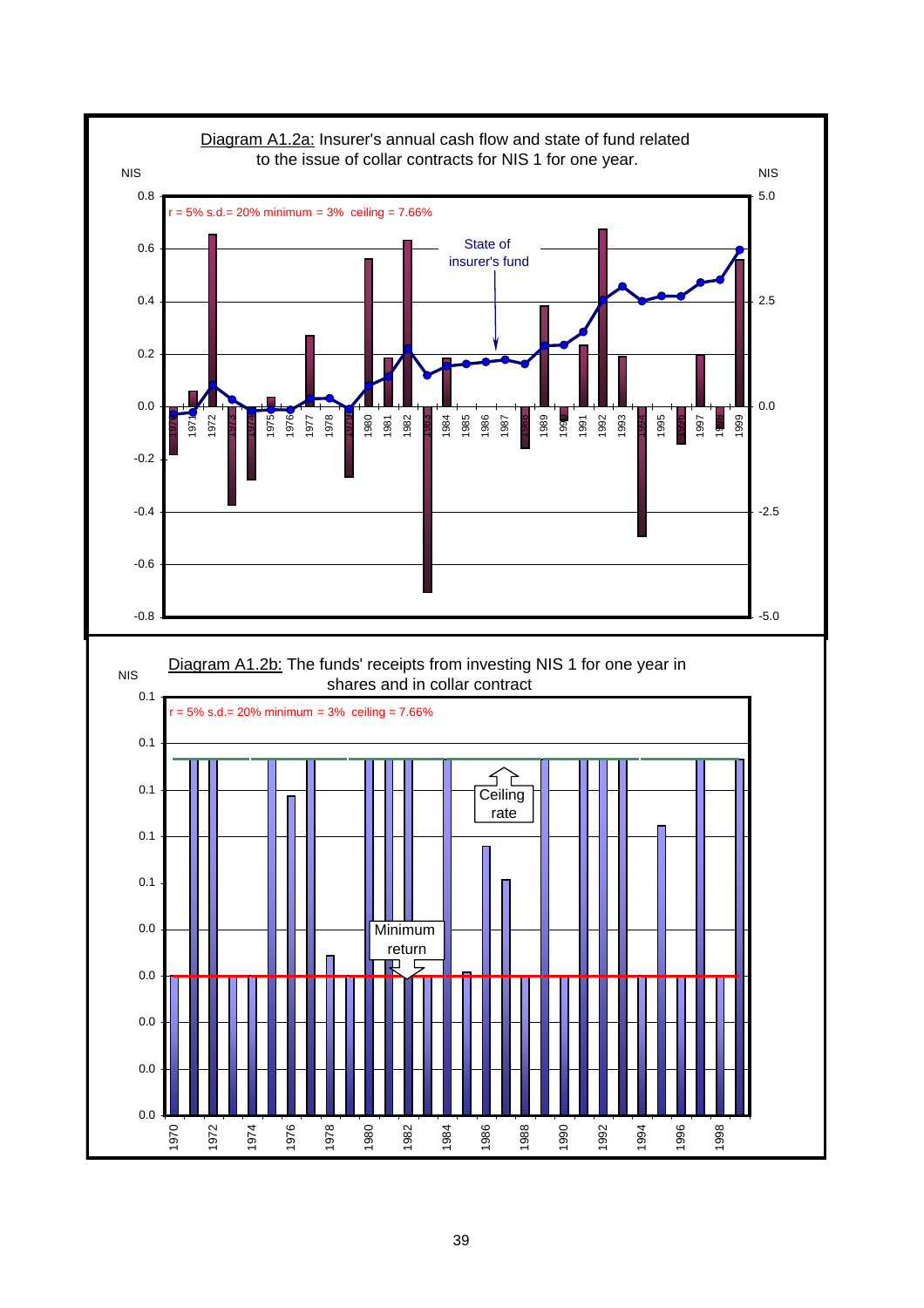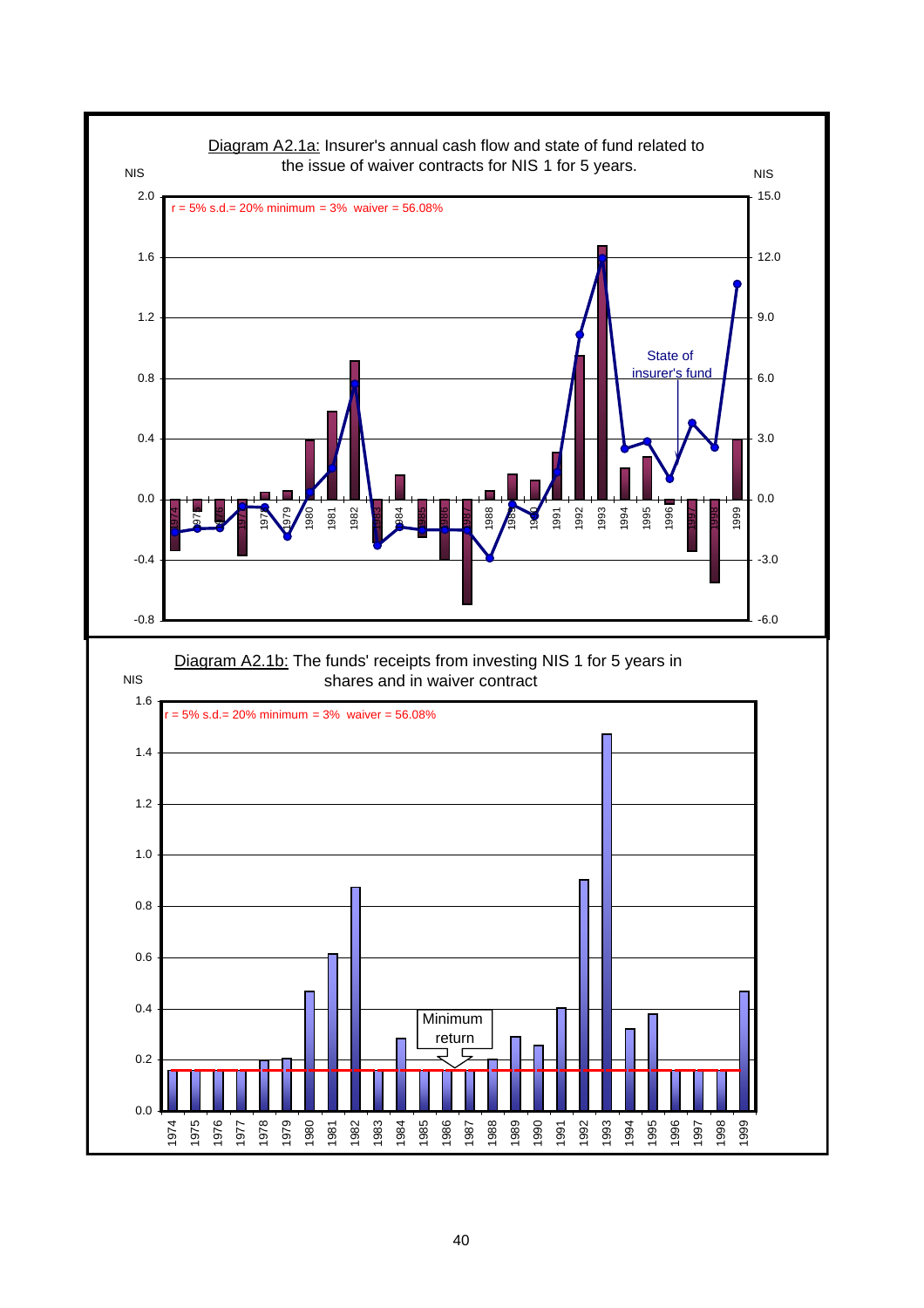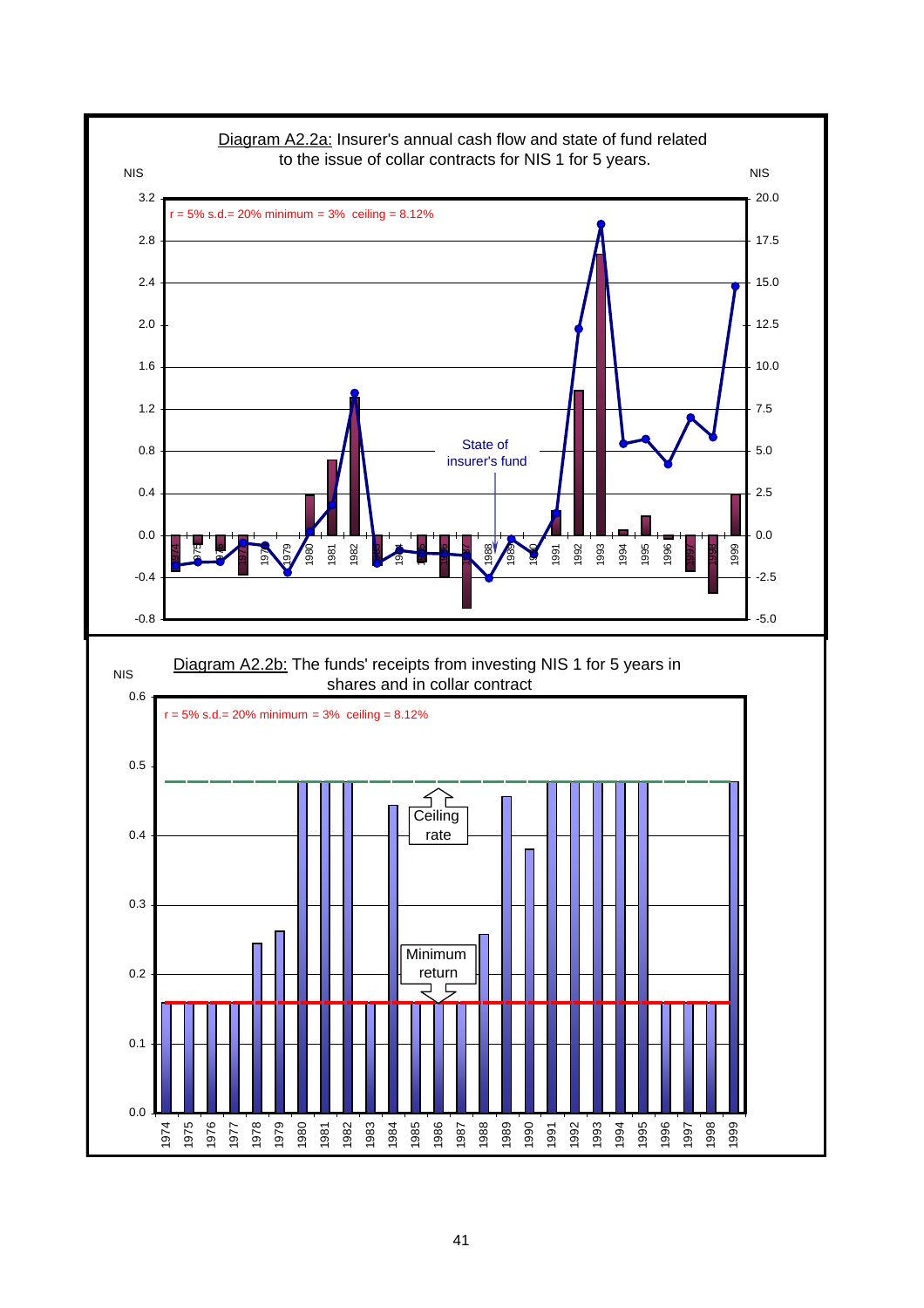